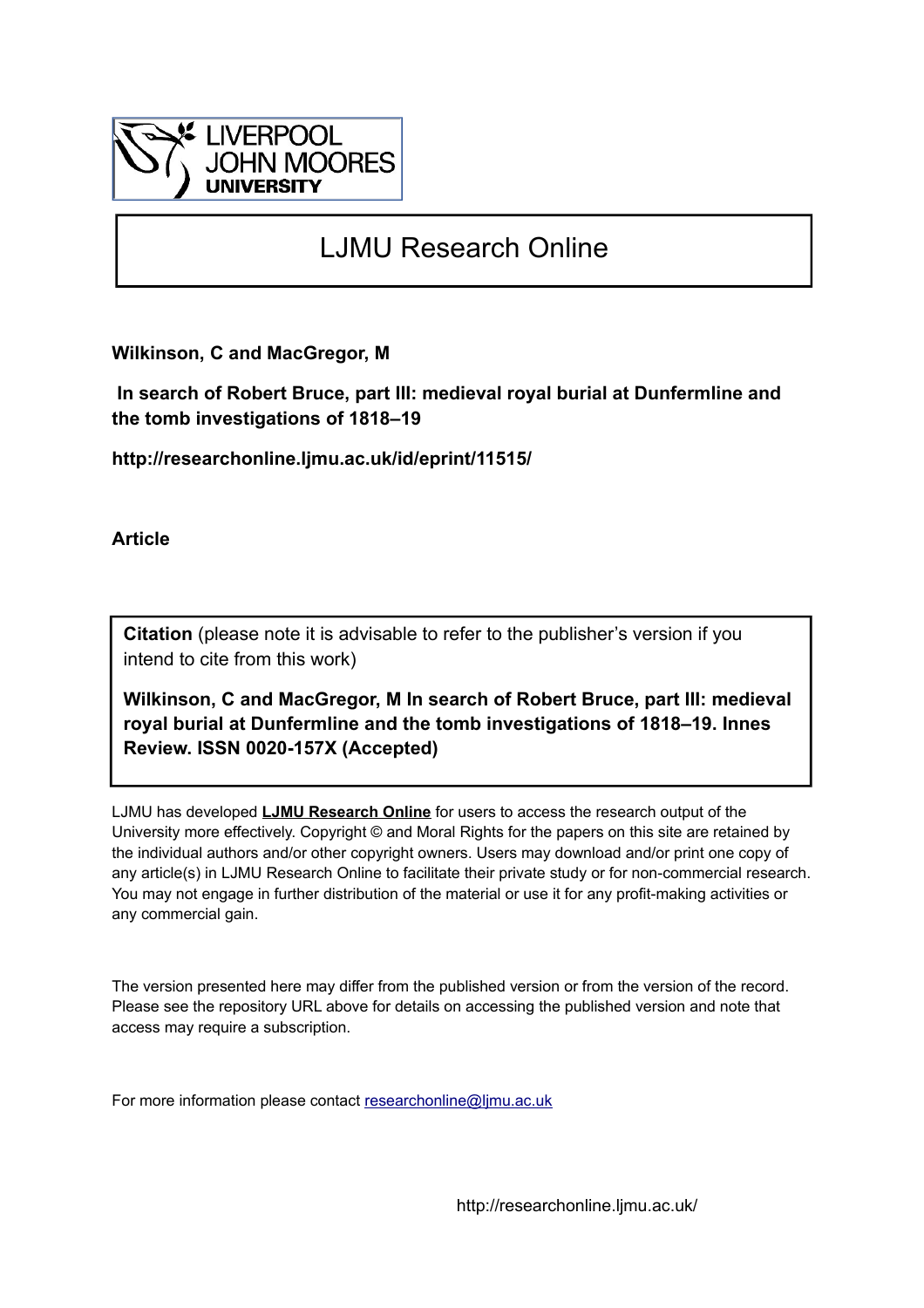## **In Search of Robert Bruce, Part III: Medieval Royal Burial at Dunfermline and the Tomb Investigations of 1818-19**

Martin MacGregor and Caroline Wilkinson

On 5 November 1819, a burial vault uncovered the previous year within the ruins of the medieval Benedictine abbey at Dunfermline was formally opened and investigated. The contemporary assumption was that the skeleton within was that of Robert I King of Scots, or Robert Bruce, and this was the dominant theme of the official report written by the King's Remembrancer, Henry Jardine.<sup>[1](#page-1-0)</sup> The first article in this series explains the process behind the facial reconstruction, published in December 2016, of the skull cast made from the skeleton excavated at Dunfermline on 5 November 1819. It offers a fresh analysis of the cast to make deductions about the sex, age and physique of the individual in question, and the possible presence of disease affecting the bone.<sup>[2](#page-1-1)</sup> The second article broadens the scope, bringing to bear the medieval evidence to evaluate the seven available benchmarks—sex, physique, age, disease, heart burial, tomb location and manner of death—which enable conclusions to be reached about the identity of the occupant of the Dunfermline tomb.<sup>[3](#page-1-2)</sup>

This, the third and final article in the series, is devoted to the most problematic of these benchmarks, that of tomb location. The problem derives from the facts that the Dunfermline church site acted as the principal Scottish royal mausoleum from 1093 to 1420, receiving the burials of several kings apart from Robert Bruce; and that the eastern arm of the medieval abbey, where some of these royal burials took place, has long been almost totally

<span id="page-1-0"></span><sup>1</sup> [Henry Jardine], *Report to the Right Hon. The Lord Chief Baron, and the Hon. The Barons of his Majesty's Court of Exchequer in Scotland, by the King's Remembrancer, relative to the Tomb of King Robert the Bruce, and the Cathedral Church of Dunfermline* (Edinburgh, 1821).

<span id="page-1-1"></span><sup>2</sup> C. M. Wilkinson, Mark Roughley, R. D. Moffat, D. G. Monckton and Martin MacGregor, 'In Search of Robert Bruce, Part I: Craniofacial Analysis of the Skull excavated at Dunfermline in 1819', *Journal of Archaeological Science: Reports* 24 (2019), 556-64.

<span id="page-1-2"></span><sup>3</sup> Martin MacGregor and Caroline Wilkinson, 'In Search of Robert Bruce, Part II: Reassessing the Dunfermline Tomb Investigations of 1818-19' (forthcoming).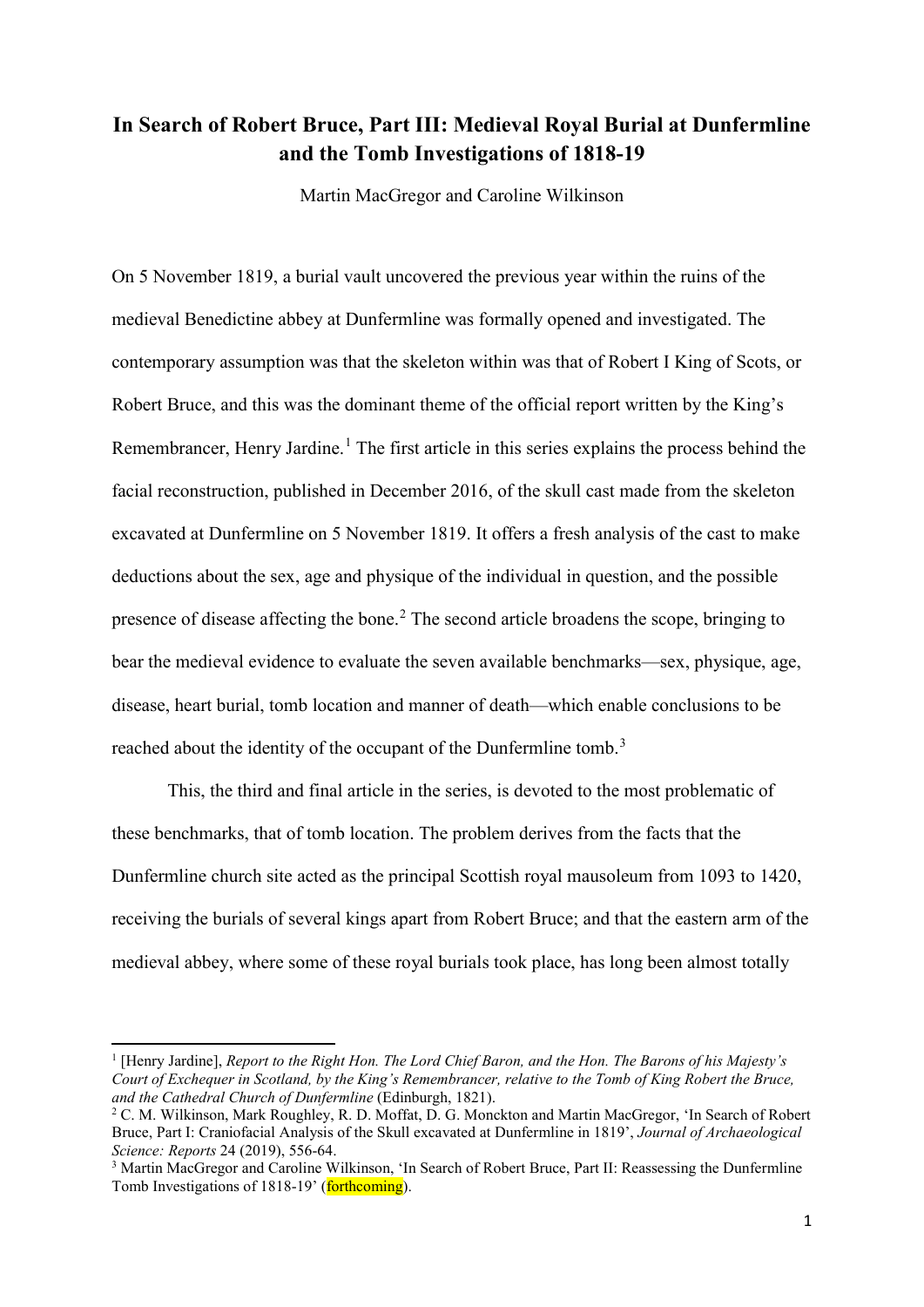destroyed, and is otherwise barely recorded. The article will firstly explore the view of Thomas Bryce and Iain Fraser that the tomb investigated in 1818-19 was part of a burial group consisting of David I, Malcolm IV, Alexander III and Robert I, and probably belonged to Robert I. It will then use the available evidence to advance an alternative hypothesis: that Dunfermline abbey's eastern arm including the choir was completed not by 1150, as has generally been supposed, but by 1180; and that David I and Malcolm IV were not a part of this burial group. If so, the probability that the tomb investigated in 1818-19 was that of Robert I would be increased. Finally, it will assess the more recent argument of Michael Penman, that this tomb may rather have belonged to David I. The conclusion reached here, and in the series as a whole, is concurrence with Bryce and Fraser that there is a strong probability that the tomb discovered and investigated at Dunfermline in 1818-19 belonged to Robert Bruce.

For Henry Jardine, the burial vault's location was one of the two clinching proofs that its incumbent was Robert Bruce.<sup>[4](#page-2-0)</sup> In his *Scotichronicon*, compiled in the 1440s, Walter Bower records that Bruce was buried at Dunfermline in 1329 *in medio chori, cum debito honore*, 'in the middle of the choir, with due honour'.<sup>[5](#page-2-1)</sup> From his later vantage point he is also able to record the burial of Bruce's queen Elizabeth de Burgh in 1327 *in choro de Dunf' juxta regem Robertum sponsum suum*, 'in the choir of Dunfermline, beside King Robert her husband'.<sup>[6](#page-2-2)</sup> Barbour also places Bruce's burial in the choir at Dunfermline, 'in a fayr tumb'.<sup>[7](#page-2-3)</sup> According to Jardine the burial vault uncovered on 17 February 1818 was 'in a line with the very centre of the ancient cathedral', and the 'Plan of the Old and New Church' produced for Jardine's report by William Burn, who was responsible for the building of the new parish

<span id="page-2-0"></span><sup>4</sup> [Jardine], *Report*, 28, 30.

<span id="page-2-1"></span><sup>5</sup> *Scotichronicon by Walter Bower in Latin and English*, gen. ed. D. E. R. Watt, 9 vols (Aberdeen, 1987-98) [Watt, *Scotichronicon*], vii. 44-5.

<span id="page-2-2"></span><sup>6</sup> *Ibid*., vii. 34-5.

<span id="page-2-3"></span><sup>7</sup> *John Barbour, The Bruce*, ed. and trans. A. A. M. Duncan (Edinburgh, 1997), 756-7.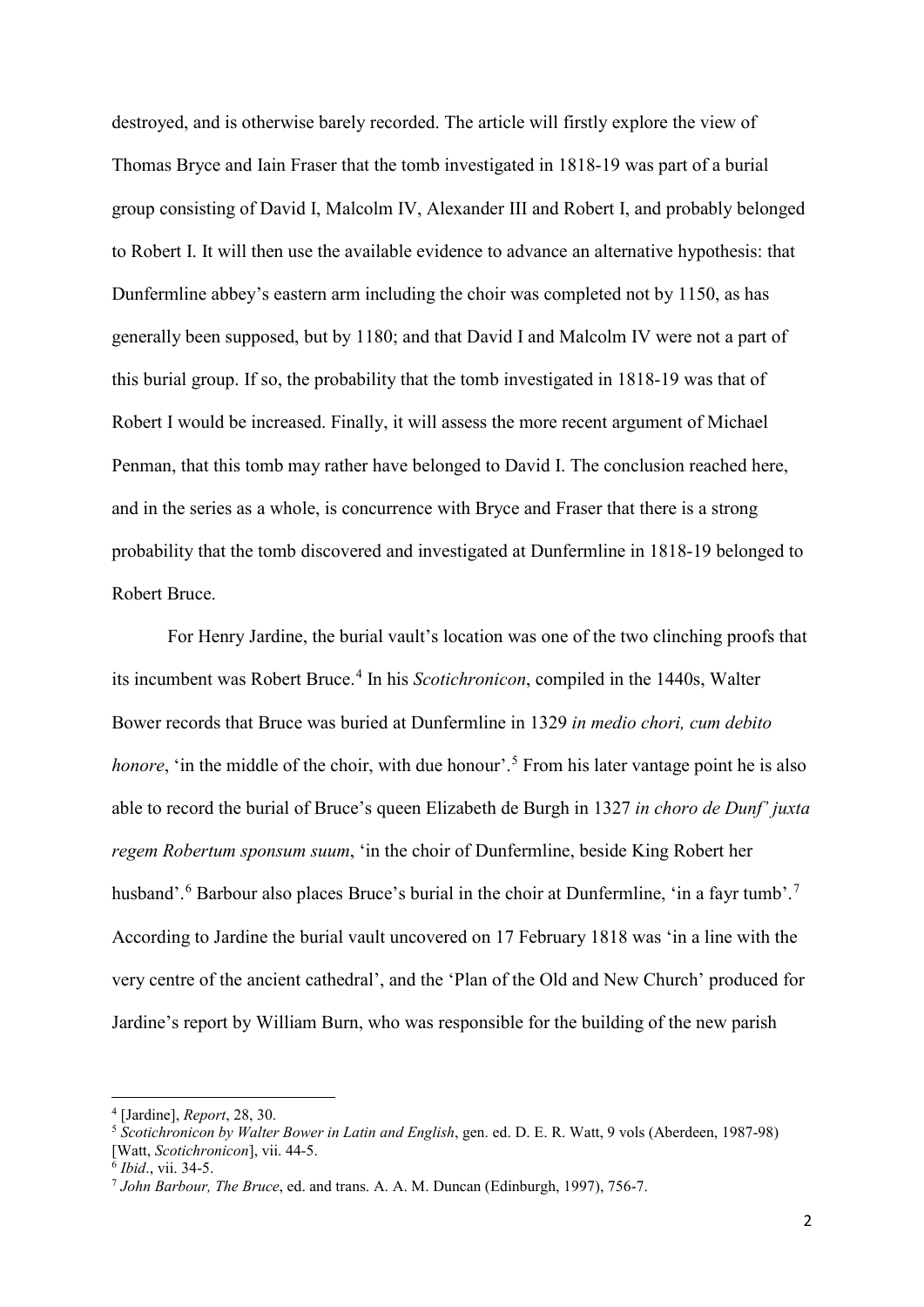church, shows the vault on this medial line, in what according to the plan would have been the choir of the abbey in 1329.  $8$  This must indeed be so, for although the choir is lost, its bounds are determined by structures that do survive, and date to1250 or before: to the west, the splendid Romanesque building which would have acted as the nave to this choir; to the east, the remnants of the shrine and chapel to which the remains of Queen Margaret (d. 1093) were translated in 1250. The match of documentary and physical evidence, strengthened by the earlier discovery 'a few feet' from this vault of another vault which might have been Elizabeth de Burgh's, explains the conclusion drawn immediately in 1818, and upheld by the official report, that this was Bruce's tomb.

From 1093 to 1420 Dunfermline was the principal mausoleum of the Scottish royal dynasty.[9](#page-3-1) This was well-known to Jardine and his contemporaries, and the first section of his report rehearses at length the chronicle accounts of several of these burials without once thereafter entertaining the possibility that the vault in question could belong to anyone but Bruce.<sup>[10](#page-3-2)</sup> Investigation of that possibility depends upon four main source categories: texts relating to Queen Margaret of Scotland (d. 1093); papal documents concerning Dunfermline written in the first half of the thirteenth century; notices of medieval Scottish royal deaths and burials in Scottish and English chronicles, and assessments of the evolution and interior organisation of Dunfermline's medieval church deriving from the surviving material evidence. The last two categories raise particular issues. The loss of virtually the whole east end of the pre-Reformation abbey, including the choir in which the burial vault was originally located, has severely limited the scope to conduct professional archaeological and architectural investigation at Dunfermline. William Burn's remit was to build a new church, not to search systematically for its medieval antecedents. The last major excavation to do so

<sup>8</sup> [Jardine], *Report*, 28 and facing page.

<span id="page-3-1"></span><span id="page-3-0"></span><sup>9</sup> Steve Boardman, 'Dunfermline as a royal mausoleum', in Richard Fawcett (ed.), *Royal Dunfermline*, Society of Antiquaries of Scotland (Edinburgh, 2005), 139-53, at 150.

<span id="page-3-2"></span><sup>10</sup> [Jardine], *Report*, 7-19.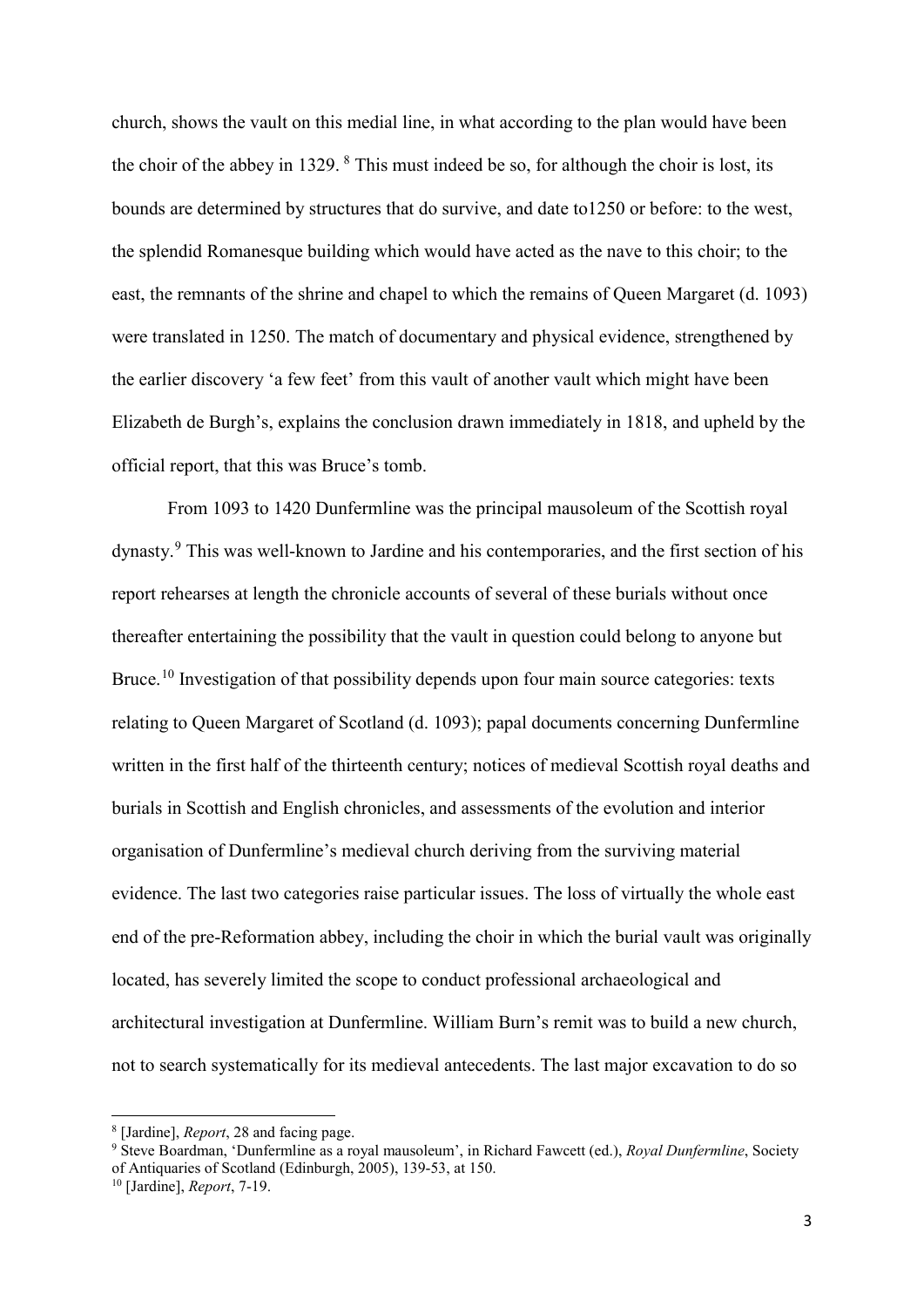was by Peter Macgregor Chalmers in 1916.<sup>[11](#page-4-0)</sup> Burial notices in the chronicles raise the question of temporal perspective. When a burial is said to have taken place in the choir or before the high altar at Dunfermline, does this mean the choir and high altar as of the time of burial, or the time of compilation of the chronicle, or an intermediate stage representing a particular horizon created by the source of information relied upon by the chronicler? More positively, whereas it is the norm in historical enquiry to attach greatest authority to sources written nearer to the time under consideration, any chronicler with access to Dunfermline, or privy to information or sources deriving from Dunfermline, was at a likely advantage in treating of burials there. Indeed, later chroniclers may have possessed the singular advantage of knowing, or actually seeing, how royal burials at Dunfermline were positioned relative to one another; a possibility unavailable either to earlier chroniclers working on a contemporary or nearly contemporary basis, or to all commentators active since the Reformation, and the loss of these tombs through destruction or decay.<sup>12</sup> Both advantages apply to Walter Bower's *Scotichronicon* and the *Book of Pluscarden*. They were composed after 1420, when royal burial at Dunfermline ceased.<sup>[13](#page-4-2)</sup> As abbot of nearby Inchcolm, Bower was very likely to have had first-hand experience of Dunfermline's church; he certainly made use of Dunfermline sources.[14](#page-4-3) Both principal surviving manuscripts of the *Book of Pluscarden* originated at Dunfermline, one composed for the abbot, the other at the command of Thomas Monymail, monk and sacristan there.<sup>[15](#page-4-4)</sup> Finally, how literally should we interpret the evidence presented

**.** 

<span id="page-4-1"></span><sup>12</sup> Fawcett, 'Dunfermline Abbey Church', 56; Iain Fraser, 'The tomb of the hero king: the death and burial of Robert I, and the discoveries of 1818-19', in Fawcett (ed.), *Royal Dunfermline*, 155-76, at 161.

<span id="page-4-2"></span><sup>13</sup> Sally Mapstone, 'The *Scotichronicon*'s First Readers', in B. E. Crawford (ed.), *Church, Chronicle and Learning in Medieval and Early Renaissance Scotland: Essays Presented to Donald Watt on the Occasion of the Completion of the Publication of Bower's* Scotichronicon (Edinburgh, 1999), 31-55, at 48 n. 23, argues that composition of the *Book of Pluscarden* 'was begun in the second half of the 1450s and completed in 1461'. <sup>14</sup> Watt, *Scotichronicon*, iii. xvii-xviii.

<span id="page-4-0"></span><sup>11</sup> Richard Fawcett, 'Dunfermline Abbey Church', in Fawcett (ed.), *Royal Dunfermline*, 27-63, at 27, 61 n. 3; F. C. Eeles, 'The Development and Internal Arrangement of the Abbey Church of Dunfermline', in *The Burgh Records of Dunfermline*, ed. Erskine Beveridge (Edinburgh, 1917), xxxi-xlvii, at xxxii.

<span id="page-4-4"></span><span id="page-4-3"></span><sup>15</sup> *Liber Pluscardensis*, ed. and trans. F. J. H. Skene, 2 vols (Edinburgh, 1877-80) [*Liber Pluscardensis*], i. xxviii.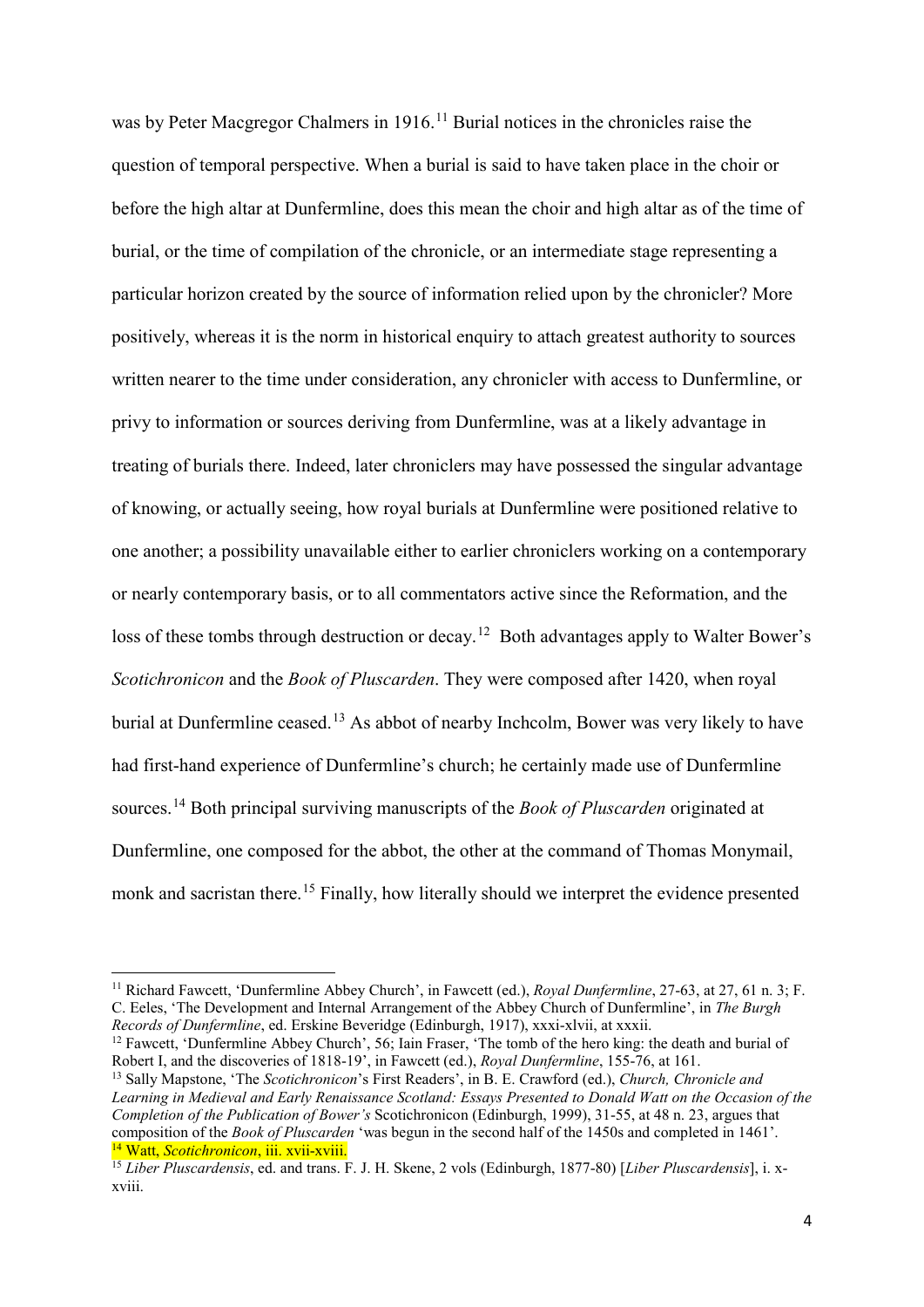by both these source categories? To what extent can Burn's plan serve as an accurate guide to Dunfermline's medieval church interior, and what degree of proximity is meant if a medieval chronicle records the burial of one person alongside another?

Chalmers's excavation of 1916 and the ensuing studies by Eeles in 1917 and Bryce in 1926 established a scholarly consensus about the phases of development of Dunfermline's medieval church, and the location of royal burials there, which with some variations still pertains.[16](#page-5-0) The consensus holds that in the vicinity of the high altar of the church of the Holy Trinity built by Queen Margaret, a first burial group was made between 1093 and 1124 consisting of Margaret and her spouse King Malcolm III, and their sons Edward, Edgar and Alexander I. This church was then levelled and subsumed within the nave of David I's abbey which was dedicated in 1150; and it was to the east of the nave, in the choir built by David, that he and his grandson Malcolm IV were buried before the relocated high altar in 1153 and 1164 respectively. In the first half of the thirteenth century the east end of David's abbey was remodelled to incorporate the feretory chapel containing Margaret's shrine to which Margaret and Malcolm III's remains were translated in 1250, following her canonisation in 1249.[17](#page-5-1) This may have entailed an extension to the choir and a further movement eastwards of the high altar, before which Alexander III was buried in 1286, and Robert I was buried in 1329. The four points in the previous sentence are all subject to debate, but if all are accepted the result is a second burial group of four kings, the relative location and proximity of whose tombs depends upon the extent to which the high altar may have moved east at some point before 1250. Finally, the north side of the abbey choir was extended in the fourteenth century

<span id="page-5-0"></span><sup>&</sup>lt;sup>16</sup> Eeles, 'Development of the Abbey Church,' xxxi-xlvii; T. H. Bryce, 'The Skull of King Robert the Bruce', *Scottish Historical Review* 23 (1926) 81-91; Fawcett, 'Dunfermline Abbey Church', 27-63; P. A. Yeoman, 'Saint Margaret's Shrine at Dunfermline Abbey', in Fawcett (ed.), *Royal Dunfermline*, 79-88; Fraser, 'The tomb of the hero king', 155-76. 17 For the debate concerning Margaret's canonisation, see Catherine Keene, *Saint Margaret, Queen of the Scots:* 

<span id="page-5-1"></span>*A life in perspective* (Basingstoke, 2013), 119-23. A feretory chapel is a chapel containing a portable shrine containing the relics of a saint.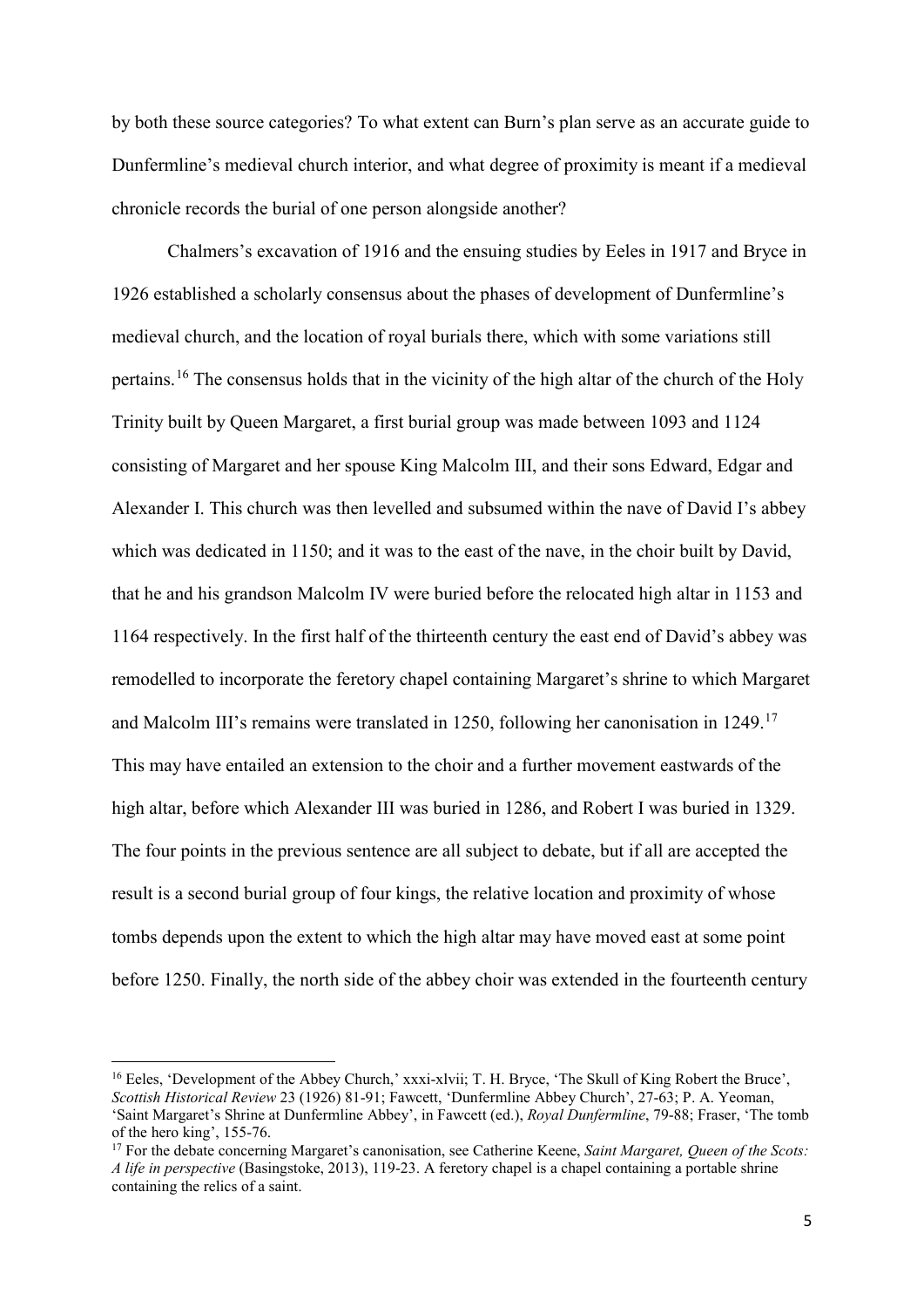by the addition of an outer north aisle and Lady Chapel in which virtually all the royal-related burials between 1329 and 1420 took place to create a third burial group, no further recorded burials taking place in the choir and before the high altar.

Commencing reinvestigation of the consensus with the third group, the post-1329 interments can be divided into two categories, the first a 'Bruce grouping' consisting of Robert's daughter Matilda (d. 1353) and sister Christian (d. 1357), his nephew Thomas Randolph (d. 1332)<sup>[18](#page-6-0)</sup> and brother-in-law Andrew Murray (d. 1338). Matilda was buried at Dunfermline *cum parentibus suis*, 'with her parents', and Christian *cum parentibus suis*[19](#page-6-1) *et progenitoribus regibus Scociae, quorum locus proprius [est] sepulture*, 'with her parents and her forbears, the kings of Scotland, whose own burial-ground that is'.<sup>[20](#page-6-2)</sup> Both references could be to the abbey rather than a particular location within it. Andrew Murray was buried at Rosemarkie when he died in 1338, and according to *Gesta Annalia* II was reburied at Dunfermline *coram altare Beatae Virginis*, 'before the altar of the Blessed Virgin'. [21](#page-6-3) He was married to Christian Bruce, and if it were upon her death in 1357 that his remains joined hers at Dunfermline,<sup>[22](#page-6-4)</sup> the further likelihood is that she was already buried before this same altar. The altars known to have been dedicated to the Virgin at Dunfermline lay elsewhere than in the middle of the choir, one of them within the Lady Chapel added to the north side of the abbey at some point in the fourteenth century.<sup>[23](#page-6-5)</sup> Some manuscripts of Bower say that Thomas Randolph was buried at Dunfermline in 1332 *ante altare capelle Nostre Domine*, 'before the

<span id="page-6-0"></span><sup>&</sup>lt;sup>18</sup> *The Exchequer Rolls of Scotland*, eds. J. Stuart et al., 23 vols, H. M. General Register House (Edinburgh, 1878-1908) [*ER*], i. 433.

<span id="page-6-1"></span> $19$  This is an error, as if the writer were assuming that Christian were Bruce's daughter, not his sister.

<span id="page-6-2"></span><sup>20</sup> *Johannis de Fordun Chronica Gentis Scotorum*, ed. and trans. W. F. Skene, 2 vols (Edinburgh, 1871-2) [*Chron*. *Fordun*], i. 369, 377; Watt, *Scotichronicon*, vii. 274-5, 304-5 (omitting *regibus Scociae*).

<span id="page-6-3"></span><sup>21</sup> *Chron*. *Fordun*, i. 363; *cf*. Watt, *Scotichronicon*, vii. 234. On *Gesta Annalia* II see Dauvit Broun, 'A New Look at *Gesta Annalia* Attributed to John of Fordun', in Crawford (ed.), *Church, Chronicle and Learning*, 9-30, at 15-20.

<span id="page-6-4"></span><sup>22</sup> Boardman, 'Dunfermline as a royal mausoleum', 146.

<span id="page-6-5"></span><sup>23</sup> Fawcett, 'Dunfermline Abbey Church', 51-2.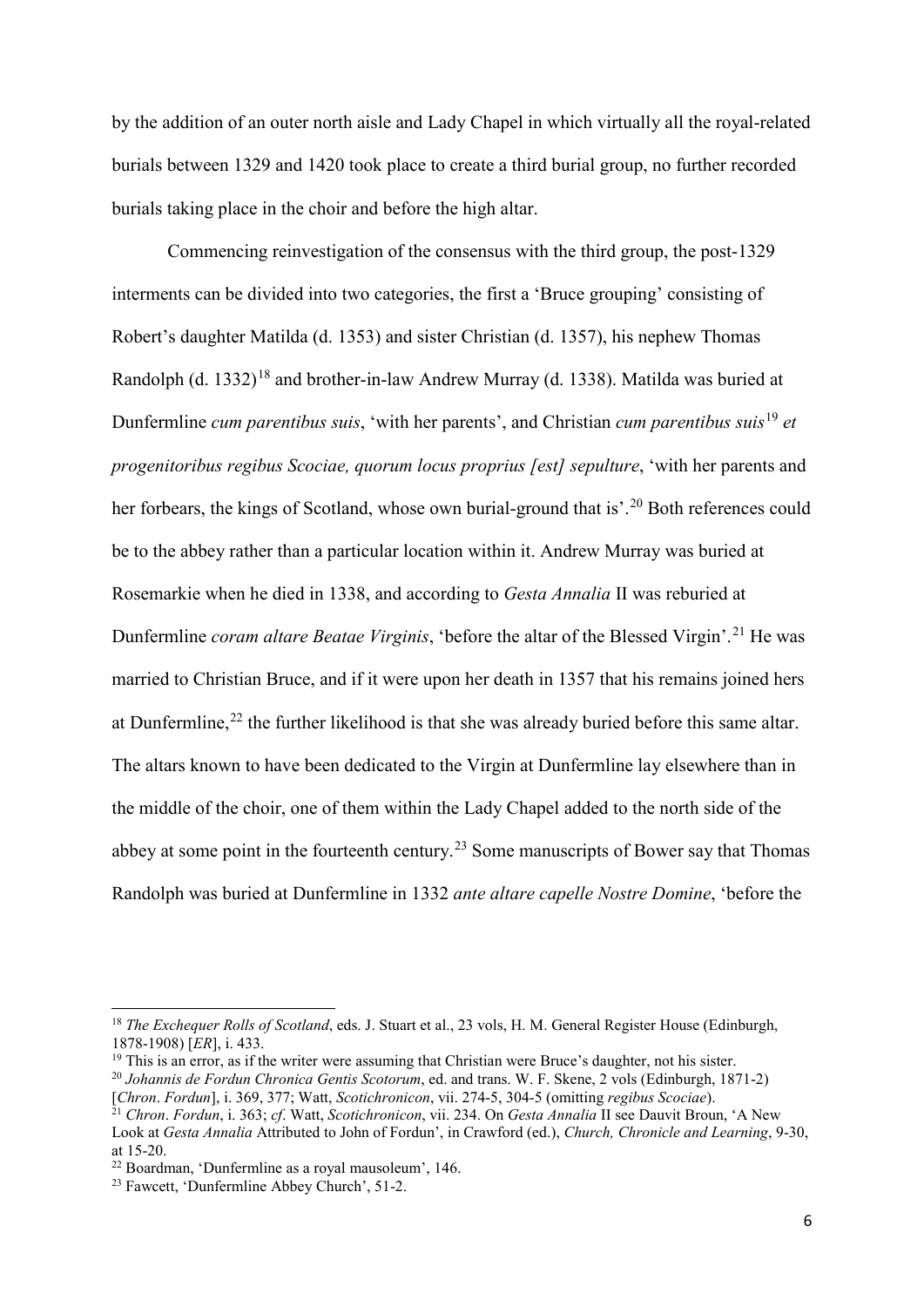altar of the Chapel of Our Lady'. [24](#page-7-0) The later fifteenth century *Book of Pluscarden* claims the Lady Chapel as the resting place of Randolph, Christian Bruce and Andrew Murray. [25](#page-7-1) Thus, the evidence makes no explicit connection between any of these 'Bruce burials' and Dunfermline's choir, and suggests the Lady Chapel as a possible burial location for all of them.

The second and later category consists of Queen Euphemia, wife of Robert II (d. 1387 or 1388), Queen Annabella, wife of Robert III (d. 1401) and Robert duke of Albany, who died in 1420.<sup>[26](#page-7-2)</sup> Of the queens, it is only noted that they were buried at Dunfermline.<sup>[27](#page-7-3)</sup> The formal possibility of their burial in the choir cannot be excluded.<sup>[28](#page-7-4)</sup> Albany provides a valuable litmus test of the protocol which came to govern royal burial at Dunfermline. Although son of a king of Scots rather than a king, he was also guardian or governor of Scotland for most of the last thirty years of his life, his status 'not far removed from that of a monarch'. [29](#page-7-5) That liminality was expressed in death by his burial *inter chorum et capellam nostre Domine*, 'between the choir and the chapel of Our Lady'. Some but not all manuscripts of our source, Walter Bower, add that Albany was buried *regaliter* or 'like a king', a word thus demanding very literal interpretation.<sup>[30](#page-7-6)</sup>

**.** 

<span id="page-7-4"></span><sup>28</sup> Margaret Logie (née Drummond), David II's second queen, died at Marseilles *c.* 1373 (Michael Penman, 'Margaret Logie, Queen of Scotland', in Elizabeth Ewan, Sue Innes, Sian Reynolds and Rose Pipes (eds), *The Biographical Dictionary of Scottish Women: From the earliest times to 2004* (Edinburgh, 2006), 248-9. Boardman considers it unlikely that her intended burial at Dunfermline ever came to pass, given that her marriage to David II ended in separation and divorce (Stephen Boardman, *The Early Stewart Kings: Robert II and Robert III 1371-1406* (East Linton,1996), 23), but himself poses the question as to whether Scottish queens regarded burial at Dunfermline not as a right they derived from their spouses, but rather as an expression of their own queenly status, perhaps founded upon identification with and devotion to Saint Margaret as a paragon of Scottish queenship (Boardman, 'Dunfermline as a royal mausoleum', 148-9, 152, n. 36). Nonetheless, there seems to be no evidence to indicate her burial at Dunfermline.

<span id="page-7-0"></span><sup>24</sup> Watt, *Scotichronicon*, vii. 64-5. Elizabeth de Burgh (d. 1327) donated a frontal *ad altare Beate Marie de Dunfermlyn*, 'to the altar of the Blessed Mary of Dunfermline' (*ER*, i. ccxv, 239). 25 *Liber Pluscardensis*, i. 264, 302.

<span id="page-7-2"></span><span id="page-7-1"></span><sup>26</sup> *ER*, iv. lxxix.

<span id="page-7-3"></span><sup>27</sup> Watt, *Scotichronicon*, viii. 37; ix. 137; A. H. Dunbar, *Scottish Kings: A Revised Chronology of Scottish* 

<span id="page-7-6"></span><span id="page-7-5"></span><sup>29</sup> Boardman, 'Dunfermline as a royal mausoleum', 148; *ER*, iv. xlvii-xlvix. 30 Watt, *Scotichronicon*, viii. 134-5.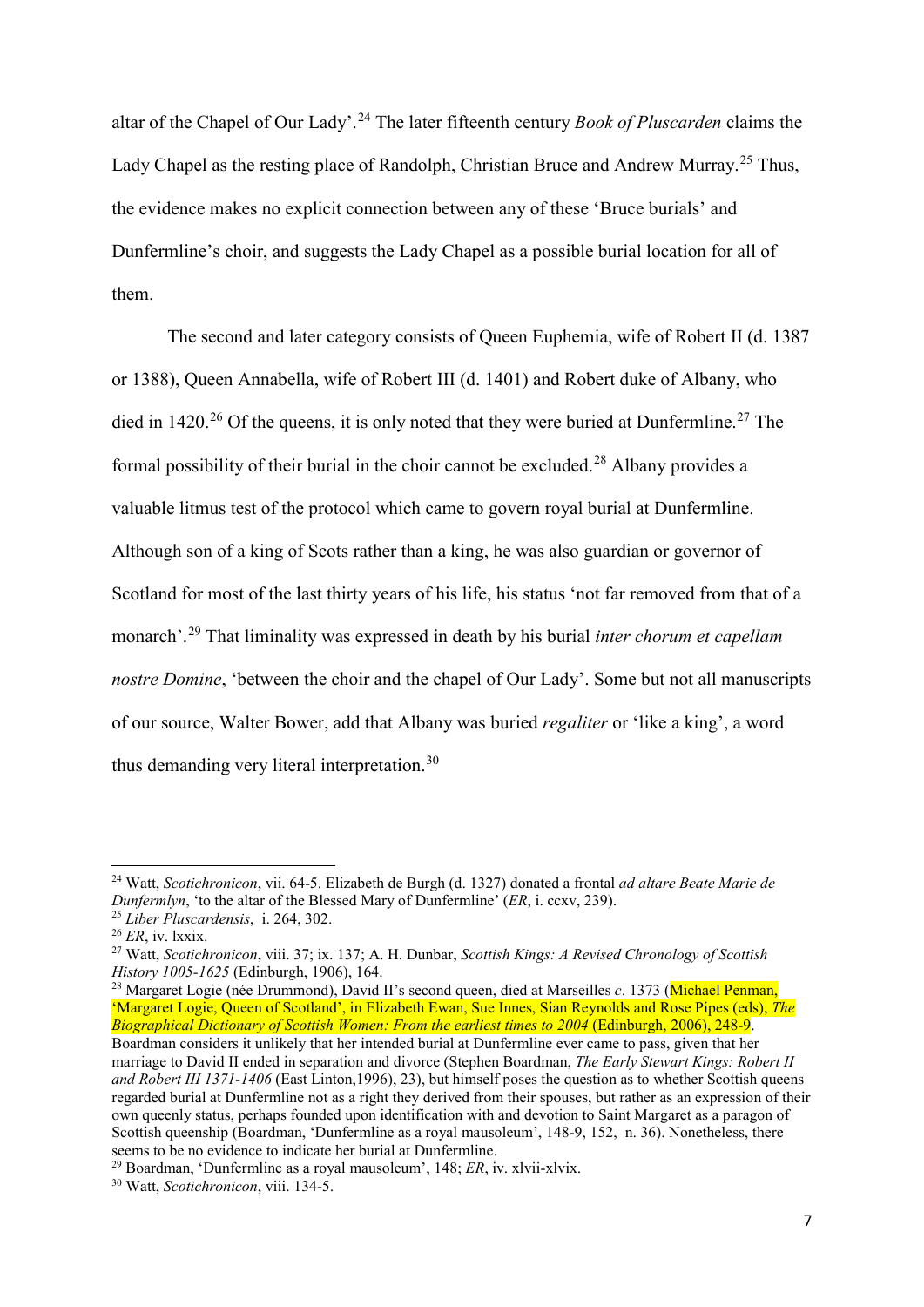We turn to the second burial group, which is held to include Bruce. The discussion which gives fullest attention to both the material and written evidence remains that of Thomas Bryce in 1926, who in turn based his understanding of the development and internal arrangement of Dunfermline's medieval abbey church upon Francis Eeles.<sup>[31](#page-8-0)</sup> Eeles conjectured that this church ultimately consisted of 'a structural choir of six bays', largely built under David I before being extended in the first half of the thirteenth century, a process certainly completed by the time of Margaret's translation in 1250, and 'perhaps between 1216 and  $1226'$ <sup>[32](#page-8-1)</sup> By 'structural choir' he clearly meant choir in its maximal sense of the church east of the nave. Once extended, the constituent parts of Dunfermline's structural choir were first, Margaret's chapel; second, 'a vacant space' between the chapel and the high altar, to serve both 'as a processional path, and a way for pilgrims to approach the shrine' and occupying one bay; third, the high altar 'against a screen between the eastmost pillars of the choir'; fourth, the sanctuary, occupying one bay; fifth, the presbytery, occupying one bay, and finally the 'architectural choir' proper, accommodating the monks and occupying the remaining three bays. For the high altar, the probable consequence of the thirteenth-century extension was its re-erection a bay to the east of its previous location.<sup>[33](#page-8-2)</sup>

Bryce concurred that the choir as extended in the thirteenth century was completed in its unextended form by 1150, the year in which the *Chronicle of Holyrood* records that *dedicata est aecclesia de Dunfermelin*, 'the church of Dunfermline was dedicated'. [34](#page-8-3) This meant that 'all the royal tombs later than 1150 must have been located in the choir of the

<span id="page-8-0"></span><sup>&</sup>lt;sup>31</sup> Bryce, 'The Skull of King Robert the Bruce', 81-91. For brief biographical information, see [http://www.universitystory.gla.ac.uk/biography/?id=WH2130&type=P;](http://www.universitystory.gla.ac.uk/biography/?id=WH2130&type=P) accessed 9 Apr. 2018. Thomas Hastie Bryce was Regius Professor of Anatomy at the University of Glasgow, curator of the archaeological and anatomical specimens at the university's Hunterian Museum, an experienced and respected archaeologist and evidently competent Latinist.

<span id="page-8-1"></span> $32$  For the reason for Eeles's choice of these dates, see below, p. \*\*.

<span id="page-8-2"></span><sup>&</sup>lt;sup>33</sup> Eeles, 'Development of the Abbey Church,' xxxi, xxxvii-xxxviii, and 'Sketch-Plan of Dunfermline Abbey ca. A.D. 1400-150', between xxx and xxxi.

<span id="page-8-3"></span><sup>34</sup> *A Scottish Chronicle known as the Chronicle of Holyrood*, ed. M. O. Anderson, Scottish History Society (Edinburgh, 1938), 121.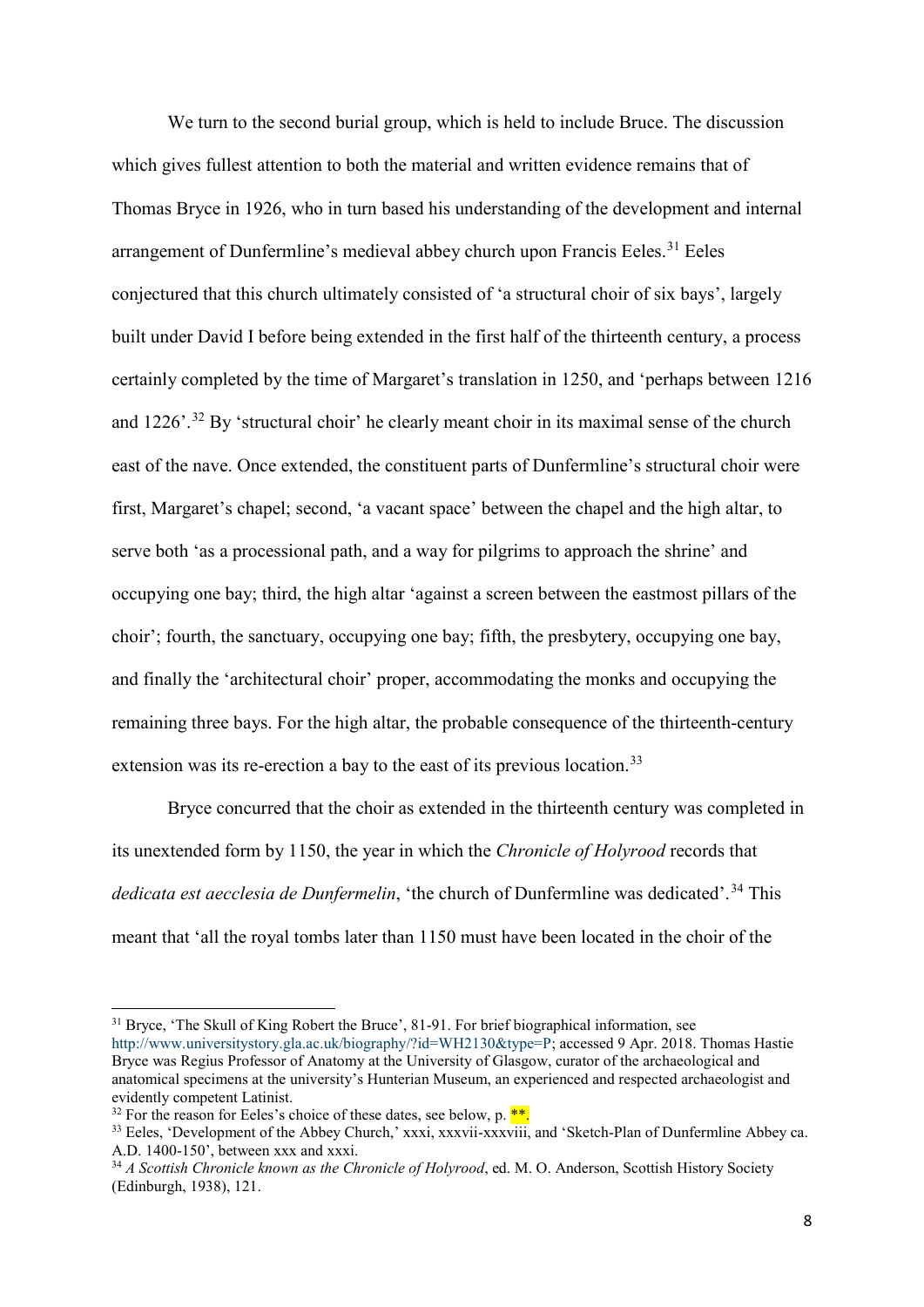twelfth century church'.<sup>[35](#page-9-0)</sup> The first such burial in this location was David I in 1153, *pavimento coram majus altare* or 'in the pavement before the high altar' as recorded by Fordun;[36](#page-9-1) Bryce does not mention Bower's supplementary *in pavimento medii chori*, 'in the pavement of the middle of the choir'.<sup>[37](#page-9-2)</sup> David was followed in 1165 by his grandson Malcolm IV, who according to *Gesta Annalia* I was buried *in medio pavimenti a dextris avi sui Regis David ante maius altare*, 'in the middle of the pavement, on the right of his grandfather King David, before the high altar'.[38](#page-9-3)

Moving to 1286 and Alexander III as the next recorded monarch to be buried at Dunfermline, Bryce first considered the implications for the location of the high altar of the extension to the abbey's east end completed by 1250. He noted that evidence for an apse was apparently uncovered during the investigations of 1818-19; that it 'probably represented the apse of the twelfth century unextended choir', and that the plan of the abbey by William Burn included in Jardine's report located the newly discovered burial vault 'in the axial line of the choir and in the concavity of the apse'.[39](#page-9-4) Taking his cue from Eeles's comment—made a propos of Margaret's original church—that the high altar would have been positioned 'on the line of the chord of the apse', Bryce concluded that the location of the burial vault of 1818-19 'must have coincided very nearly' with the site of the high altar of the twelfth-century church, David I's abbey.<sup>[40](#page-9-5)</sup> Hence this vault must represent a post-1250 royal burial, and confirmation

<span id="page-9-0"></span><sup>35</sup> Bryce, 'The Skull of King Robert the Bruce', 83.

<span id="page-9-1"></span><sup>36</sup> *Chron*. *Fordun*, i. 234.

<span id="page-9-2"></span><sup>37</sup> Watt, *Scotichronicon*, iv. 250-1.

<span id="page-9-3"></span><sup>38</sup> *Chron*. *Fordun*, i. 259; *cf*. Watt, *Scotichronicon*, iv. 280-1. On *Gesta Annalia* I see Dauvit Broun, 'A New Look at *Gesta Annalia* Attributed to John of Fordun', in Crawford (ed.), *Church, Chronicle and Learning*, 9-30, at 15-18; Alice Taylor, 'Historical writing in twelfth- and thirteenth- century Scotland: the Dunfermline compilation', *Historical Research* 83 (2010), 228-52, at 234 and nn. 38-9.

<span id="page-9-4"></span><sup>39</sup> Bryce, 'The Skull of King Robert the Bruce', 85; [Jardine], *Report*, 28 and facing page; Fraser, 'The tomb of the hero king', 164-5. An apse is a structure or recess, often semicircular in shape, and often forming a church's eastern end, housing the altar.

<span id="page-9-5"></span> $40$  Bryce, 'The Skull of King Robert the Bruce', 85; Fraser, 'The tomb of the hero king', 173.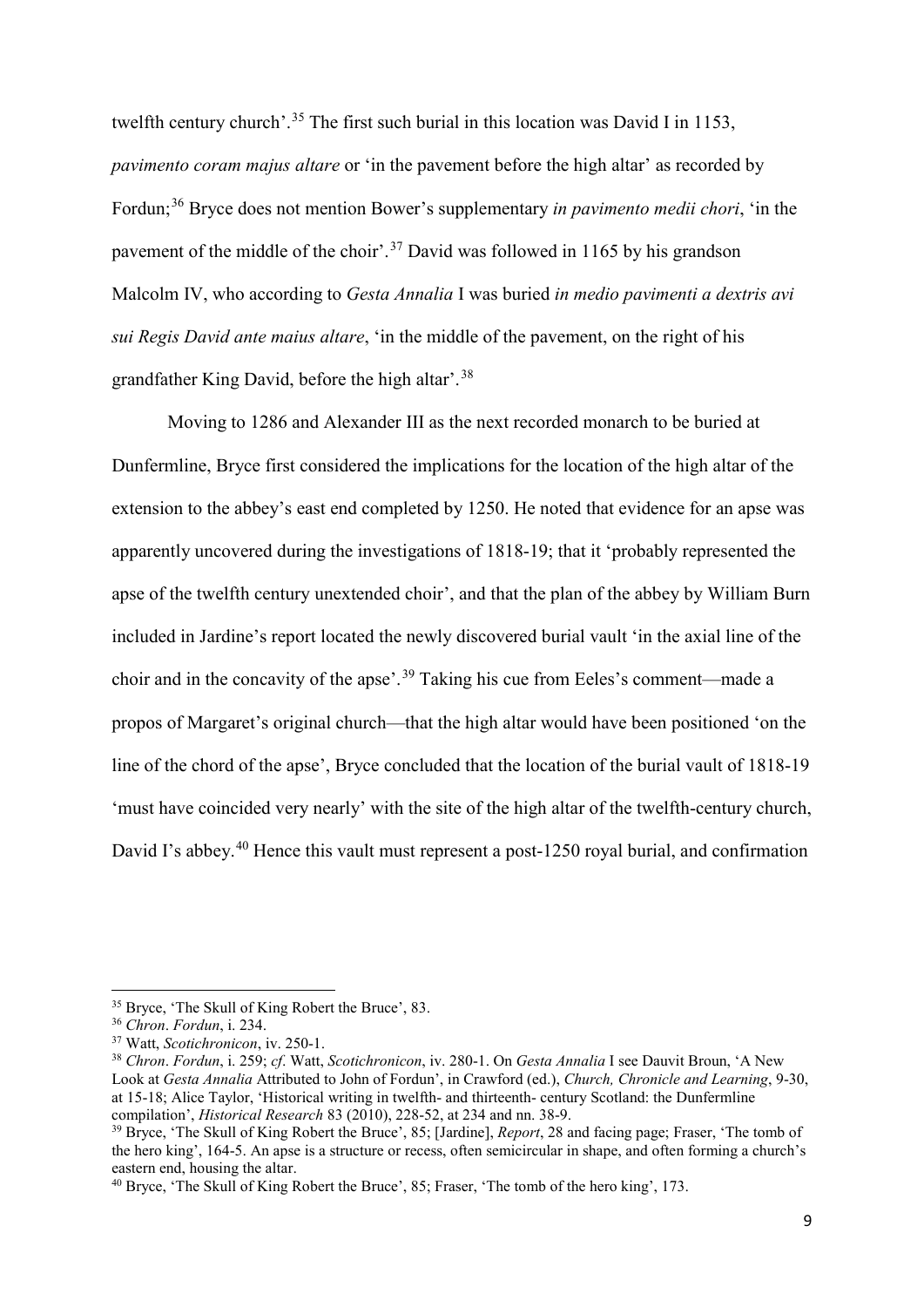of Eeles's proposition that the thirteenth-century extension of the eastern end of the abbey entailed a proportionate movement eastwards of the high altar.<sup>[41](#page-10-0)</sup>

Bryce then sought to reconcile this scenario with our most explicit evidence for the burial place of Alexander III, which comes from the *Chronicle of Lanercost*. Here Alexander is buried *solus ex parte meridiana, prope presbyterum*, 'alone, on the south side, near the presbytery'. [42](#page-10-1) The statement's detail suggests that it be taken seriously, and *Lanercost* is a contemporary or nearly contemporary source, well informed on ecclesiastical matters and Scottish affairs. To Bryce this meant 'the *pars meridiana* [south side] of the choir near the presbytery, which was very probably added when the choir was extended'.[43](#page-10-2) Alexander III was buried *solus*, 'alone', because he was not buried beside David I and Malcolm IV but east of them, in the extended choir. The temporal perspective here would be true to the status of *Lanercost* as a contemporary or nearly contemporary source, unable to take retrospective account of the subsequent burial of anyone else, such as Bruce, at this location. Given that no Scottish king after Bruce was buried at Dunfermline, Bryce therefore concluded that on the basis of location alone, the burial vault of 1818-19 must belong to either Alexander III or Robert I. Although strict acceptance of the accuracy of both *Lanercost*'s *meridiana* and Burn's plan would favour Bruce over Alexander III, Bryce declined to push the evidence this far $44$ 

<span id="page-10-0"></span><sup>&</sup>lt;sup>41</sup> Eeles, 'Development of the Abbey Church,' xxxviii.

<span id="page-10-1"></span><sup>42</sup> *Chronicon de Lanercost M.CC.I-M.CCC.XLVI*, ed. Joseph Stevenson, Bannatyne Club (Edinburgh, 1839) [*Chron*. *Lanercost*], 117. The editor notes (*ibid*., 394) that *presbyterum* is presumably an error for *presbyterium*. *Gesta Annalia* I says no more than that Alexander III was buried at Dunfermline *honorifice*, 'with honour'; Bower that he was buried there *ut regem decuit*, 'as befitted a king' (*Chron. Fordun*, i. 309; Watt, *Scotichronicon*, v. 420-1).

<span id="page-10-2"></span><sup>43</sup> Bryce, 'The Skull of King Robert the Bruce', 86. Bryce notes (*ibid*., 88) that two nineteenth-century historians of Dunfermline translate *meridiana* here as 'middle'. Latin *meridianus* is used of time to refer to midday, but of place to refer to that which belongs to 'the south side, southern, southerly': *A Latin Dictionary*, eds. C. T. Lewis and Charles Short (Oxford, 1958); *Dictionary of Medieval Latin from British Sources*, eds. R. K. Ashdowne, D. R. Howlett and R. E. Latham, 3 vols (Oxford, 2018) [*Dictionary of Medieval Latin*], *s*.*v*. *meridianus*. The word occurs three other times in *Lanercost*, all in its temporal sense; *Chron. Lanercost*, 80, 126, 164.

<span id="page-10-3"></span><sup>44</sup> Bryce, 'The Skull of King Robert the Bruce', 88-9.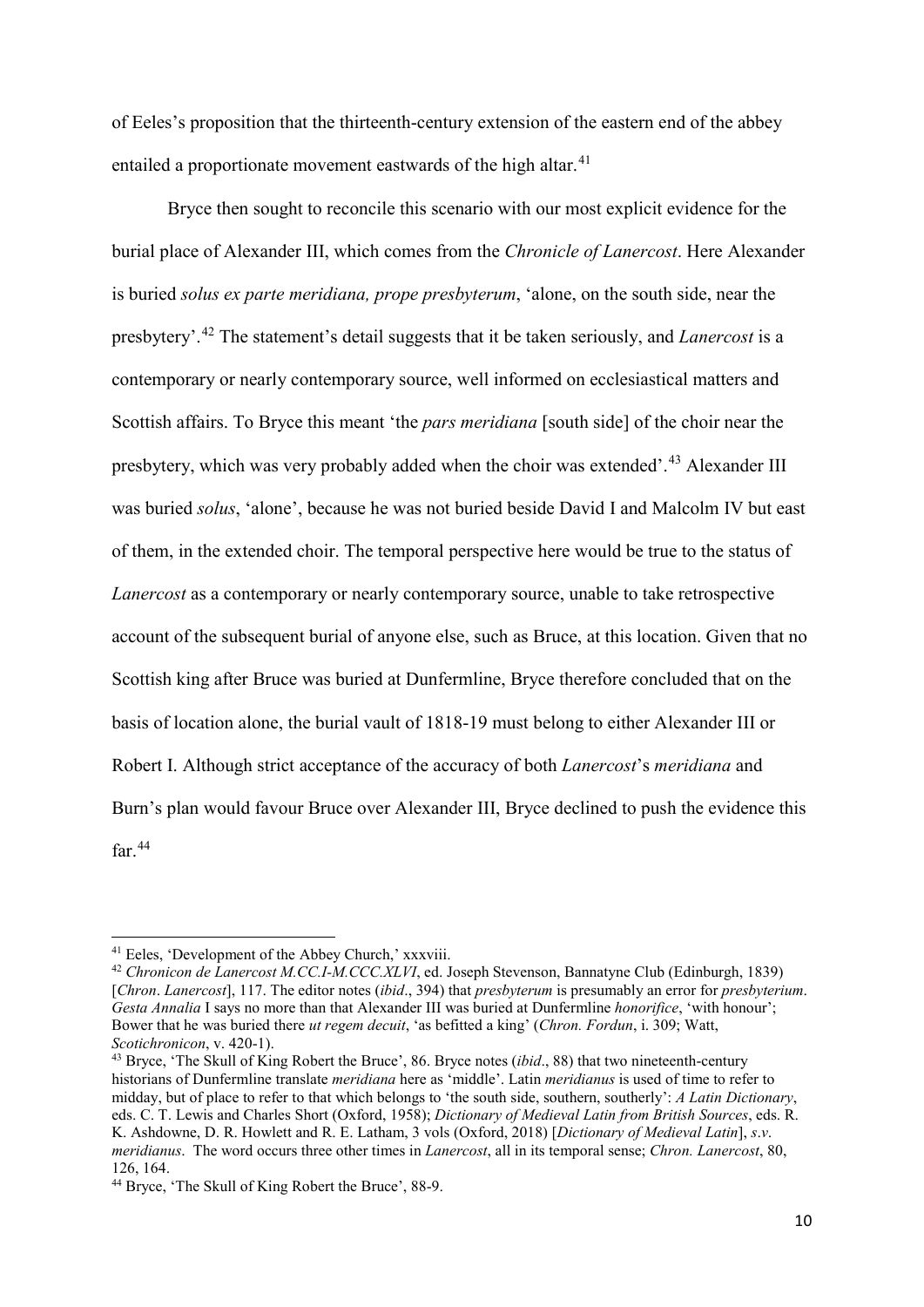Iain Fraser's discussion of 2005 diverges from Eeles and Bryce at points. He asks if *Lanercost* may rather mean that Alexander III was buried in 'a location in the south choir arcade'.[45](#page-11-0) Against this, the chronicles point to the choir before the high altar as the usual burial place of medieval Scottish kings at Dunfermline, and one of the two lines of manuscript transmission of the *Book of Pluscarden* gives Alexander III's place of burial as before the high altar.<sup>[46](#page-11-1)</sup> Secondly, Fraser considers it probable that David I's 'architectural choir' may have had four bays rather than three, although on what grounds is not made clear.<sup>[47](#page-11-2)</sup> This contributes to his main point, that the need to provide ambulatory space to give access to Margaret's shrine would have left the high altar of David I's church capable of being moved east not by the entire bay allowed for by Eeles, but either a very short distance, or not at all. In the former scenario, pre- and post-1250 burials would be separated at most by 'a matter of yards'. The latter scenario would leave them forming 'a tighter cluster, in the vicinity of the twelfth-century altar'.[48](#page-11-3) Either scenario is in tension with Bryce's interpretation insofar as Bryce sees the twelfth-century altar as having made sufficient movement east, once the eastern arm was extended prior to 1250, to warrant *Lanercost*'s statement that Alexander III was buried *solus*, 'alone'.

If Burn's plan does accurately locate the foundations of an apse which did indeed belong to David's church, then it too suggests that the scope to move the high altar east without compromising access to Margaret's chapel would have been minimal at best, substantiating Fraser's scepticism.<sup>[49](#page-11-4)</sup> The problem for Eeles and Bryce is that their

 $\overline{a}$ 

<span id="page-11-1"></span><span id="page-11-0"></span><sup>&</sup>lt;sup>45</sup> Fraser, 'The tomb of the hero king', 160.<br><sup>46</sup> *Liber Pluscardensis*, i. x-xviii, 112.<br><sup>47</sup> See also Fawcett, 'Dunfermline Abbey Church', 33.

<span id="page-11-3"></span><span id="page-11-2"></span><sup>48</sup> Fraser, 'The tomb of the hero king', 160.

<span id="page-11-4"></span><sup>49</sup> Compare the locations of the apse given in Burn's plan in [Jardine], *Report*, page facing 28, and in Eeles's plan in Eeles, 'Development of the Abbey Church,' between xxx and xxxi. Fawcett argues that once extended the abbey's end wall, onto which Margaret's chapel abutted and beyond which it projected, was now squared off rather than in the form of a semicircular apse; Fawcett, 'Dunfermline Abbey Church', 49-50. If so, then if evidence of an apse were indeed discovered in 1818-19, the only plausible candidate would be the apse of the twelfth-century abbey, as Bryce concluded.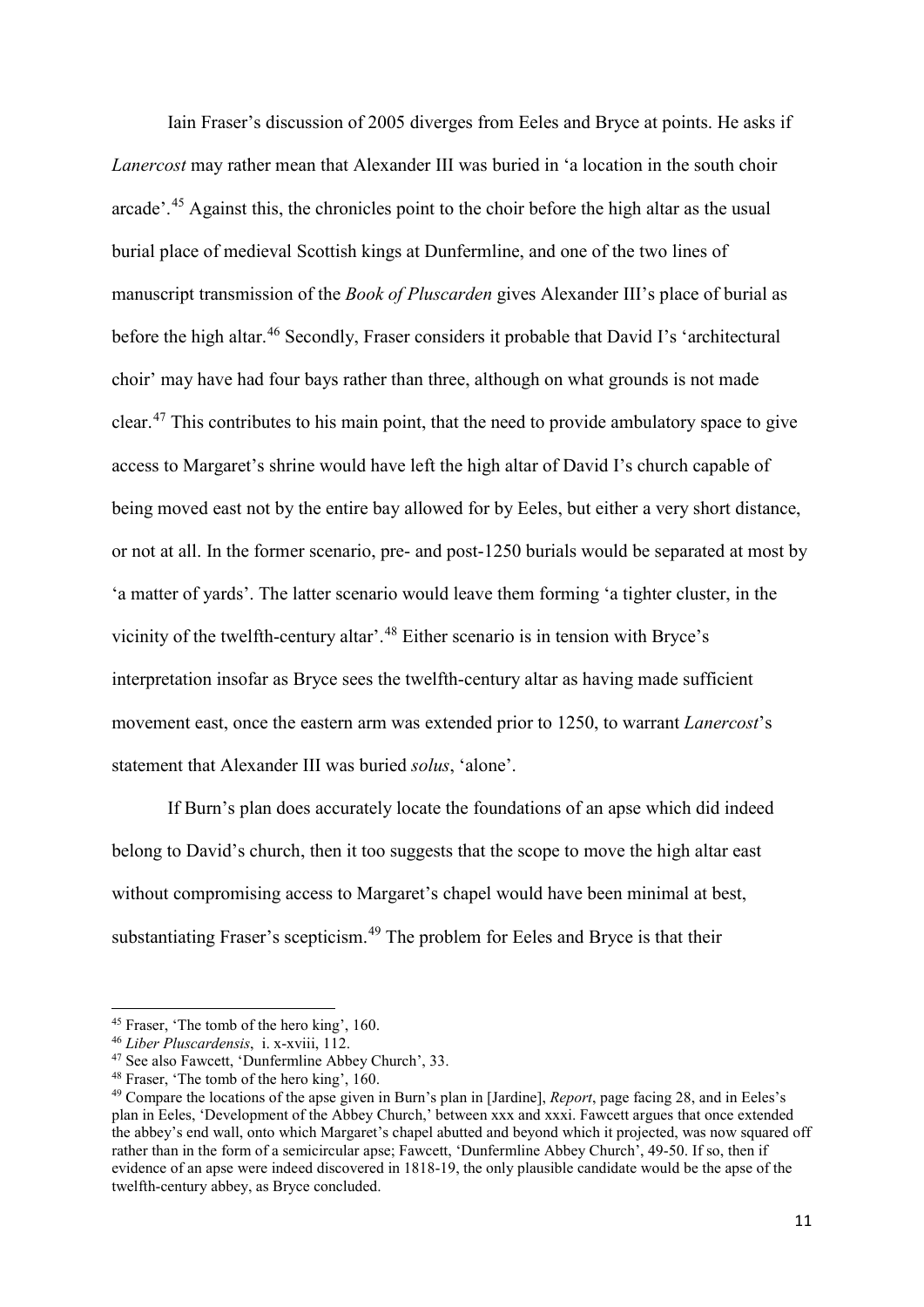interpretations both involve significant expansion eastwards, and this irresistible force then meets Fraser's immovable object in the form of Margaret's chapel and the level of access it would have required, which after all was surely a priority in building it. In Eeles's case the imperative is the rigidity of his scheme which requires a presbytery and a sanctuary, each occupying an entire bay. For Bryce the twin imperatives were the site of the vault of 1818-19 more or less on top of what he took to be the location of the twelfth-century altar; and *Lanercost*'s statement that Alexander III was buried *solus*, 'alone', which had to mean 'further east than the graves of David I and Malcolm IV and apart from them'.<sup>[50](#page-12-0)</sup> Eeles, believing likewise that the post-1250 royal burials moved eastwards with the high altar, locates them 'in the presbytery before the High Altar of the choir as rearranged', separated from the altar by the sanctuary.[51](#page-12-1) He makes no mention of the evidence of *Lanercost*, which seems to contradict him by placing Alexander III's grave near the presbytery, not in it. Harmonising *Lanercost* with Eeles's scheme would therefore push the post-1250 burials back alongside those of David I and Malcolm IV, eliminating any separation.

Might the conundrum be explicable as a matter of terminology? The *sanctuarium* or sanctuary was strictly speaking the holiest place within the church, immediately surrounding the high altar, but it could be used more loosely to refer to the east end of the choir. The *presbyterium* or presbytery was the area east of the choir proper 'up to and including the high altar', and reserved for the clergy officiating at the altar.<sup>[52](#page-12-2)</sup> There would seem to be scope for confusion, overlap and interchangeability between the terms. If Eeles's sanctuary is made synonymous with *Lanercost*'s presbytery, and Eeles's sanctuary and presbytery are made one, then his scheme could be aligned more closely with *Lanercost*, and reduced in scale. But a spatial problem would nonetheless remain, for by placing Alexander III near the presbytery

<span id="page-12-0"></span><sup>50</sup> Bryce, 'The Skull of King Robert the Bruce', 86.

<span id="page-12-1"></span><sup>&</sup>lt;sup>51</sup> Eeles, 'Development of the Abbey Church,' xxxviii, and plan between xxx and xxxi.

<span id="page-12-2"></span><sup>52</sup> *Dictionary of Medieval Latin*, *s*.*v*. *sanctuarium*, *presbyterium*.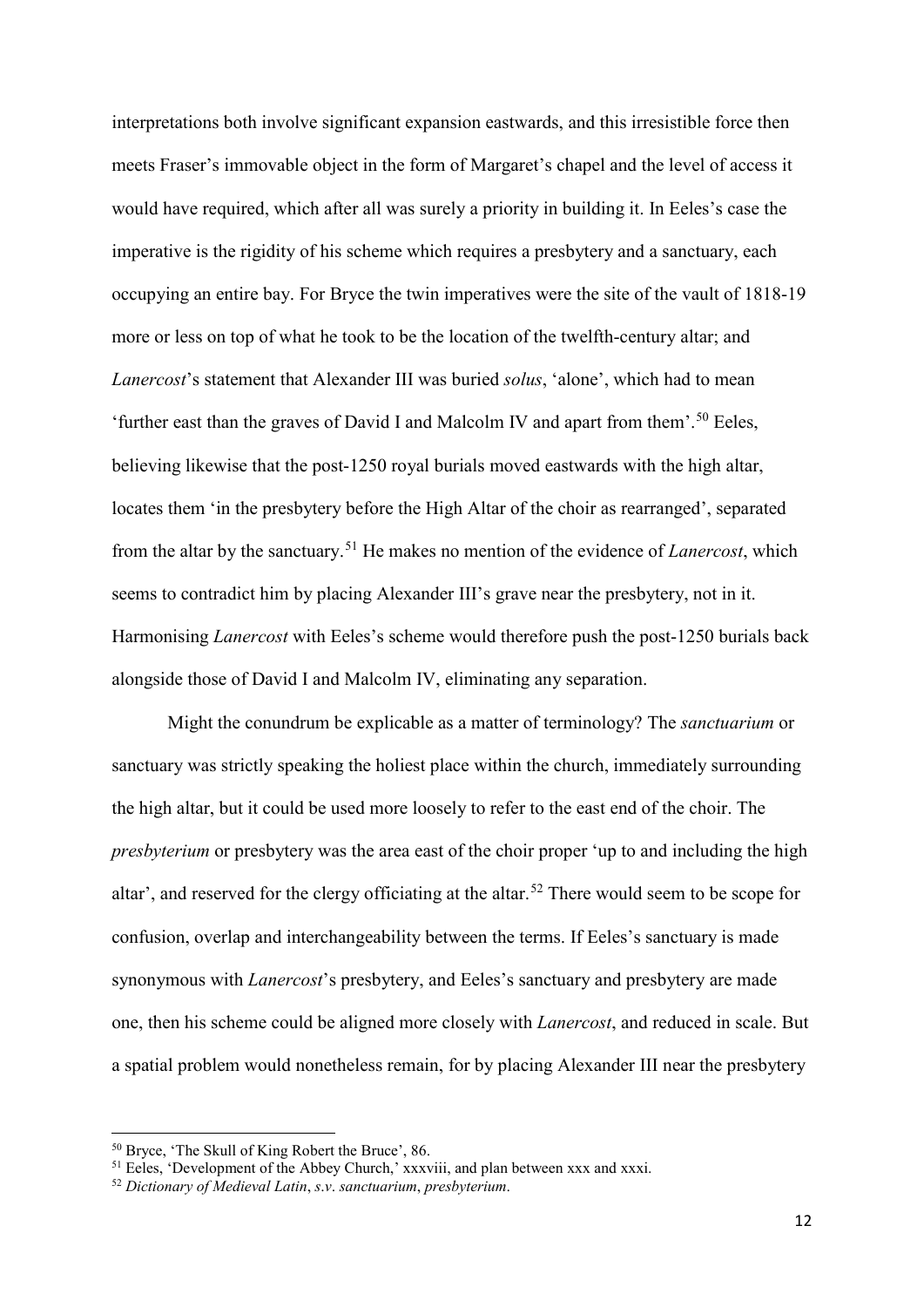and not in it, *Lanercost* still creates a degree of distance between his tomb and the high altar which then makes it difficult to comprehend how *Lanercost* can go on to describe Alexander III as buried *solus*, 'alone'. The same issue of encroachment upon the burials of David I and Malcolm IV becomes even more convoluted if one assumes that *Lanercost* is referring to a high altar whose location, as argued for by Fraser, was affected only minimally or not all by the extension to Dunfermline's eastern arm completed by 1250. Under this scenario Alexander III could as readily be envisaged as lying west rather than east of David I and Malcolm IV, but his burial *solus*, 'alone', would remain problematic. What the wording of *Lanercost* insists upon for Alexander III is clear space: between his tomb and the high altar to the east, and between his tomb and other burials usually presumed to lie to his west. This is why its testimony sits so uneasily with both existing schools of thought regarding the location of Dunfermline's high altar and related burials in the thirteenth century, which may explain why Eeles does not discuss it, and Fraser suggests removing Alexander III to the south choir arcade.

*Lanercost*'s evidence was crucial to Bryce, but it may be revealing that he does not use *Lanercost*'s statement about the presbytery as a solution to what he clearly saw as a weakness in his scheme that had to be addressed, namely mode of burial. Bryce knew that evidence existed in the *Exchequer Rolls* to the effect that Bruce was buried under or within a substantial monument which, he says, 'must have stood on the floor of the choir'. But, he continues:

it could not very well have been placed immediately in front of the altar in the middle of the choir.… A fair marble slab on the floor level, which in no way obstructed the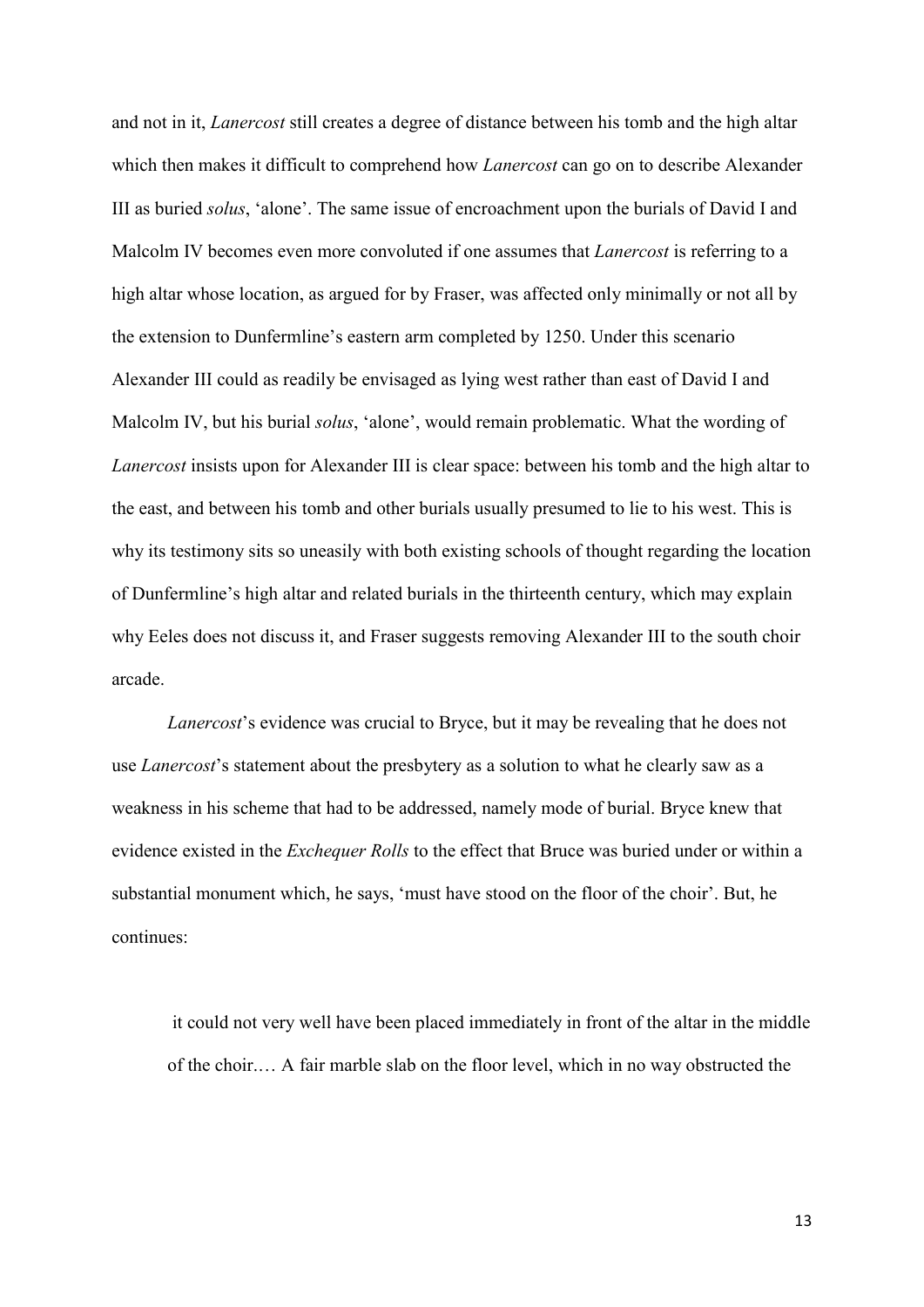approach to the altar, is a more likely form for a monument *in medio chori* [in the middle of the choir] to have taken. [53](#page-14-0)

This looks like wishful thinking, and subsequent research on the marble tomb fragments recovered over time from Dunfermline Abbey has suggested firstly, that they display a consistency which points to origination in a single structure comprising tomb chest with decorated side panels, surmounted by an effigy with canopy above; and secondly, that this is likely to be the tomb which Bruce is known to have commissioned from a Parisian workshop.<sup>[54](#page-14-1)</sup> Bryce's problem is compounded in two other ways. Firstly, although in the cases of David I and Malcolm IV the phraseology of the chronicles—*pavimento/in medio pavimenti*, 'in the pavement/in the middle of the pavement'—could suggests burial beneath slabs set flush in the abbey floor,<sup>[55](#page-14-2)</sup> nothing is known of the nature of Alexander III's tomb. Secondly, and unmentioned by Eeles, Bryce or Fraser, Alexander III's first wife Queen Margaret Plantagenet is said in *Gesta Annalia* I and Bower to have been buried *juxta regem David*, 'beside King David', on her death in 1275.<sup>[56](#page-14-3)</sup> Remembering Elizabeth de Burgh's burial 'beside King Robert her husband' in 1327, the mooted second group would thus consist of two queens and as many as four kings.<sup>[57](#page-14-4)</sup> The female burials could be factored into Bryce's scheme to create two rows of three graves: firstly David I with Malcolm IV to his right and Margaret Plantagenet presumably to his left:<sup>[58](#page-14-5)</sup> secondly, and to the east, Robert I in

<u>.</u>

<span id="page-14-1"></span><span id="page-14-0"></span><sup>53</sup> Bryce, 'The Skull of King Robert the Bruce', 87.<br><sup>54</sup> Fraser, 'The tomb of the hero king', 156-7, 159-60, 170-72. For the virtual reconstruction of the tomb which featured in an exhibition at the Hunterian Museum, University of Glasgow, in 2015, see

[https://www.gla.ac.uk/hunterian/visit/exhibitions/virtualexhibitions/robertthebruce;](https://www.gla.ac.uk/hunterian/visit/exhibitions/virtualexhibitions/robertthebruce/) accessed 9 Apr. 2018.<sup>55</sup> Fraser, 'The tomb of the hero king', 160; SangDong Lee, 'The Development of Dunfermline Abbey as a royal

<span id="page-14-2"></span>cult centre *c*.1070-*c*.1420', unpublished Ph.D. thesis (University of Stirling, 2014), 222.

<span id="page-14-3"></span><sup>&</sup>lt;sup>56</sup> *Chron. Fordun*, i. 305; Watt, *Scotichronicon*, v. 402-3; Boardman, 'Dunfermline as a royal mausoleum', 143.<br><sup>57</sup> For the formal possibility of the burial of two later queens at this location, see above, p. <sup>\*\*</sup>.

<span id="page-14-5"></span><span id="page-14-4"></span> $58$  Eeles took this to mean that Malcolm lay to David's right as seen from the nave, and thus immediately south of David; Eeles, 'Development of the Abbey Church,' plan between xxx and xxxi. However, and given that 'the north side of the choir was a particularly honorific location, at the right hand side of the Lord as viewed from the high altar', it may be likelier that this is the perspective of the chronicles, and that Malcolm lay immediately north of David; Fawcett, 'Dunfermline Abbey Church', 51.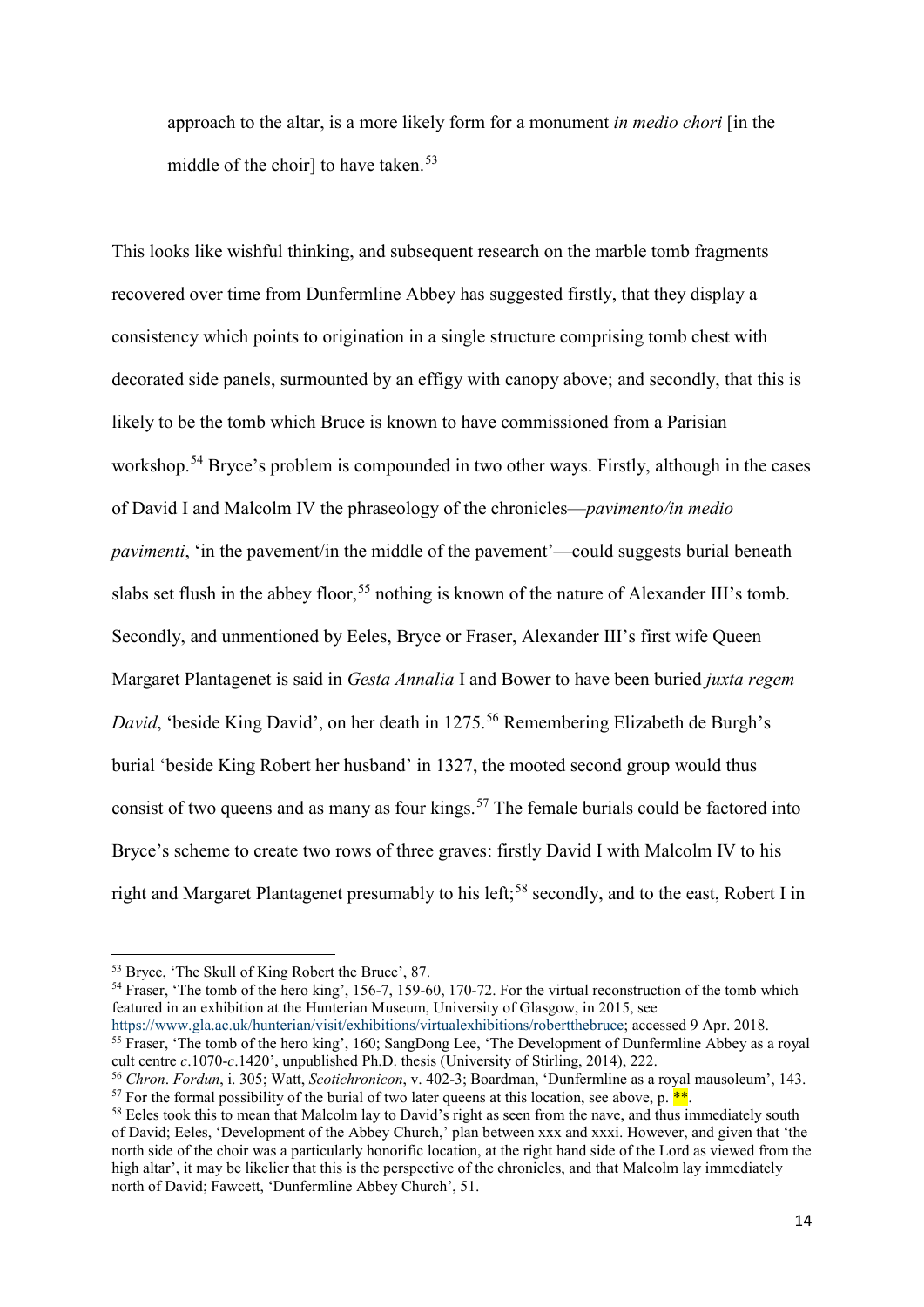the middle of the choir, with Alexander III to his south side and Elizabeth de Burgh presumably on his north side. However, the viability of such a scheme is now open to question on three counts: the challenge of the evidence of *Lanercost*; how far, if at all, the twelfth-century high altar was capable of being moved further east as a consequence of the extension to the eastern arm completed by 1250; and the presence before the high altar of one or more substantial above-ground tombs. All three issues coalesce into one: the existence of sufficient space before Dunfermline Abbey's high altar to accommodate tombs whose number, size and proximity both to each other and to the altar seem incompatible with the altar's main function, the celebration of the mass and the liturgy.

The matter seems intractable, existing as it does in the shadow of Fernie's sobering observation that given what has been lost at Dunfermline, 'there is no basis for the apparently assured plans which are often published of the eastern arm'.[59](#page-15-0) Help may come from an unexpected source, the first burial group. As noted, an orthodoxy of the last century's scholarship on medieval royal burial at Dunfermline is that the burials of the first queen Margaret, her husband Malcolm III and their sons down to Alexander I (d. 1124) took place close to the high altar of the church she founded;  $60$  and that all subsequent royal burials, beginning with David I and Malcolm IV, took place further east, in the choir of the abbey founded by David I *c*. 1128 and dedicated in 1150.<sup>[61](#page-15-2)</sup> An older dissenting voice belonged to Ebenezer Henderson, who believed that papal documents of the first half of the thirteenth century showed that 'David's choir' was in fact built long after David's death, between 1216 and 1226. By Henderson's way of thinking the surviving Romanesque nave originally

<span id="page-15-2"></span><span id="page-15-1"></span><span id="page-15-0"></span><sup>59</sup> Eric Fernie, 'The Romanesque Churches of Dunfermline Abbey', in John Higgitt (ed.), *Medieval Art and Architecture in the Diocese of St Andrews*, The British Archaeological Association (Leeds, 1994), 25-37, at 30. <sup>60</sup> *Ibid.*, 25-8. For the broaching of the possibilities that Margaret may have been buried within what Fernie termed 'Church I' at Dunfermline rather than what he termed 'Church II'; and that 'Church II' might better be associated with King Edgar rather than Margaret, see Fawcett, 'Dunfermline Abbey Church', 30-1. The discussion below of the evidence for burial at Dunfermline before 1124 runs counter to both possibilities, for effective critiques of which see also Lee, 'The Development of Dunfermline Abbey', 215-7, 223-4.<br><sup>61</sup> I. B. Cowan and D. E. Easson, *Medieval Religious Houses: Scotland* (London, 1976), \*\*\*; G. W. S. Barrow (ed.), *The Charters of David I* (Woodbridge, 1999) [Barrow (ed.), *Charters of David I*], nos 17, 22, 171-2.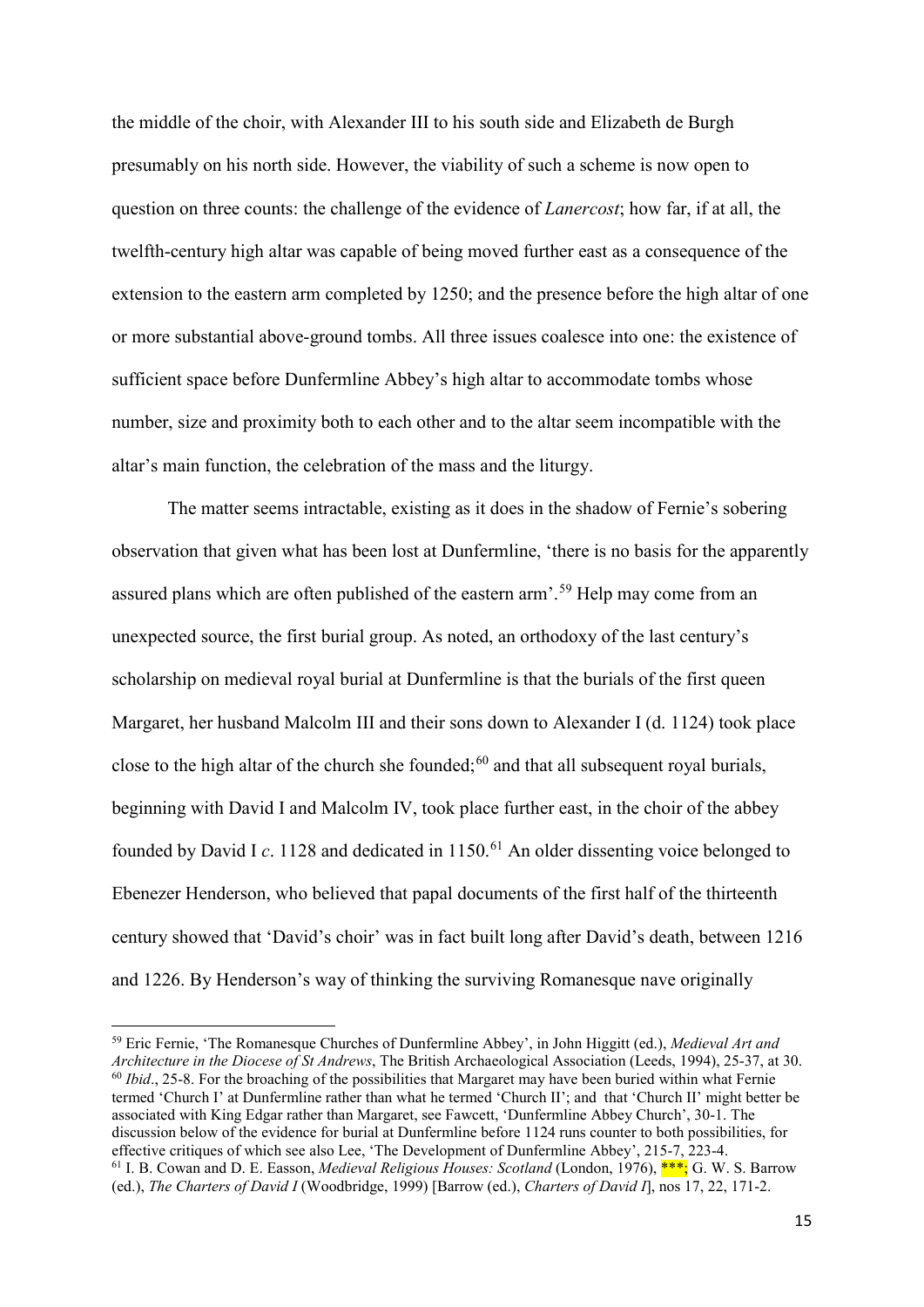functioned as a church in its own right: built in David's time, dedicated in 1150 and only becoming the nave some eight decades later once the choir was added. The high altar of David's church as defined by Henderson occupied the same site as the high altar of Margaret's church, and went on to became the nave altar in the extended abbey after 1226. Thus, David I and Malcolm IV were part of the first burial group at Dunfermline, and logically—although here Henderson's logic seems to break down—the same would have to apply to Margaret Plantagenet, if she were buried 'beside King David'.[62](#page-16-0)

Henderson's scheme was rejected implicitly by Eeles and explicitly by Bryce, and has since been ignored.<sup>[63](#page-16-1)</sup> This is understandable given that it predates Chalmers's excavation, and contains numerous flaws, including a highly arbitrary dating methodology.<sup>[64](#page-16-2)</sup> Nonetheless, close scrutiny of the chronicle evidence for the pre-1250 royal burials at Dunfermline suggests that Henderson's general hypothesis deserves revisiting. The starting point is an unpublished chronicle known as the 'Dunfermline Chronicle', which Watt, Broun and Taylor have argued was a source drawn upon by the later and published Scottish medieval chronicles from *Gesta Annalia* I onwards.<sup>[65](#page-16-3)</sup> Although only now surviving in a manuscript dating to the reign of James III, Taylor argues that it had a prior existence as part of a compilation involving two other items which precede it in the same manuscript: a version of Turgot's *Vita Sancte Margarete* or 'Life of Saint Margaret', and a grouping of texts whose compiler Watt called the 'Dunfermline Continuator'.<sup>[66](#page-16-4)</sup> Taylor has further argued that the compilation of the three items was made between 1249 and 1285 (perhaps between

 $\overline{a}$ 

<span id="page-16-0"></span><sup>62</sup> Ebenezer Henderson, *The Annals of Dunfermline* (Glasgow, 1879), 30-36, 67-9, 73-4. For Margaret's death notice Henderson cites Wyntoun rather than *Gesta Annalia* I or Bower as his source, and says that she 'was interred in the Choir of the Abbey of Dunfermline, near King David's tomb'; *ibid*., 95-6. <sup>63</sup> Bryce, 'The Skull of King Robert the Bruce', 83.

<span id="page-16-2"></span><span id="page-16-1"></span>

<sup>64</sup> Henderson, *Annals of Dunfermline*, 30, 67.

<span id="page-16-3"></span><sup>65</sup> Watt, *Scotichronicon*, iii. 17-18; Broun, 'A New Look at *Gesta Annalia*', 20; Alice Taylor, 'Historical writing in twelfth- and thirteenth- century Scotland'.

<span id="page-16-4"></span><sup>66</sup> Watt, *Scotichronicon*, iii. 18.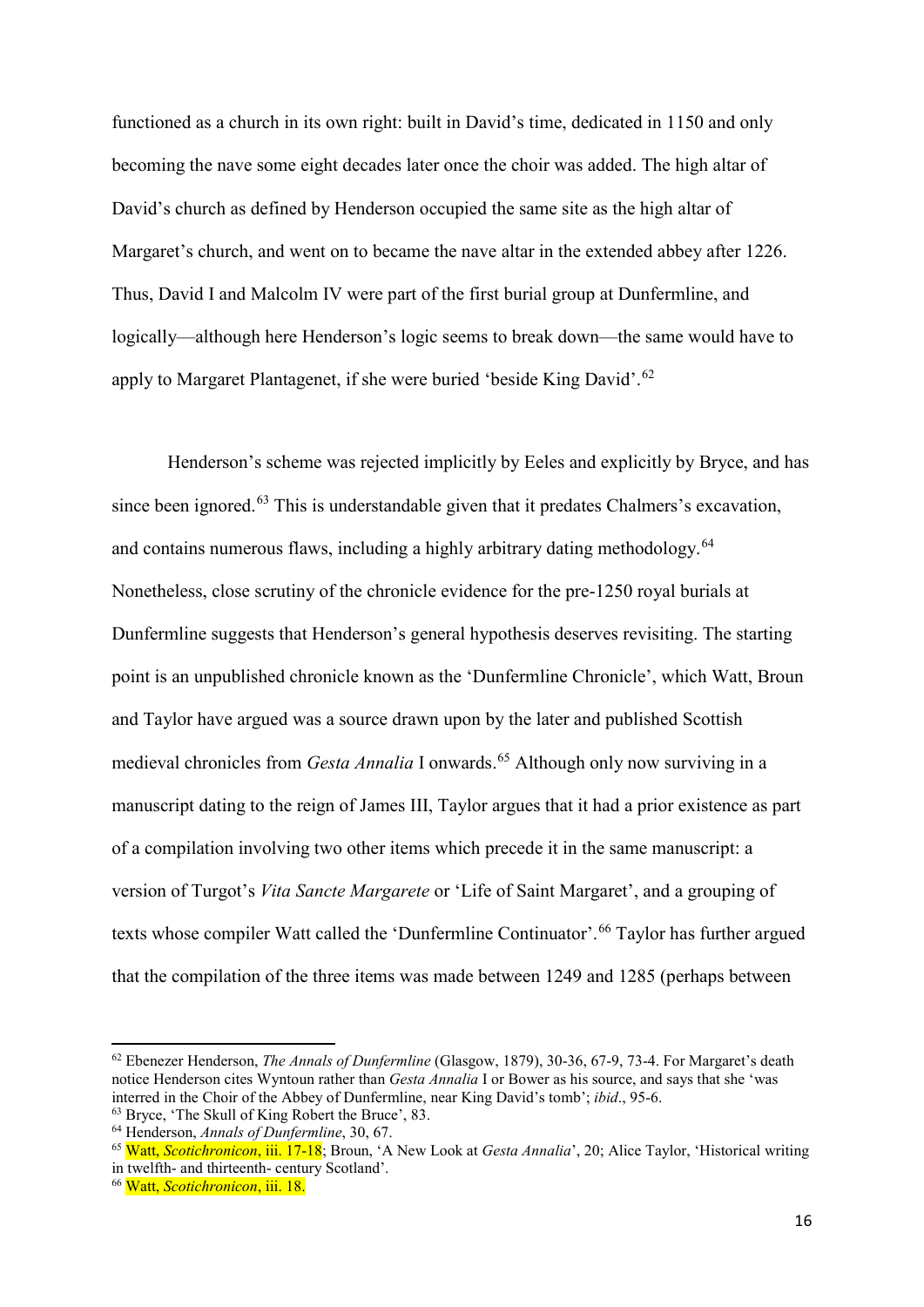1249 and 1258), and attributes it to Watt's 'Dunfermline Continuator'; a member of Dunfermline's Benedictine community who brought the three items together, and linked and shaped their contents, in order to advance the case for Scottish kings to be granted papal approval to receive the rite of unction and coronation.<sup>[67](#page-17-0)</sup> Its early date and Dunfermline provenance make the 'Dunfermline Chronicle' an important source for royal burial there before 1250.

Here is the sequence of royal burials given in the 'Dunfermline Chronicle':<sup>[68](#page-17-1)</sup>

[1093]: Edward, first-born son of Malcolm III and Margaret: *sepultus est in ecclesia Sancte Trinitatis de Dunfermlyn iuxta patrem suum ante altare Sancte Crucis*: ' he was buried in the church of the Holy Trinity of Dunfermline next to his father before the altar of the Holy Cross'.

[1093]: Queen Margaret: *apud Dunfermlyn perventum est, ubi quali decuit honore sepulta est contra altare Sancte Crucis*, 'they came to Dunfermline, where [Margaret] was buried with appropriate honour opposite the altar of the Holy Cross'.

1107: King Edgar: *patri suo appositus est apud Dunfermlyn, ubi requiescit corpus eius ante maius altare*, 'he was placed with his father at Dunfermline, where his body rests before the high altar'.

[1124]: King Alexander I: *apud Dunfermlyn iuxta patrem suum et matrem et fratrem ante maius altare honorifice sepultus est, ut talem virum decebat*, 'he was buried at Dunfermline next to his father and mother and brother<sup>[69](#page-17-2)</sup> before the high altar with honour, as befitted such a man'.

<span id="page-17-0"></span><sup>67</sup> Taylor, 'Historical writing in twelfth- and thirteenth- century Scotland'.

<span id="page-17-1"></span><sup>68</sup> The original is in Madrid, Biblioteca Real, MS II 2097, fos 26r-41v. For a transcript I am indebted to Dauvit Broun.

<span id="page-17-2"></span> $69$  The singular may seem inconsistent with the fact that two of Alexander's brothers, Edward and Edgar, already lay before the high altar, but in the chronicle Alexander's life and death is treated in a discrete section with the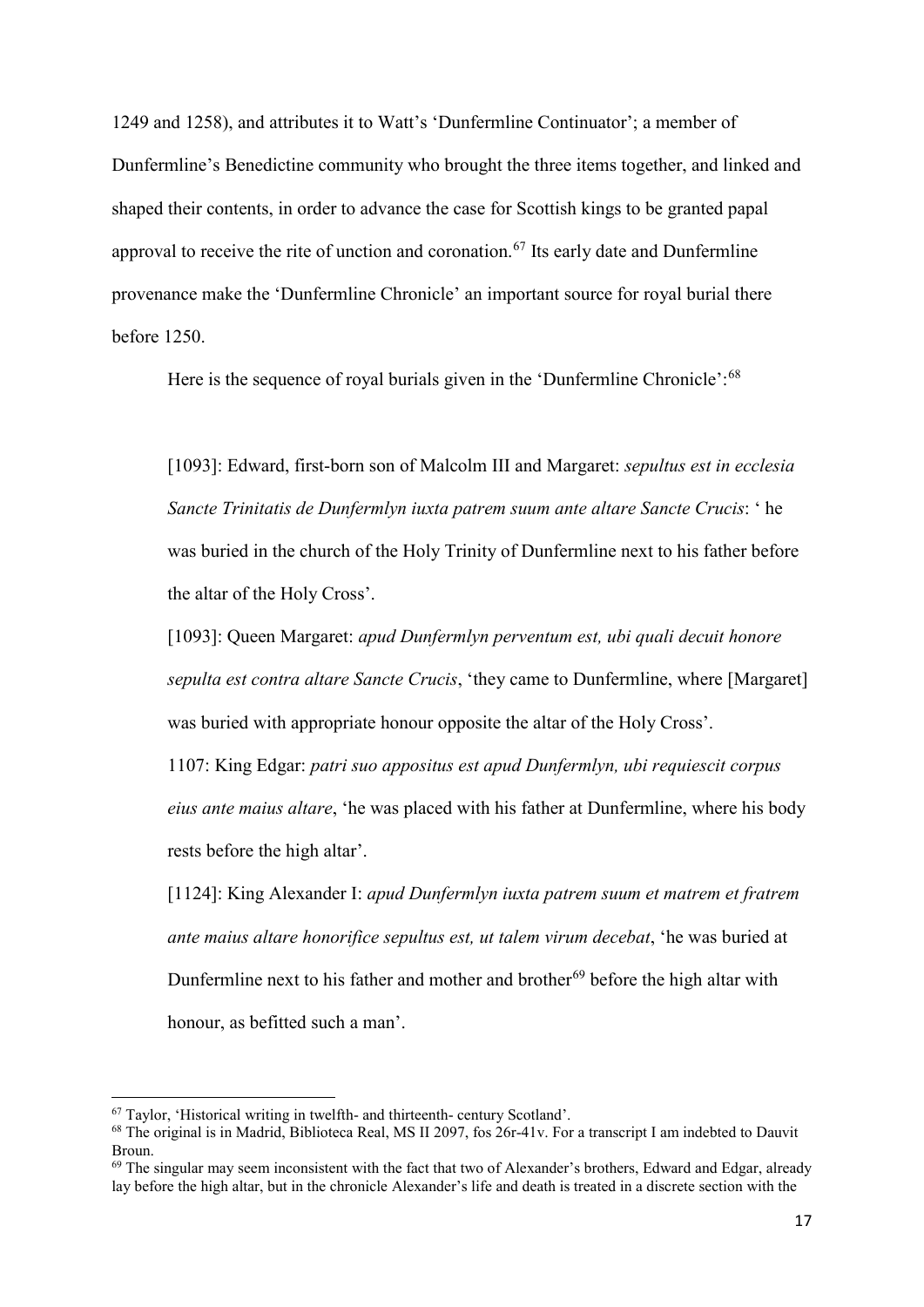1153: King David I: *Sepultus vero est David in ecclesia Christi de Dunfermlyn honorifice in pavimento ante maius altare quam quidem ecclesiam dictus rex David copiosis donis et honoribus ditavit, et parentibus suis et fratribus appositus est*, 'David was buried in the church of Christ of Dunfermline with honour in the pavement before the high altar, which church the said King David endowed with abundant gifts and honours, and he was placed with his parents and brothers'. [1165]: King Malcolm IV: *sepultus est in Dunfermlyn in medio pavimenti a dextris avi sui regis David ante maius altare*, 'he was buried in Dunfermline in the middle of the pavement on the right side of his grandfather King David before the high altar'.

Considered in isolation like this, the natural conclusion to be drawn from the sequence is that these burials were grouped together, before the same high altar.<sup>[70](#page-18-0)</sup> To approach the entries on the basis that David I and Malcolm IV were buried at a significant remove before a different high altar would entail understanding *parentibus suis et fratribus appositus est* in

rubric *De Alexandro fratre eiusdem Edgari*, 'Concerning Alexander brother of the same Edgar'. The brother referred to here must be Edgar.

<span id="page-18-0"></span><sup>70</sup> The logic of the sequence implies that *altare Sancte Crucis*, 'the altar of the Holy Cross' named in relation to the burials of Edward and Margaret, was the same as the *maius altare* or high altar of subsequent entries, or at least on the same site. Edward's burial entry in the 'Dunfermline Chronicle' is repeated in Fordun (*Chron. Fordun*, i. 219), while Wyntoun (*The Orygynale Cronykil of Scotland by Androw of Wyntoun*, ed. David Laing, 3 vols (Edinburgh, 1872-9) [*Chron*. *Wyntoun*], i. 165) records that Margaret was buried before 'the Rood Altar' and that Edward, Malcolm III and Ethelred (another son of Malcolm and Margaret, of whose burial the 'Dunfermline Chronicle' says, *De Ethelredo autem nichil certum invenio scriptum ubi mortuus sic vel sepultus*, 'Of Ethelred however I find nothing certain written about where he died or was buried') were buried there also. Margaret dedicated her church to the Holy Trinity (Keene, *Saint Margaret*, 179), and the dedication did not change thereafter. The designation, 'the altar of the Holy Cross', has therefore presented a puzzle. Henderson proposed two distinct altars; Henderson, *Annals of Dunfermline*, 17. The explanation favoured by those who have accepted that there was only one altar is that, because this became the site of the nave altar, above which a cross would have been positioned, the chroniclers are writing from a retrospective viewpoint, with the nave of their own day in mind (Eeles, 'Development of the Abbey Church,' xxxii-iii; Bryce, 'The Skull of King Robert the Bruce', 83). An alternative explanation may lie in Turgot's *Vita Sancte Margarete*, which describes a cross which Margaret placed at her church at Dunfermline: 'a cross of incomparable worth having an image of the Saviour, which she had made to be covered with purest gold and silver and studded with gems, which shows publicly the devotion of her faith to those contemplating it even today'. It features prominently in Turgot's narrative of Margaret's death, which locates it within the church and also accords her the same place of burial given in the 'Dunfermline Chronicle': 'we surrendered [her body] to the tomb, opposite (*contra*) the altar and the venerable sign of the Holy Cross which she herself had erected'; Keene, *Saint Margaret*, 179, 221. We suggest that this cross gave rise to an alternative designation for the high altar of Margaret's church; *cf*. Fernie, 'Romanesque Churches', 28-30.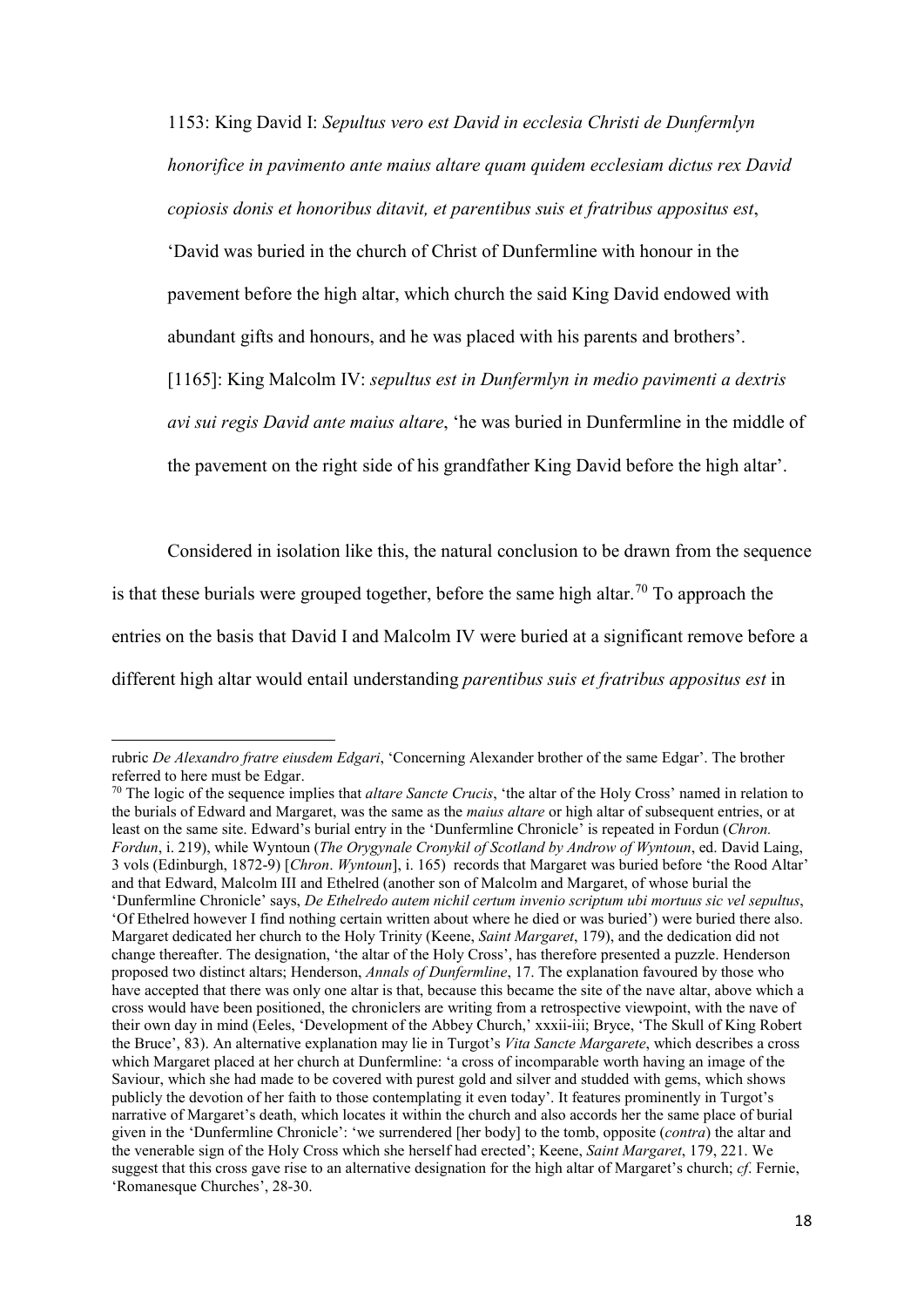David's entry—'he was placed with his parents and brothers'—as generic rather than specific in locational intent: all concerned were buried under the one roof, but not necessarily in the same location. That interpretation might be possible,  $71$  but it runs counter to the logic and language of the chronicle, particularly *appositus*, literally 'placed [next] to', implying physical proximity. The same verb is used of King Edgar's burial in relation to his father, and the sequence implies that both were buried before the same high altar. It is instructive to compare the entries on David's burial in *Gesta Annalia* I and Bower:

*Sepultus est autem in ecclesia Sanctae Trinitatis de Dunfermlyn honorifice, pavimento coram majus altare, quam a patre et matre primo fundatam, ab Alexandro fratre possessionibus et aedificiis auctam, etiam ipse, donis amplioribus et honoribus constructam, ditavit, et ibidem in senectute bona parentibus et fratribus est appositus* ('He was buried in the church of the Holy Trinity of Dunfermline with honour, in the pavement before the great altar; the church which was first founded by his father and mother, increased in possessions and buildings by his brother Alexander, and which he built and enriched with greater gifts and honours; and in the same place in his venerable old age he was placed with his parents and brothers').<sup>[72](#page-19-1)</sup>

*Corpus eius a Karliolo delatum est ad Dunfermelin et ante magnum altare in pavimento medii chori sepultum in nobili monasterio quod ipse construxerat multisque possessionibus ditaverat, quo monachos a Cantuaria adduxit* ('His body was brought from Carlisle to Dunfermline and was buried before the great altar in the pavement of the middle of the choir in the noble monastery which he himself had

 $\overline{a}$ 

<span id="page-19-0"></span><sup>&</sup>lt;sup>71</sup> *Cf*. above, p. \*,where it is has been argued that Matilda and Christian Bruce were buried in the Lady Chapel at Dunfermline, and that the references in *Gesta Annalia* II and Bower to their burial 'with' (*cum*) Robert Bruce and Elizabeth de Burgh should therefore be interpreted generically rather than specifically.

<span id="page-19-1"></span><sup>72</sup> *Chron. Fordun*, i. 234.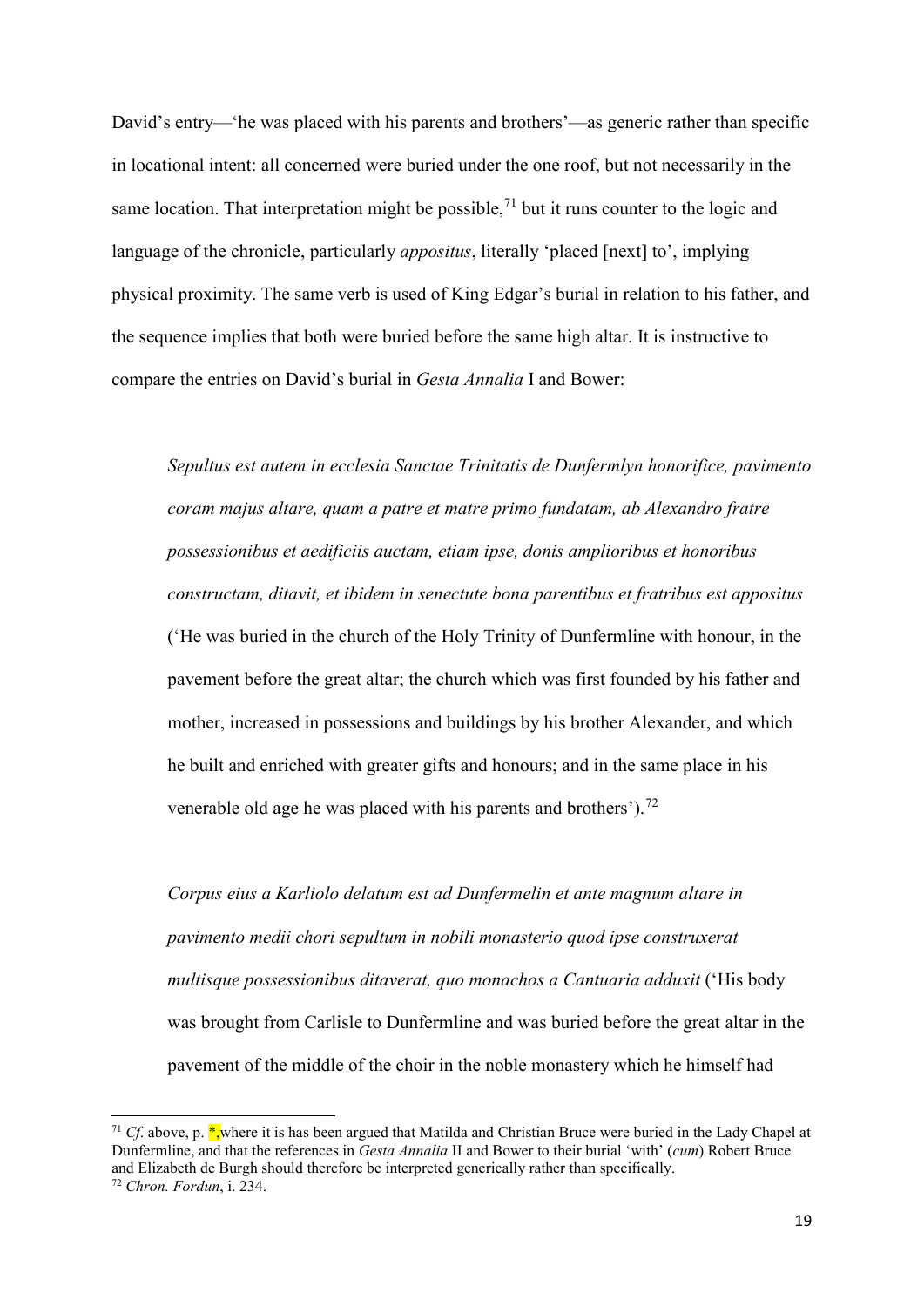built and enriched with many possessions, to which he brought monks from Canterbury').<sup>[73](#page-20-0)</sup>

While *Gesta Annalia* I reiterates that David was buried along with his parents and brothers, it might be argued that its fuller content has the effect, intended or not, of loosening the association between David and the high altar, and that *ibidem*, 'in the same place', could therefore be ambiguous, referring either to the high altar or to *ecclesia*, the church as a whole. Bower is unambiguous, and by eliminating the reference to David's parents and brothers, he may have provided the lead which modern scholarship has followed. He also adds *medii chori*, 'of the middle of the choir', the same phrase he later uses of Bruce's place of burial, and perhaps with a view to suggesting a connection; in the 'Dunfermline Chronicle' it is Malcolm IV who is buried *in medio pavimenti*, 'in the middle of the pavement', before the high altar.

It is understandable then that the published sources—especially Bower in conjunction with the *Chronicle of Holyrood*'s statement that 'the church of Dunfermline was dedicated' in 1150—have contributed to the orthodoxy that David I was buried alone in the choir of his recently dedicated abbey in 1153. The evidence of the 'Dunfermline Chronicle' represents one challenge to that orthodoxy. The other, to which we now turn, is Henderson's theory that David could be buried nowhere else save with his parents and brothers because the eastern arm of Dunfermline Abbey had yet to be built. From the time of Eeles and Bryce to the present, consensus on two points has governed discussion of medieval church-building at Dunfermline before 1300. The first is that there were three principal building phases: Margaret's church in the late eleventh century;<sup>[74](#page-20-1)</sup> David's abbey in the twelfth century, which

 $\overline{a}$ 

<span id="page-20-0"></span><sup>73</sup> Watt, *Scotichronicon*, iv. 250-1.

<span id="page-20-1"></span><sup>74</sup> Fernie, 'Romanesque Churches', 25-8; Fawcett, 'Dunfermline Abbey Church', 27-31; above, n. 60.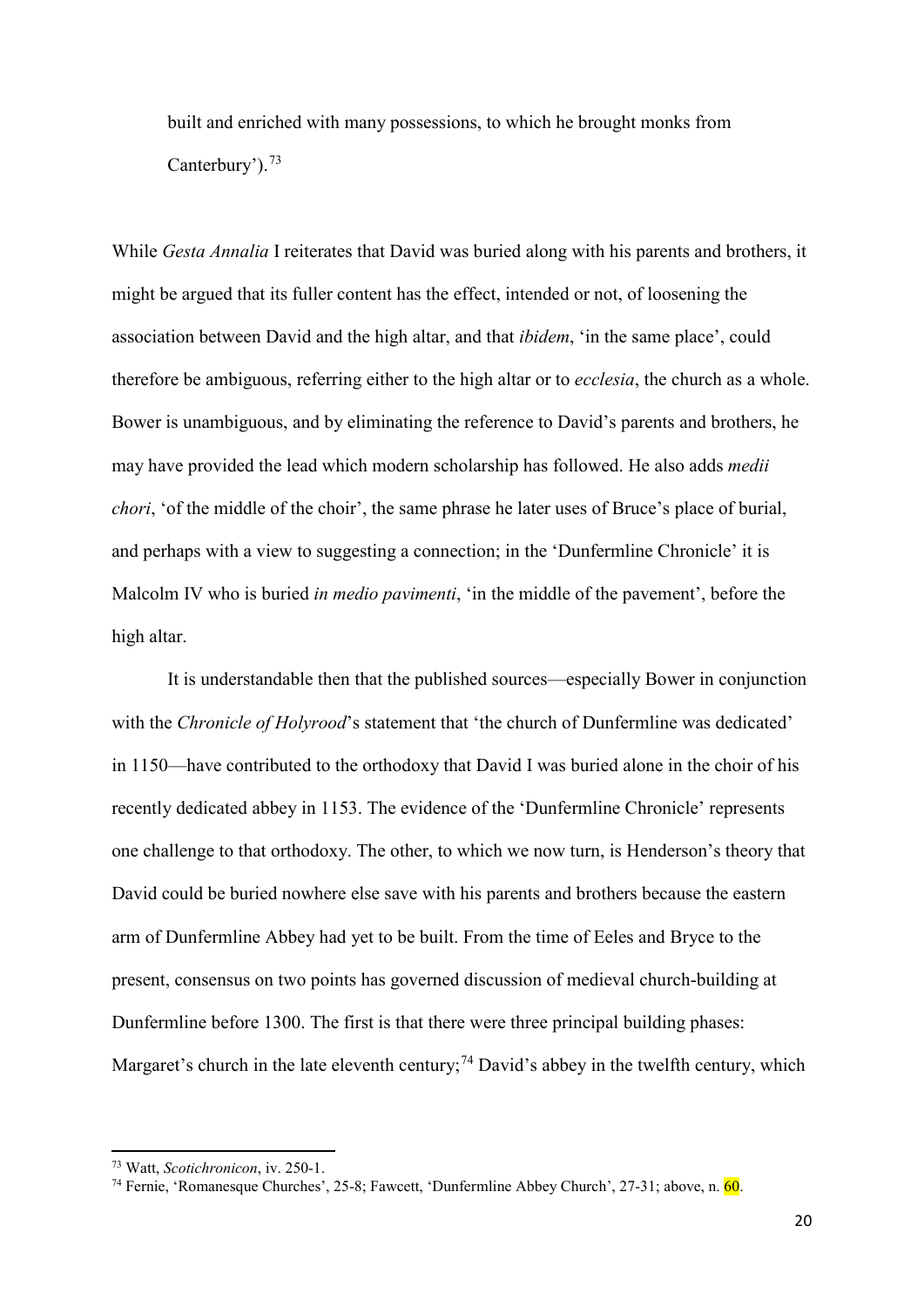was complete enough to be dedicated in  $1150<sup>75</sup>$  $1150<sup>75</sup>$  $1150<sup>75</sup>$  and the extension to the eastern arm in the first half of the thirteenth century, culminating in the addition of Margaret's feretory chapel by 1250. Discussion of the last phase tends to be briefer, vaguer and more divergent. When Margaret's chapel was built, whether this should be seen as connected to or distinct from building works referred to in papal documents of 1226 and 1231, and the nature and dating of these works themselves are all issues which have not been explicitly addressed. The second point of consensus concerns direction of build. The standard medieval practice when one church was built over another was to superimpose the east end of the new church upon its predecessor, thereby ensuring continuity in the location of the sanctuary, high altar and important burials, and thence to expand westwards. As Fernie has observed, this was not an option at Dunfermline because the ground to the west of Margaret's church fell away too steeply to make it feasible to build upon it while maintaining connection with the original site.<sup>[76](#page-21-1)</sup> The consensus holds that when it came to the building of David's abbey, rather than beginning with what was already there and working east, work proceeded from east to west as is accepted was the norm elsewhere, commencing with the new choir before Margaret's church was then supplanted by a Romanesque nave. The plainer or poorer building standards in evidence in the nave gallery, and on ground level at the nave's western end—the west door and north door in comparison to the south-east door—have therefore sometimes been explained as works completed after 1153, when funding grew scarcer following the death of the abbey's founder and patron, who was buried in the new choir which had been prioritised within the building process.<sup>[77](#page-21-2)</sup>

<span id="page-21-0"></span><sup>75</sup> Fernie, 'Romanesque Churches', 32; Fawcett (ed.), *Royal Dunfermline*, 33, 76; Lee, 'The Development of Dunfermline Abbey', 230-1. 76 Fernie, 'Romanesque Churches of Dunfermline Abbey', 28.

<span id="page-21-2"></span><span id="page-21-1"></span><sup>77</sup> Fernie, 'Romanesque Churches', 32, 34; Fawcett, 'Dunfermline Abbey Church', 27-31; Fawcett (ed.), *Royal Dunfermline*, 74-6.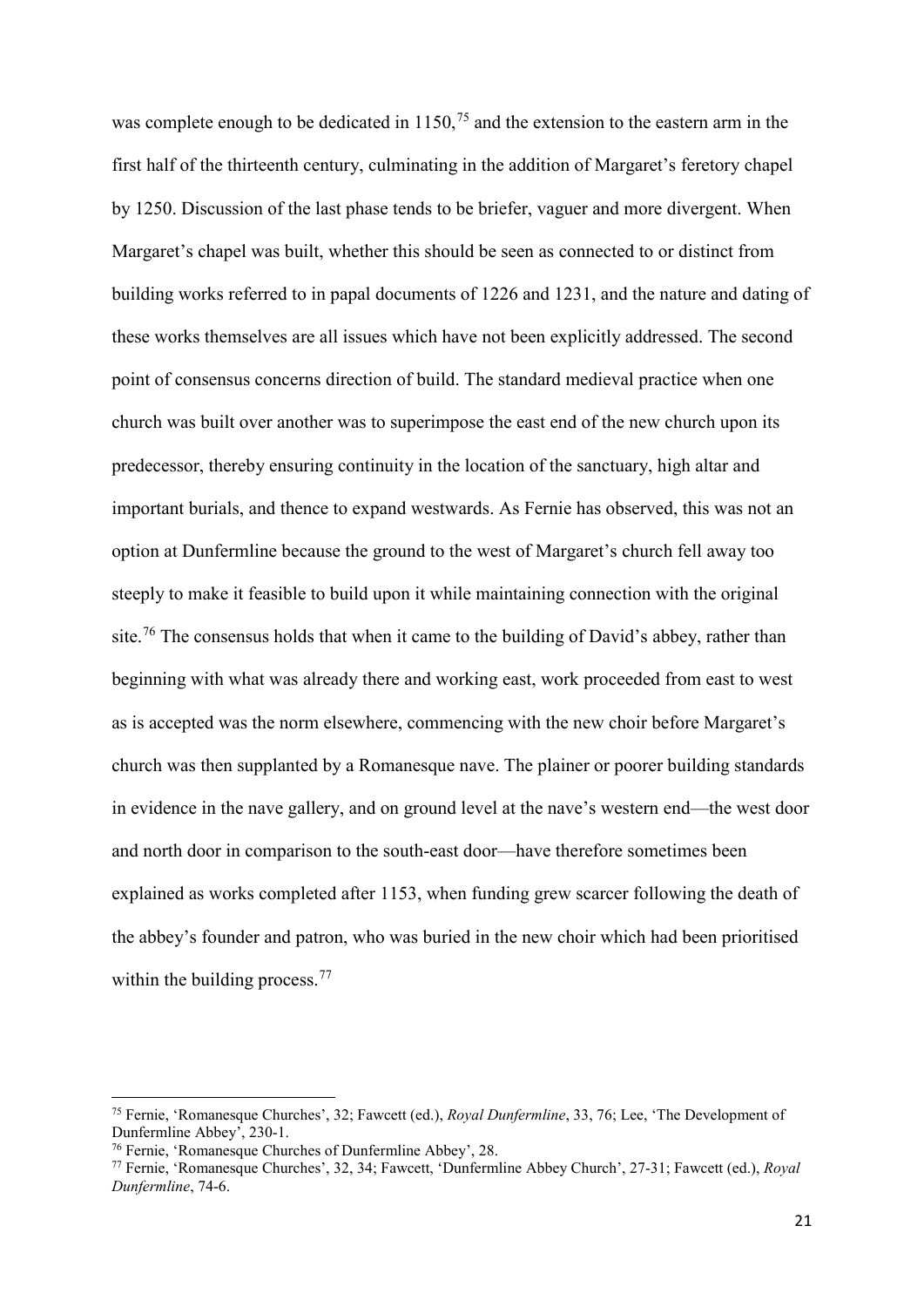The loss of the eastern arm of Dunfermline Abbey means that at present any investigation of whether that arm was built in David's time or later has to rely overwhelmingly upon the written sources. These suggest that in the century between the dedication of 1150 and Margaret's translation of 1250, the abbey underwent a major expansion which by 1231 left the monastic community severely burdened by debt. In 1249, the pope granted the community's petition that their church did not require a new consecration. The reason why the issue had been raised was because *ecclesia vestra post consecracionem ipsius per nobilioris structure fabricam fuerit augmentata*, 'your church after its consecration was enlarged by the building of a nobler structure'. The community had argued that nonetheless, *antiqui parietes eius pro maiori parte in pristine statu perdurent*, 'the old walls of [the church] survive for the greater part in their original state', and on those grounds the petition was granted.[78](#page-22-0) 'Dedication' in its verbal form, *dedicata (est, fuit)*, was the term used by the *Chronicle of Holyrood* and in contemporary charters of what was a major ceremonial event at Dunfermline in 1150.[79](#page-22-1) However, Dunfermline's dedication to the Holy Trinity was a constant before and after 1150, and in the medieval sources the terms 'consecration' and 'dedication', in their Latin nominal and verbal forms, were used interchangeably and as synonyms.<sup>[80](#page-22-2)</sup> It could only be to the dedication of 1150 that the document of 1249 was referring, using the alternative term; the dedication or consecration in question could hardly be that of Margaret's original church *c*. 1070, because the walls of that church had long gone by 1249. The consensus, as represented by the views of Eeles and Bryce, takes the 'old walls' to refer to the lost choir, presumably on the grounds that if building of the abbey proceeded from east to west, the choir was built first, and its walls were older. [81](#page-22-3) However, the contrast the document of 1249 was drawing was surely between a

 $\overline{a}$ 

<span id="page-22-0"></span><sup>78</sup> *Registrum de Dunfermelyn*, Bannatyne Club (Edinburgh, 1842) [*Dunfermline Registrum*], no. 288.

<span id="page-22-1"></span><sup>79</sup> Barrow (ed.), *Charters of David I*, nos 171-2.

<span id="page-22-2"></span><sup>80</sup> *Dictionary of Medieval Latin*, *s*.*v*. *consecrare*, 1a; *dedicare*, 2a; *consecratio*; *dedicatio*.

<span id="page-22-3"></span><sup>&</sup>lt;sup>81</sup> Eeles, 'Development of the Abbey Church,' xxxviii; Bryce, 'The Skull of King Robert the Bruce', 83.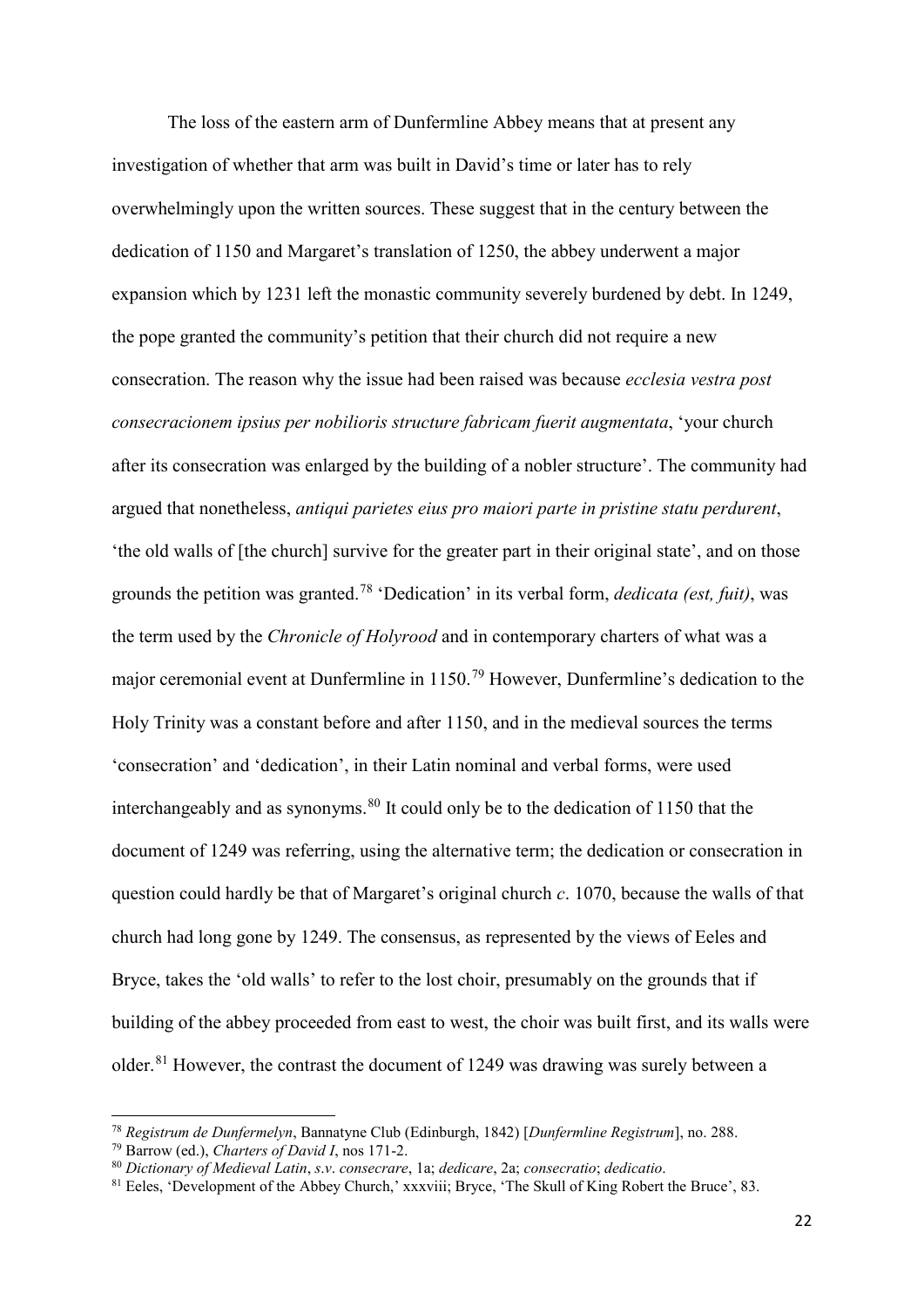'nobler structure' built after, and old walls built before, the consecration of 1150. If, as the consensus holds, the abbey was already substantially complete by 1150, then the contrast loses its force and the 'nobler structure' becomes hard to identify. The formal possibilities available under the consensus—completion of works to the nave, or 'stage three' works carried out in the first half of the thirteenth century—do not seem readily commensurate with the 'building of a nobler structure'.

The language of 1249 is also present in papal documents issued on behalf of Dunfermline in  $1226$  and  $1231$ .<sup>[82](#page-23-0)</sup> Both were responses to a plea or pleas for resources to alleviate financial hardship, and presumably drew upon the language of the original supplication or supplications from the community, of date or dates unknown. In order to enhance the provision of divine worship, the monastery had been enlarged by *nobiliori*<sup>[83](#page-23-1)</sup> *structura fabrice*, 'a nobler structure of building', increasing the number of monks who could be accommodated from thirty to fifty. Hence the 'nobler structure' is to be associated with the choir, and not to works to the nave. In itself the enlargement was 'not without great expenditure and debt', but sustaining this number of brethren alongside the need to provide hospitality to pilgrims, travellers and the poor had outstripped the resources available, creating pressures described as potential in 1226 and real in 1231, when the abbot and brethren *sepe onera subeunt debitorum*,'often undergo the burdens of debtors'. When this enlargement had taken place is not specified. The language of the document of 1226 suggests that it had happened by then.<sup>[84](#page-23-2)</sup> According to the document of 1231 the enlargement had taken place *de novo*, 'anew', which might seem to imply works recently finished. However, if

 $\overline{a}$ 

<span id="page-23-0"></span><sup>82</sup> *Dunfermline Registrum*, nos. 257, 130.

<span id="page-23-1"></span><sup>&</sup>lt;sup>83</sup> The dative form *nobiliori* is what is printed in *Dunfermline Registrum*, although syntactically the ablative *nobiliore* would seem to be required.

<span id="page-23-2"></span>*nobiliore* would seem to be required. 84 In the phrase *cum ad divini cultus augmentum monasterium vestrum tam numero personarum quam et nobiliori structura fabrice duxeritis augmentandum* in the document of 1226, I take *duxeritis* to be perfect subjunctive following *cum*: 'whereas for the increase of divine worship you considered your monastery in requirement of expansion both in numbers of personnel and by a nobler structure of building'.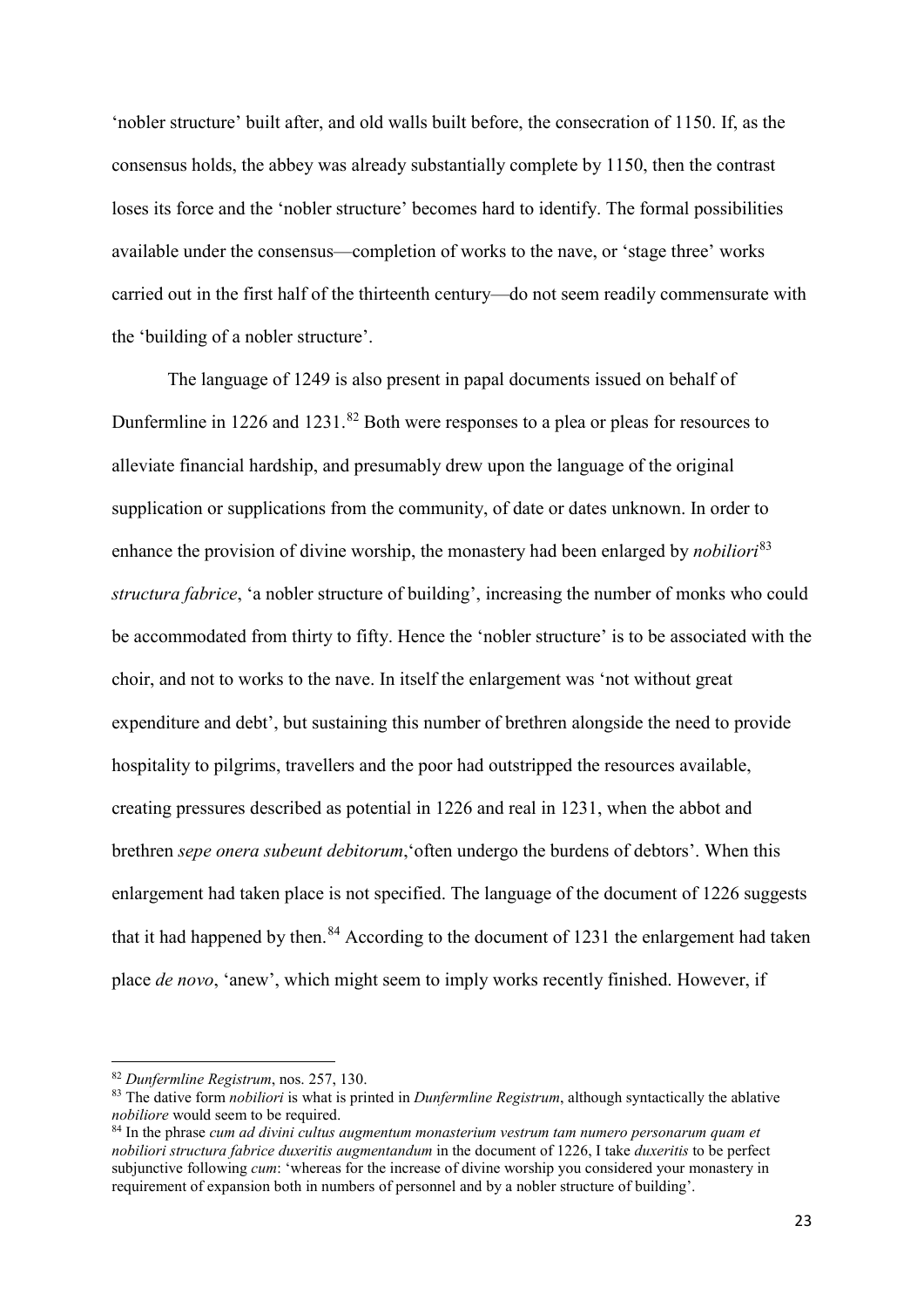weight be given to the ground shared with the document of 1249, *de novo* could be referring more broadly to what had taken place since 1150, drawing a distinction with the earlier building phase whose legacy was the 'old walls'. Although 1226 and 1231 concerned the *monasterium* or 'monastery' and 1249 *ecclesia vestra*, 'your church', both terms should probably be understood as inclusive, embracing the entire complex.<sup>[85](#page-24-0)</sup> Expansion of the Dunfermline community on the scale indicated would have entailed both larger dining and sleeping quarters within the monastery, and a larger monks' choir within the church.

On the basis of the documents of 1226 and 1231 Henderson concluded that the church dedicated in 1150 was augmented by a new choir built between 1216 and 1226. The timescale seems highly unrealistic, and his choice of 1216 as a *terminus post quem* is entirely arbitrary.<sup>[86](#page-24-1)</sup> Evidence relating to 1180 which was unknown to Henderson, Eeles and Bryce suggests that the choir of Dunfermline's lost eastern arm certainly existed by then. The source is the text of the *Miracula* or Miracles of Saint Margaret found in the same manuscript as the 'Dunfermline Chronicle', and on internal evidence likewise compiled by a monk of Dunfermline in the mid-thirteenth century. Compilation may have been largely completed before 1249, but drawing upon accounts of miracles at least one of which must have been written down earlier, perhaps upon an earlier compilation.<sup>[87](#page-24-2)</sup> Under 1180 the text describes an otherwise unrecorded translation of Margaret's remains to a location on 'the north side of the altar'. While the act of translation took place, the monks lay prostrate in the choir. The text then proceeds directly to narrate a miracle in which a local woman was given special access to the 'innermost part of the sanctuary' where Margaret's remains now lay, and also had recourse—for its curative powers—to dust *quem tulerat a loco quo prius domina requievit in* 

<span id="page-24-0"></span><sup>85</sup> For the use of *monasterium* in medieval and late-medieval sources where *ecclesia* is clearly to be understood, see *The Miracles of Saint Aebbe of Coldingham and Saint Margaret of Scotland*, ed. Robert Bartlett, Oxford Medieval Texts (Oxford, 2003), 144-5; Watt, *Scotichronicon*, v. 420-1.

<span id="page-24-2"></span><span id="page-24-1"></span><sup>86</sup> Henderson, *Annals of Dunfermline*, 167-9. 87 Bartlett (ed.), *Miracles*, xxxiv-xxxviii, 94-7; Keene, *Saint Margaret*, 123; Lee, 'The Development of Dunfermline Abbey', 24-6.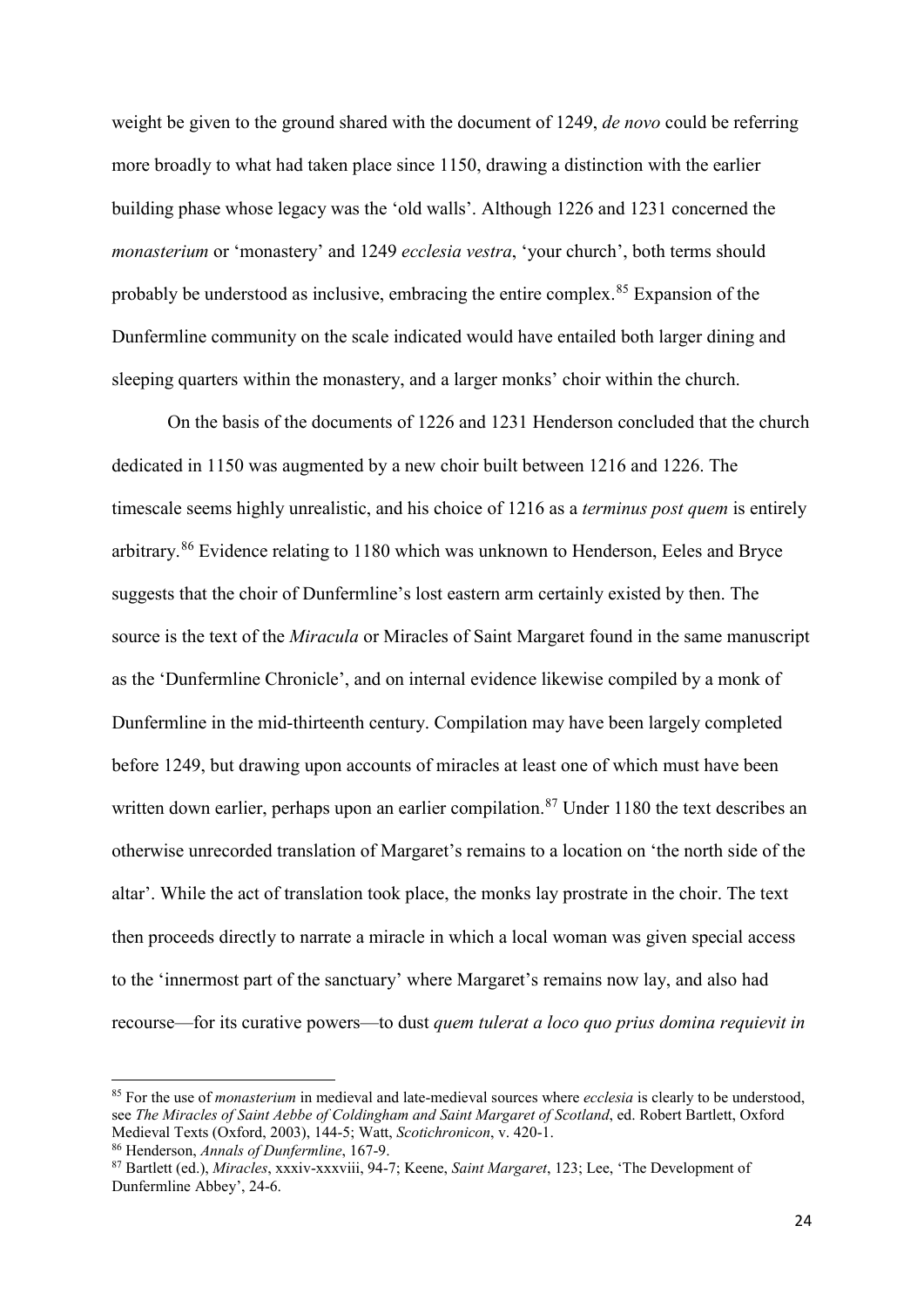*veteri ecclesia*, 'which she had taken from the place where the lady previously lay in the old church'.[88](#page-25-0) Accounts of other miracles refer to 'the translation of [Margaret's] holy body from the former church (*de ecclesia priori*) to the high altar'; and to the 'outer church' (*exterioris ecclesie*) where the Rood or nave altar was situated.<sup>[89](#page-25-1)</sup> The 'old church', 'former church' or 'outer church' must refer to what supplanted Margaret's own church and which by no later than 1180 was acting as the nave of a bigger church.

The account of Margaret's translation of 1180 in the *Miracula* is consistent with the account of her translation of 1250 given in Bower's *Scotichronicon*. [90](#page-25-2) Bower recounts how the grave was opened in its location in the sanctuary, and the remains raised and transferred to a casket. The casket was then 'placed in the outer church (*exteriori ecclesie*) preparatory to re-burial in the choir beyond the high altar'. On its return journey, at 'the chancel door just opposite the body of Margaret's husband, King Malcolm, which lay under an arched roof on the north side of the nave', occurred the incident which ultimately resulted in the joint translation of Margaret and Malcolm's remains.<sup>[91](#page-25-3)</sup> It seems clear that Margaret's remains underwent a formal progress from the sanctuary of what was by implication the 'inner church', where they had lain since 1180, to the nave or 'outer church' where her original tomb lay. She then returned in the company of her husband—until now still buried in his original location north of what had been the high altar of 'the outer church'—to her purposebuilt feretory chapel, 'in the choir above the high altar'.

According to Wyntoun, Margaret's remains were moved from their first place of burial at Dunfermline after one hundred years, which better matches the eighty seven years

<span id="page-25-0"></span><sup>88</sup> Bartlett (ed.), *Miracles*, 92-5; cf. *ibid*., 76-7.

<span id="page-25-1"></span><sup>89</sup> *Ibid*., 74-5, 82-3.

<span id="page-25-2"></span><sup>90</sup> The interpretation offered here agrees with Keene against Bartlett, who considers the accounts of 1180 and 1250 to be inconsistent, and Bower to be in error; Keene, *Saint Margaret*, 121-2; Bartlett (ed.), *Miracles*, xliixliii.

<span id="page-25-3"></span><sup>91</sup> Watt, *Scotichronicon*, v. 296-9.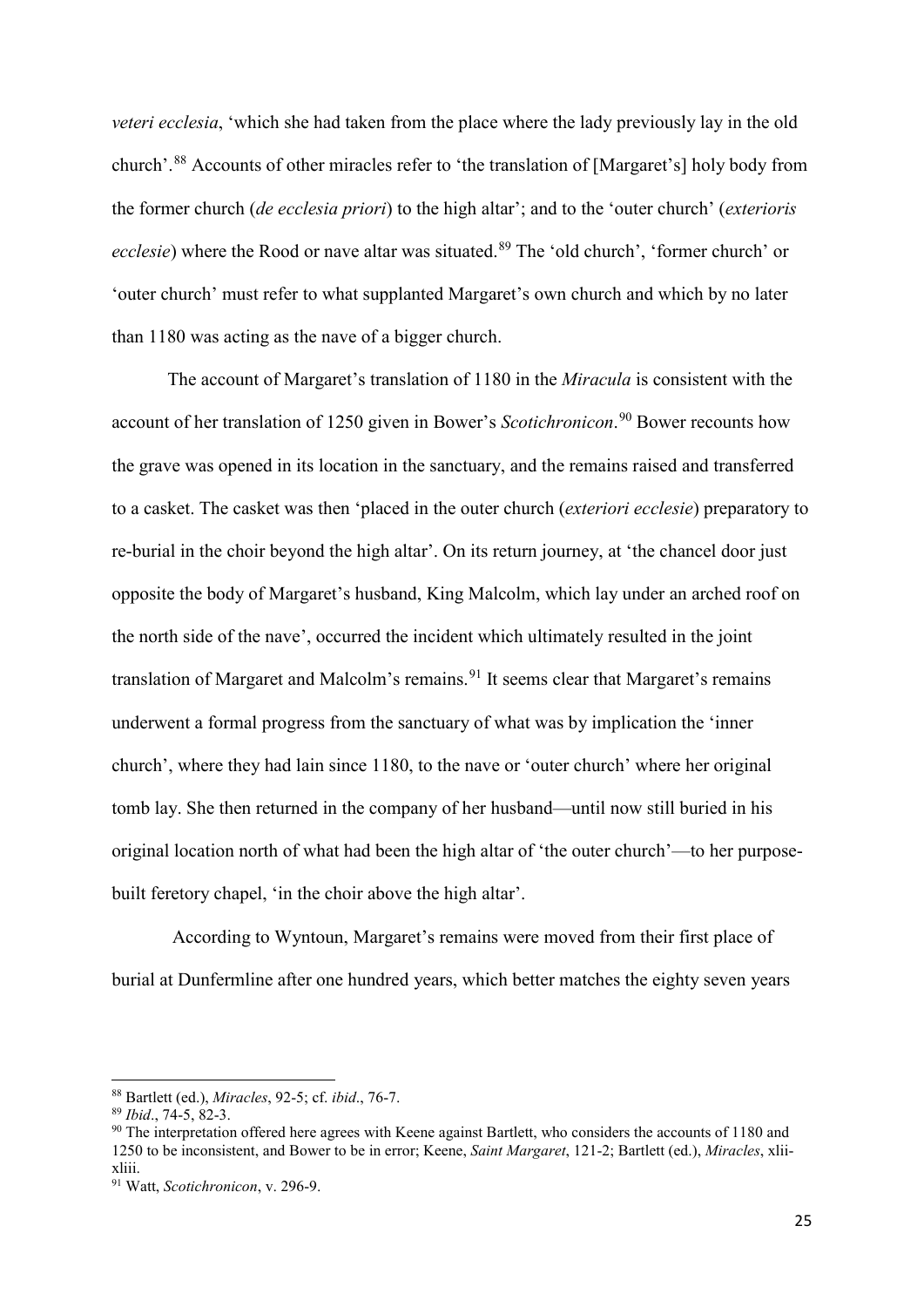between 1093 and 1180 than the seventy years between 1180 and 1250.<sup>[92](#page-26-0)</sup> One narrative in the *Miracula* states that Margaret had lain in her tomb for eighty years which, given the ultimate date of compilation of the manuscript, might refer to either period.<sup>[93](#page-26-1)</sup> The final narrative in the *Miracula* compilation was written after 14 October 1257, but nonetheless its reference to Margaret's tomb 'where, before her translation, the body of the saint first lay buried' suggests that the translation in question was that of 1180 rather than 1250, and that the translation of 1180 was the only one which took place between 1093 and the translation of  $1250.^{94}$  $1250.^{94}$  $1250.^{94}$  Had Margaret's remains undergone translation to another location within the church at any other date additional to 1180 and 1250, then it is likely that this would have been referenced in the *Miracula* narratives as having given rise to another focal point for her cult. Thus the strong probability is that in 1180 Margaret's remains were moved from their original location to a tomb beside the high altar in the choir of the 'inner' church, whence they were moved for a second time in 1250. The implication of our reading of the *Miracula*, Bower and Wyntoun, coupled with our reading of the documents of 1249, 1226 and 1231, is that Dunfermline's church was enlarged by the building of a 'nobler structure' after 1150, that this concerned the choir, and that the work was completed between 1150 and 1180 rather than between 1180 and 1226. Had the latter proposition been the case it would surely have carried consequences for the siting of Margaret's tomb.

Acceptance of the consensus means acceptance of the latter proposition, and the further problems it entails. If, as the consensus holds, the building of Dunfermline abbey's eastern arm was the work of David I and complete or largely so by the dedication of 1150, then the 'nobler structure' referenced in the documents of 1226 and 1231 would only seem capable of referring to the extension of the eastern arm to incorporate Margaret's feretory

<sup>92</sup> *Chron*. *Wyntoun*, i. 165.

<span id="page-26-1"></span><span id="page-26-0"></span><sup>93</sup> Bartlett (ed.), *Miracles*, 108-9.

<span id="page-26-2"></span><sup>94</sup> *Ibid*., 140-5; *cf*. *ibid*., 122-3.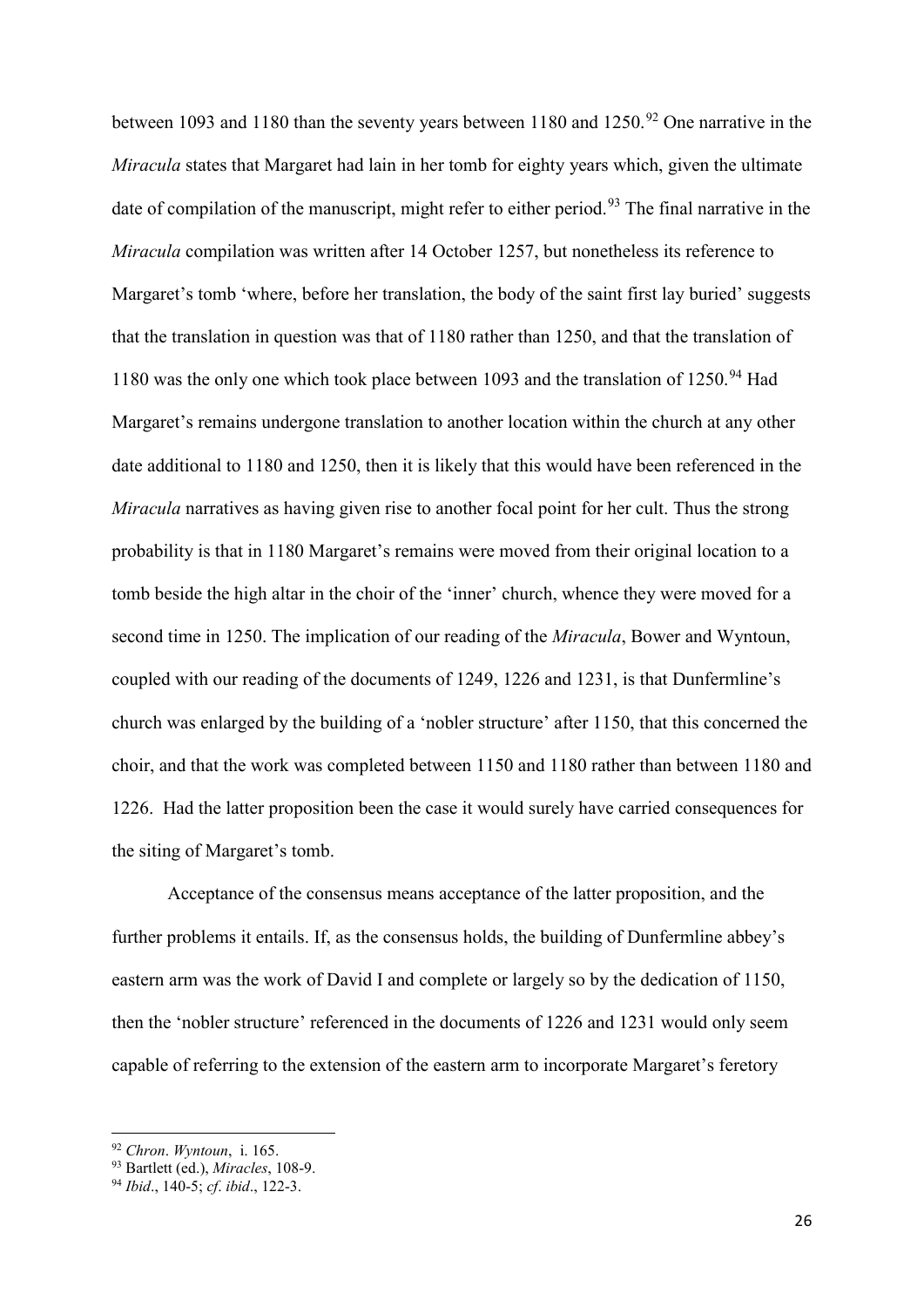chapel, which would have to have been built at some point between 1150 and 1226. The evidence for the translation of 1180 would reduce these parameters to 1180 and 1226; in further reducing them to between 1216 and 1226, Eeles was presumably influenced by the speculation of Henderson.<sup>[95](#page-27-0)</sup> However, it would seem counter-intuitive to refer to the extension to the eastern arm as a 'nobler structure' than the eastern arm itself. Moreover, if Margaret's remains did not move between 1180 and 1250, this would leave her chapel *in situ* by 1226 but empty until 1250. Both problems resolve themselves if it be accepted instead that Dunfermline's eastern arm was built not by 1150 but between 1150 and 1180, and that this was the 'nobler structure' of the documents of 1226, 1231 and 1249. No bar then exists to proposing what in any case would appear more likely: that Margaret's chapel was built after 1231 and nearer to the point of her translation on 19 June 1250, perhaps indeed with that year in mind; and that it was built in its own right and in its own terms rather than as part of a more expansive scheme.

Points can be made to support both elements of this proposition. Firstly, the papally sanctioned enquiry into Margaret's canonisation took place between 1245 and September  $1249.^{96}$  $1249.^{96}$  $1249.^{96}$  Clearly the building of the chapel was not completely dependent upon the enquiry and its outcome, since works must surely have commenced before the outcome was known, and the intention must therefore have been to proceed with the translation irrespective of the outcome. To this extent 1250 bears connection to 1180 as a local response to the continued growth of the cult of Margaret. Nonetheless, it seems unlikely that there was not some relationship, including chronological correlation or overlap, between the papal process on the one hand and the building of the chapel on the other. Both initiatives may have owed much to Robert, abbot of Dunfermline from 1140 to 1152, and a beneficiary of demonstrably strong

 $\overline{a}$ 

<span id="page-27-0"></span><sup>95</sup> Eeles, 'Development of the Abbey Church,' xxxi. 96 Keene, *Saint Margaret*, 119.

<span id="page-27-1"></span>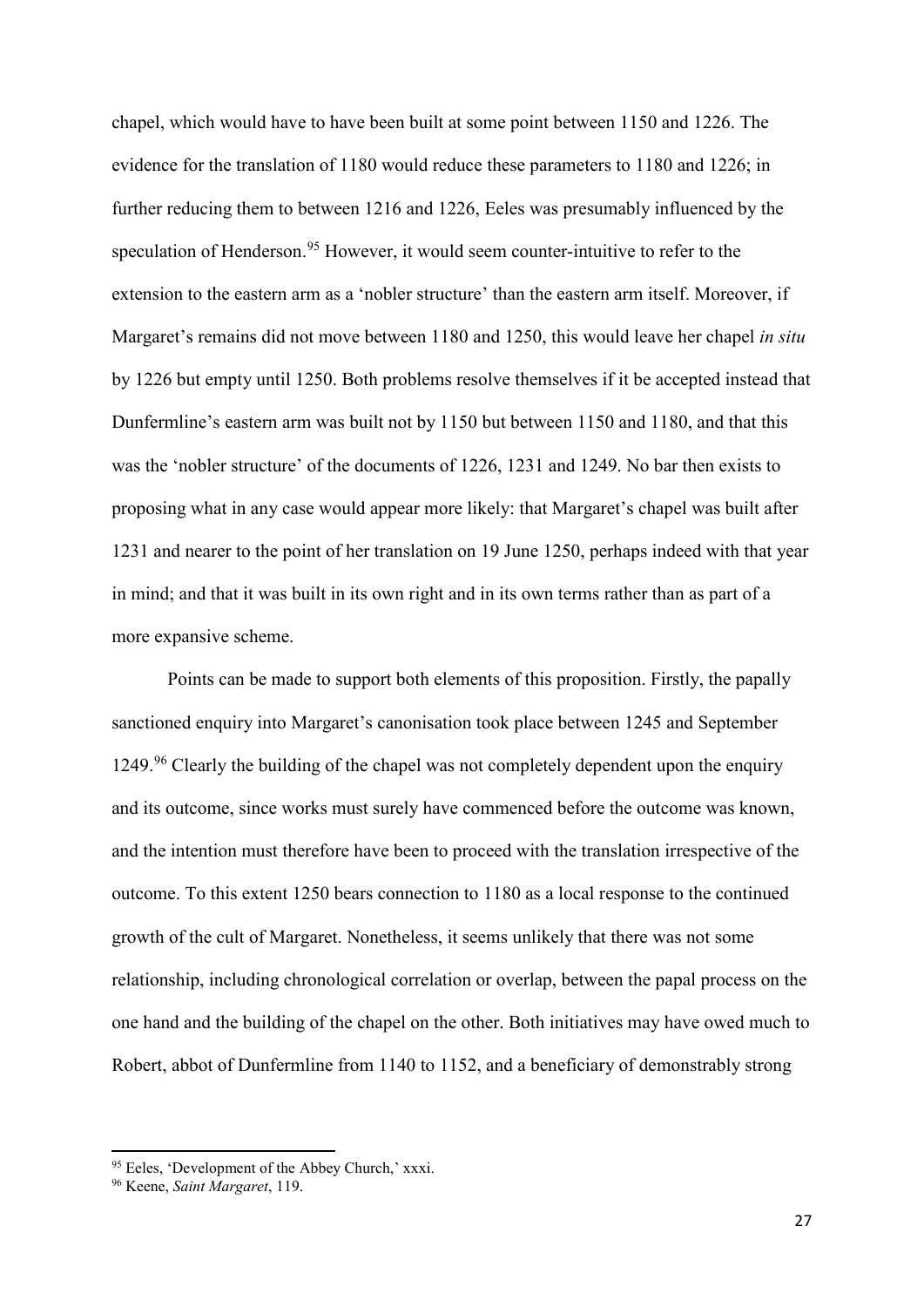support from both the Scottish crown and the papacy.<sup>[97](#page-28-0)</sup> Secondly, if Margaret's remains were translated to a location adjacent to the high altar in 1180, and were not moved again until their translation in June 1250, then the probability is that the high altar likewise did not move in the same period. Bower's account, we remember, places Margaret's tomb in the sanctuary immediately prior to her translation. In the light of this and of a building period belonging to the 1240s and perhaps the latter half of that decade, it becomes difficult to envisage a scenario in which the addition of Margaret's chapel also involved a significant extension of the eastern arm, and the consequent movement of the high altar eastwards by as much as a bay, as Eeles suggested. If the building of Margaret's chapel can be disaggregated from association with the 'nobler structure', assigned to the 1240s, and accounted as having little or no influence upon the position of the high altar, then it can be understood as a project whose remit did not extend beyond provision of the chapel and adequate access to it.

Why might David have decided to build from west to east, commencing with his mother's church? According to her biographer Turgot, Margaret built her church at Dunfermline 'in honour of the Holy Trinity with the intention of three salutary wishes; namely for redemption of the king's soul, and her own, and in order to obtain prosperity for her offspring in this life and the one to come'.<sup>[98](#page-28-1)</sup> Familial sensibility is evident in David's great charters to Dunfermline, which incorporate confirmations of the grants made by his parents and brothers.<sup>[99](#page-28-2)</sup> A desire on his part to be buried alongside them would have been understandable, perhaps irrespective of whether an alternative were available. Filial piety may also be evidenced in Fernie's analysis of the relationship between Margaret's church as excavated by Macgregor Chalmers, and the building which supplanted it. Although Margaret's church was levelled and obliterated in the process, every care was taken to

<span id="page-28-0"></span><sup>&</sup>lt;sup>97</sup> Lee, 'The Development of Dunfermline Abbey', 133-4; <mark>D. E. R. Watt and N. F. Shead (eds), *The Heads of*</mark> *Religious Houses in Scotland from the 12th to the 16th Centuries (Edinburgh, 2001), 68.* <sup>98</sup> Keene, *Saint Margaret*, 179.

<span id="page-28-2"></span><span id="page-28-1"></span><sup>99</sup> Barrow (ed.), *Charters of David I*, nos 33, 172.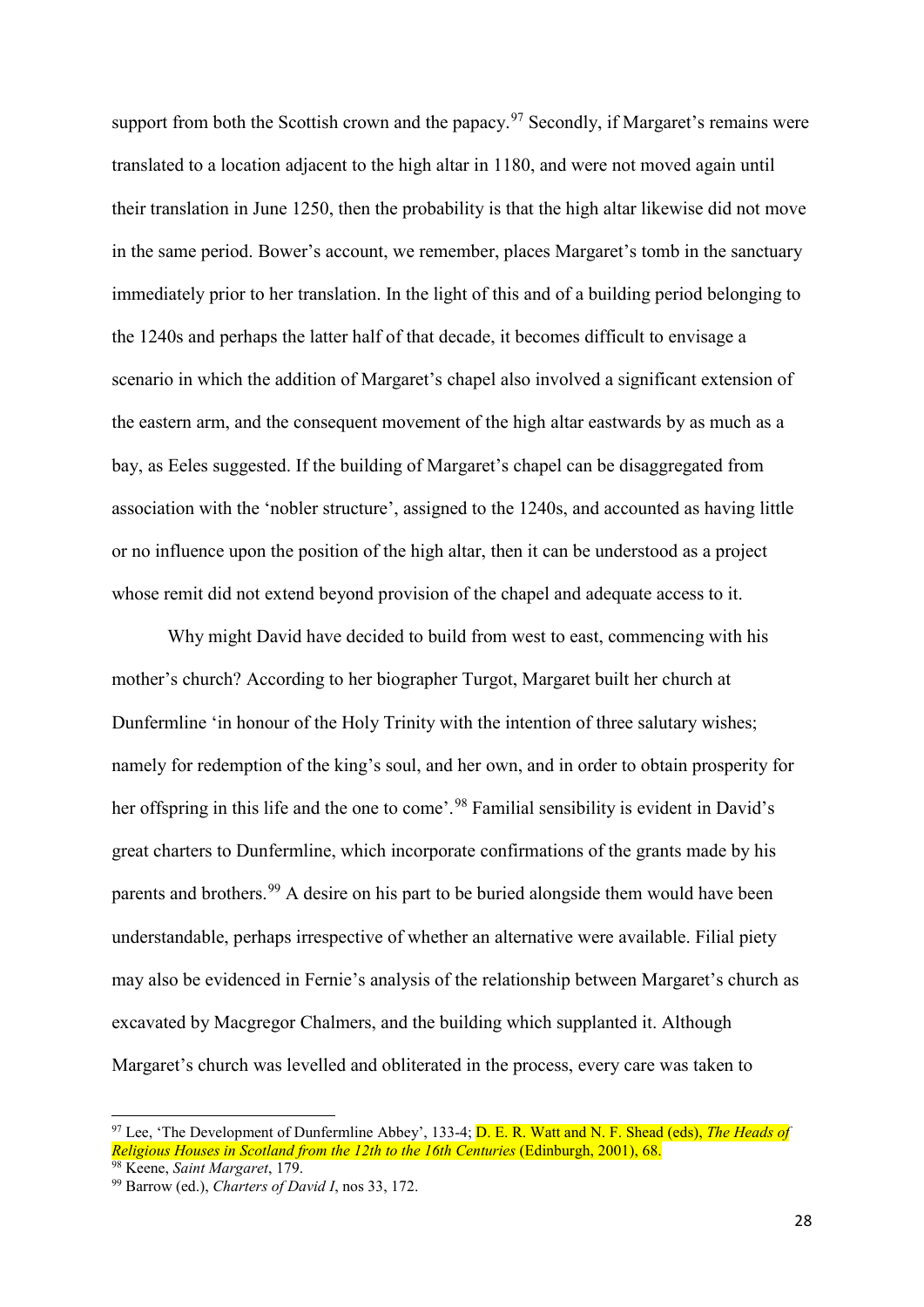memorialise it within the new building. The piers or columns which demarcated the new building's north and south arcades also demarcated the boundaries of Margaret's church. In Fernie's words:

The arcade walls of David's church stand on the walls of Margaret's church .… The placing of the arcades cannot have been conditioned by a wish to use the old walls as foundations, as they are so extensively robbed and must have been much more of a hindrance than a help in the construction. One is left to conclude that the builders wished the old church  $\ldots$  to be reflected in the new.<sup>100</sup>

Fernie noted that this deliberate superimposition meant that the sanctuary of Margaret's church would have corresponded with what he refers to as the nave sanctuary of David's church. He demonstrates that the columns of the new building were all built in one phase, and that the contrast that exists between the two easternmost pairs of columns—one pair decorated with spirals and the other with zigzags—and the remaining plain columns to the west was thus deliberate, marking out the bay in which the high altar and sanctuary of Margaret's church would have lain, along with some of the family tombs perhaps including her own.<sup>[101](#page-29-1)</sup> In the same spirit, this bay could be entered directly from the cloister via the finely carved south-east doorway, which contravened norms in that it was cut one bay to the west of the standard location, and was for long the only doorway between church and cloister.[102](#page-29-2) The use of decorated pillars in this manner can be paralleled in the naves of several contemporary English churches, but pillars and doorway may again highlight filial

<span id="page-29-0"></span><sup>100</sup> Fernie, 'Romanesque Churches of Dunfermline Abbey', 30.

<span id="page-29-1"></span><sup>101</sup> *Ibid*., 32-3.

<span id="page-29-2"></span><sup>102</sup> *Ibid*., 33-4; Fawcett, 'Dunfermline Abbey Church', 33; Fawcett (ed.), *Royal Dunfermline*, 65.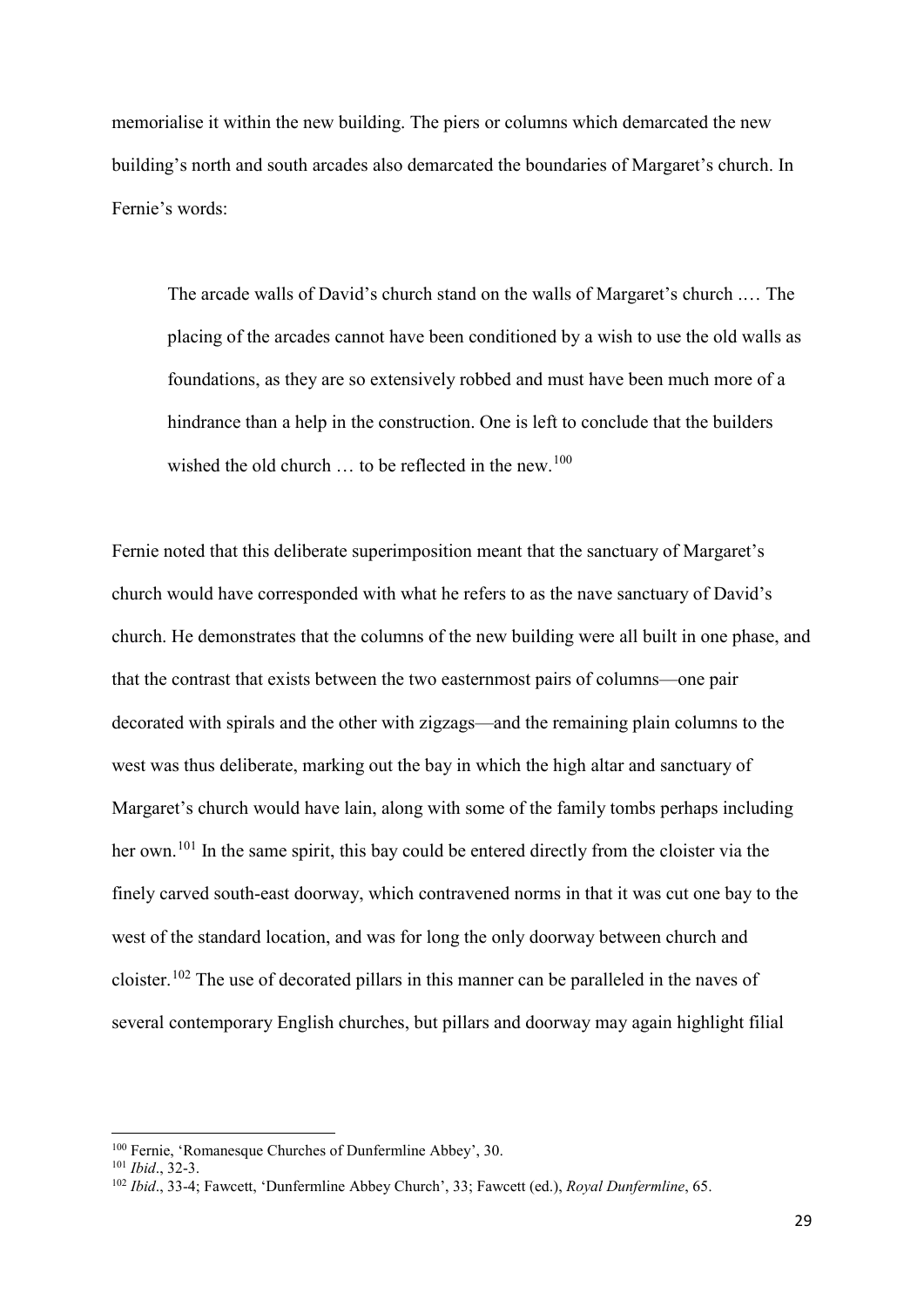piety as a motive, means of ensuring that David's mother's church and tomb would not be forgotten.<sup>[103](#page-30-0)</sup>

Fernie further draws attention to a piece of masonry between the easternmost pair of columns, the tooling on which suggests firstly that it is contemporary with the 'old church', and secondly that it 'must have formed part of the screen which separated the clergy's section of the church to the east from that of the laity to the west'.<sup>[104](#page-30-1)</sup> A monastic church like Dunfermline required both a rood screen and a second screen or pulpitum to separate the nave to the west from the choir to the east. Evidence for the existence of both survives, and as noted by Fawcett:

the lack of bond with the arcade piers indicates that the rood screen was a secondary insertion, and it is possible that the same was true of the pulpitum, though the location of the doorway from the cloister in the second bay of the nave from the crossing suggests that both these screens were in the positions always intended for them.<sup>[105](#page-30-2)</sup>

All this gives substantive grounds for believing what might in any case appear probable, that in embarking upon the building of his abbey David's vision was of what ultimately came to pass, with Durham Cathedral as the principal model:<sup>[106](#page-30-3)</sup> a fully expressed cruciform structure with nave, transept and choir beyond. In his lifetime David gave priority, not to works to the east of his mother's church, but to the redevelopment of his mother's church itself. Filial and perhaps logistical considerations dictated that the building project begin with what was already there, and move from west to east. It is a moot point whether David always intended

<span id="page-30-0"></span><sup>103</sup> Fernie, 'Romanesque Churches of Dunfermline Abbey', 32-3. Fernie also points to the use of spiraldecorated piers 'in analogous situations in the eastern arms of the cathedrals of Durham and Canterbury both after 1093'; *ibid*., 33.

<span id="page-30-1"></span><sup>104</sup> *Ibid*., 28.

<span id="page-30-2"></span><sup>105</sup> Fawcett, 'Dunfermline Abbey Church', 35.

<span id="page-30-3"></span><sup>106</sup> Fernie, 'Romanesque Churches of Dunfermline Abbey', 34.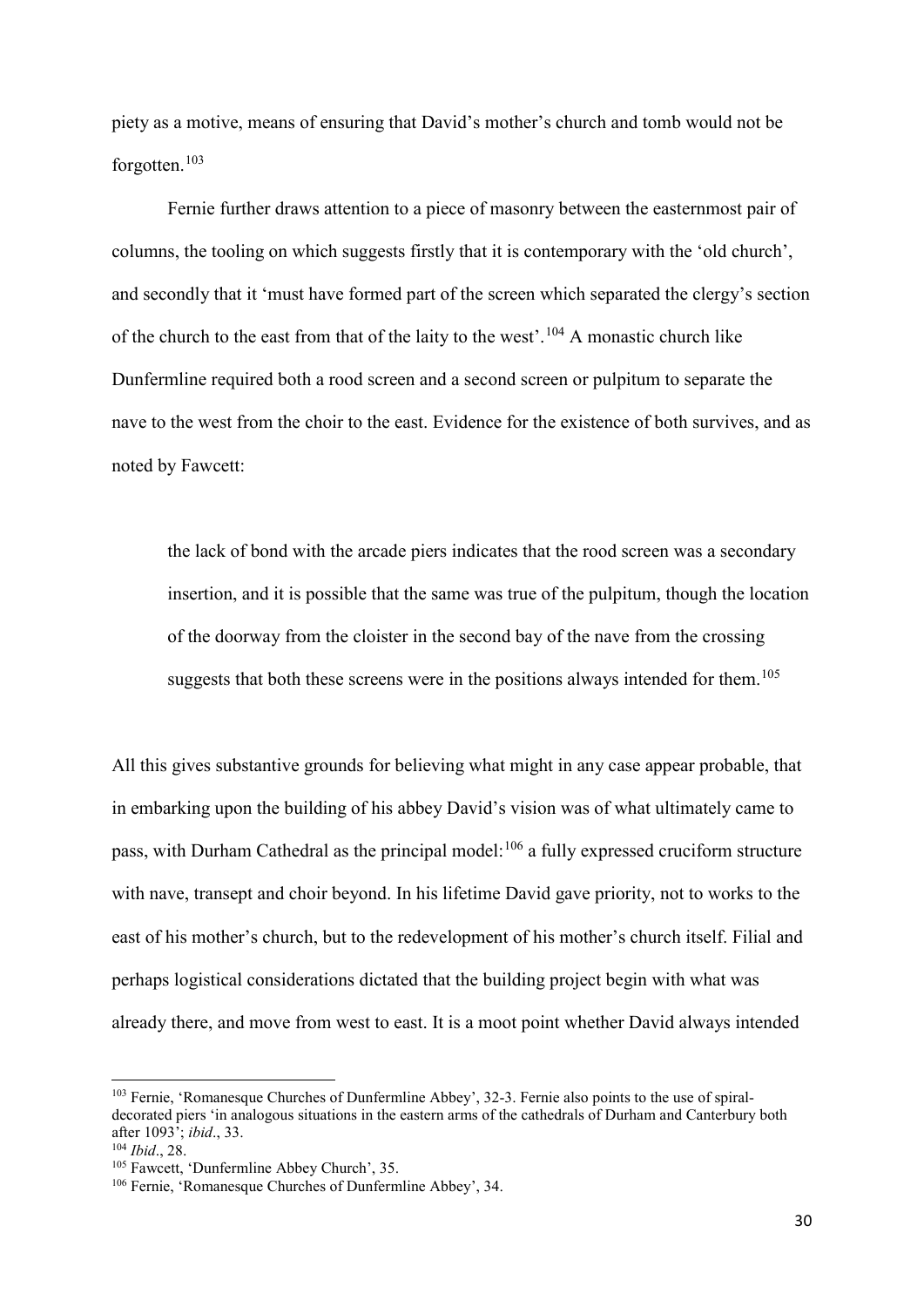that there should be a phase in which his mother's church, as remade by himself, should continue to function in its own right as Dunfermline's church before expanding to reach its fullest form, or whether his hand was forced by progress that was slower than intended, and then the onset of old age and death. In either event, his burial beside his parents and brothers may still have gained in meaning if this was within the part of his abbey which he had seen brought to completion in his lifetime.

Synthesising all the evidence discussed, it can be argued that Queen Margaret founded a church at Dunfermline along with, apparently, a very small Benedictine community; the letter to her by Lanfranc archbishop of Canterbury on this issue mentions three monks. The second phase of this church provided a bigger choir, enabling the erstwhile choir to become the nave, and the erstwhile nave to become a tower-porch.<sup>[107](#page-31-0)</sup> This church was supplanted by an abbey built by David, work on which commenced early in his reign when, according to Bower, he also increased the size of the Benedictine community by thirteen monks.<sup>[108](#page-31-1)</sup> When dedicated or consecrated in 1150 the abbey had its nave, choir, sanctuary and high altar situated in locations corresponding to those they had occupied in phase two of Margaret's church; the choir could accommodate thirty monks. Nonetheless, consecration was required in 1150 because the previous building, Margaret's church, had ceased to exist. David and Malcolm IV were buried before this high altar in 1153 and 1164. After 1150 the abbey expanded eastwards to completion with the building of 'a nobler structure', namely the transepts and eastern arm, including the choir which is now lost which could accommodate fifty monks. The pre-1150 building now became the nave, but the descriptors applied to it—the 'outer church', 'old church' or 'former church' commemorated its original role and status. Its 'old walls' still survived for the greater part in

<span id="page-31-0"></span><sup>107</sup> Fernie, 'Romanesque Churches of Dunfermline Abbey', 25-8; Fawcett, 'Dunfermline Abbey Church', 27-32; Lee, 'The Development of Dunfermline Abbey', 208-28.

<span id="page-31-1"></span><sup>108</sup> Barrow (ed.), *Charters of David I*, no. 17; Watt, *Scotichronicon*, iii. 147; Cowan and Easson, *Medieval Religious Houses: Scotland*, 58.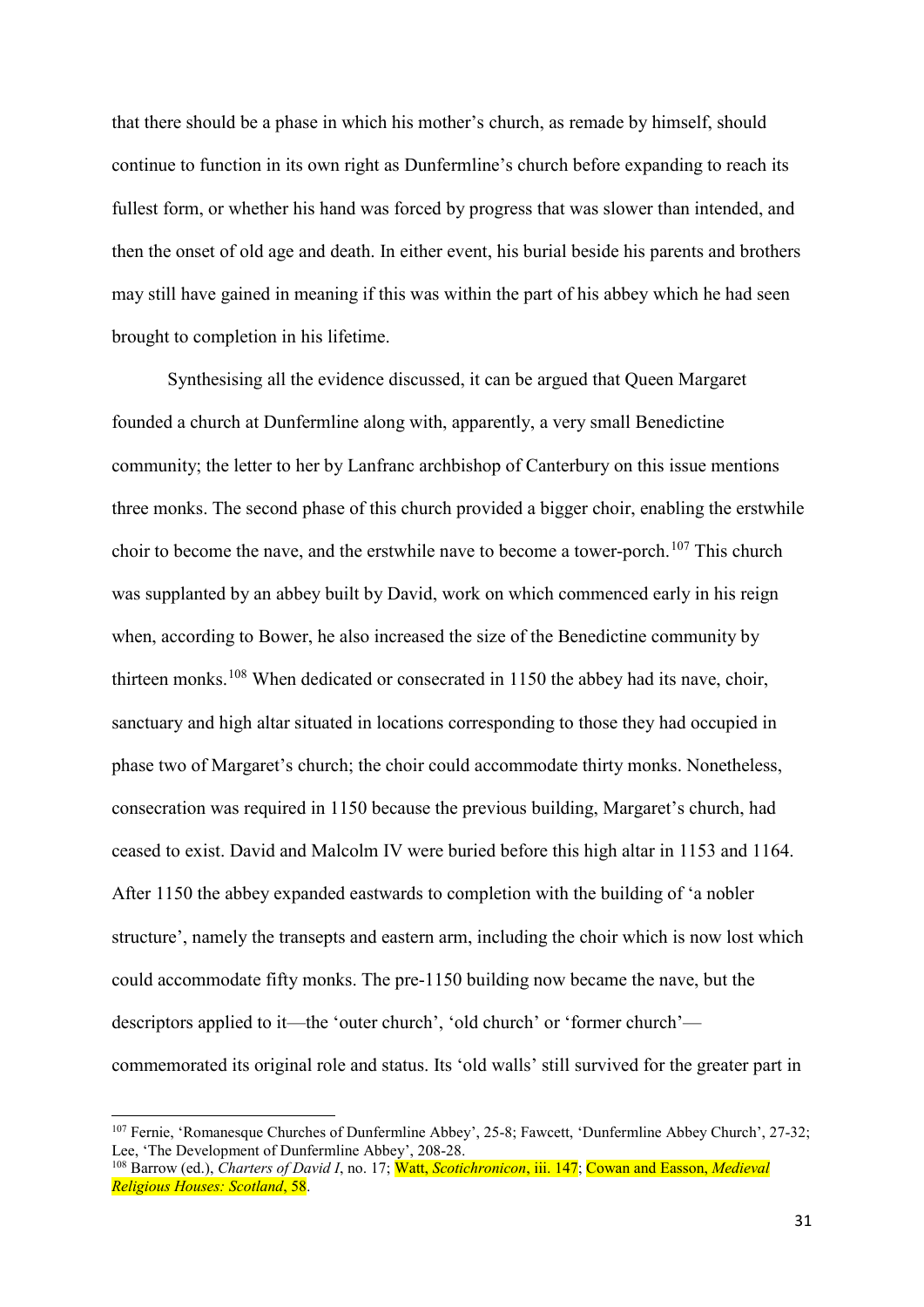1249, rendering a new consecration unnecessary, and the same would have been true at the point when the new choir and high altar first became functional. This was certainly the case by 1180, when Margaret's remains were translated from the 'old church' to lie beside the high altar of what was by implication the 'new church', as the monks lay prostrate in its choir. Realistically, if work on the eastern arm only commenced in earnest after 1150, as the document of 1249 implies, then its completion would have taken place nearer to 1180, and perhaps after 1164 and Malcolm IV's burial before the high altar of the 'old church'. A plausible candidate would be 1180 itself: that the coming into service of the new choir and high altar in that year provided both opportunity and occasion for Margaret's first translation. It was also acknowledgement of what had been recently noted by Reginald of Durham; the burgeoning cult of a queen 'whose power of sanctity the whole region of Scotland venerates and adores'.<sup>[109](#page-32-0)</sup> 1180 was 'the translation of a local, popularly recognised saint' capable of proceeding without papal sanction, while 1250 was more than this, part of a formal process of papal canonisation.[110](#page-32-1) Both translations, the papal documents of 1226 and 1231, and the progressive enlargement of Dunfermline's church and community were all in some degree measures of the growth of Margaret's cult. The culmination was the building of her feretory chapel, a building project probably to be assigned to the 1240s, and complete by 1250.

The hypothesis outlined questions the prevailing consensus for the building of Dunfermline's church and abbey, and coalesces with the evidence of the 'Dunfermline Chronicle' to question the orthodoxy for the burial place of David I. Acceptance of the hypothesis would relocate David, Malcolm IV and Margaret Plantagenet to the first royal burial group at Dunfermline, leaving only Alexander III, Robert I and Elizabeth de Burgh before the high altar of Dunfermline's lost abbey choir on Robert's internment in 1329. This

<sup>109</sup> Bartlett (ed.), *Miracles*, xlv; Keene, *Saint Margaret*, 102, 114-5.

<span id="page-32-1"></span><span id="page-32-0"></span><sup>110</sup> Keene, *Saint Margaret*, 102-3, 120. For the greater rigour and papal oversight brought to the process of canonisation by Pope Innocent III (1198-1216) see Lee, 'The Development of Dunfermline Abbey', 22.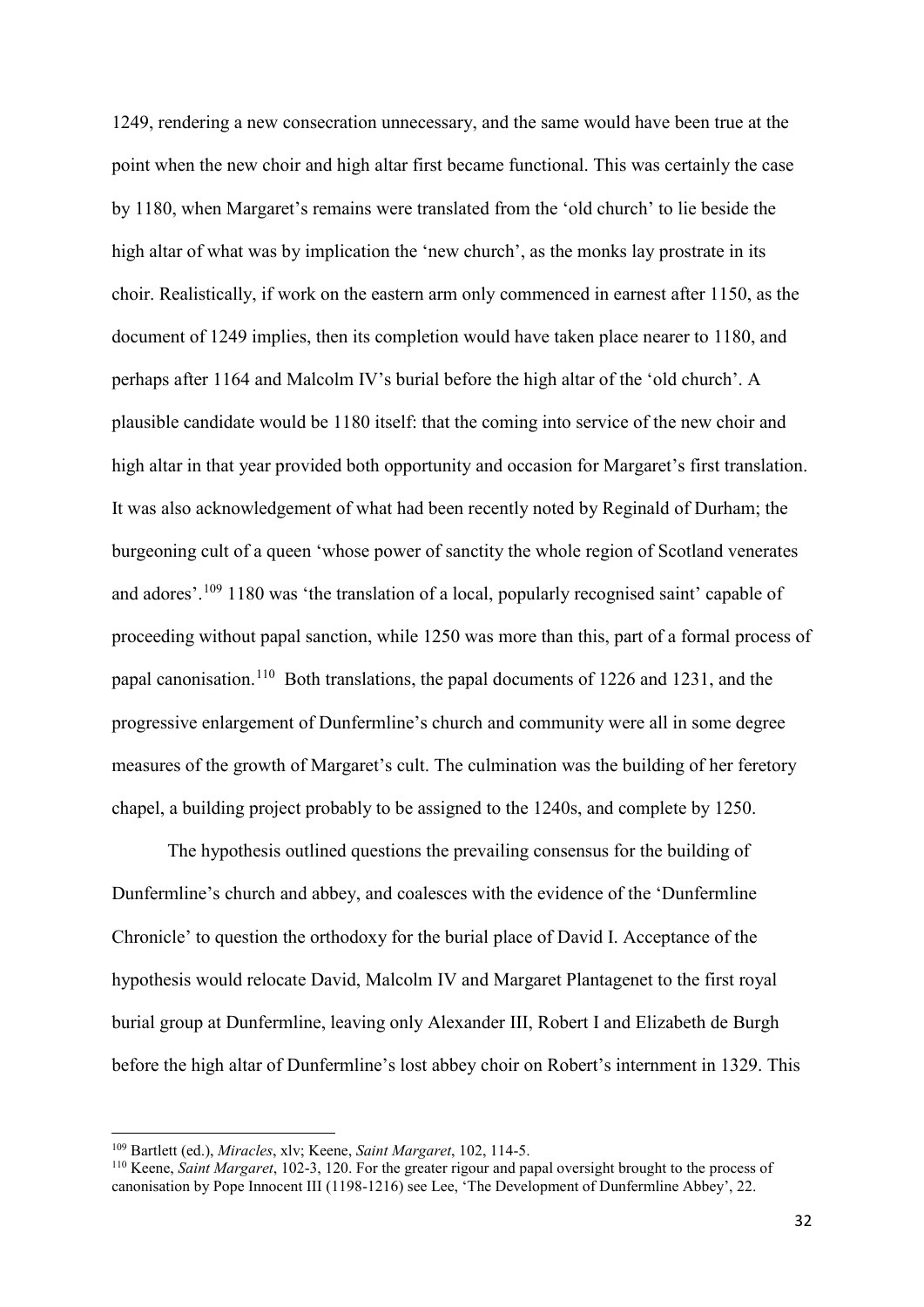would resolve the accumulation of burials before that altar which has rendered their proximity and location relative to one another so difficult to visualise and schematise, and obviate any felt need to posit a relocation eastwards of this altar *c*. 1250 for no other reason than to accommodate these burials. *Lanercost*'s reference to Alexander III as buried *solus*, 'alone', so difficult to interpret if in 1286 his tomb had been placed 'a matter of yards' or less from three other tombs, becomes intelligible if his were the first burial to take place before this altar, well to the east of his queen and royal predecessors.<sup>[111](#page-33-0)</sup> In this context it may be significant that Walter Bower describes Margaret Plantagenet as buried 'beside King David'. From his later vantage point it would have been within Bower's power to have said that Margaret was buried beside or near to Alexander III had he known or believed that to be the case, just as he is able to describe Elizabeth de Burgh as buried beside her husband Robert Bruce although she predeceased him. Bower and *Lanercost* may therefore be in effective agreement. While the forms of burial accorded to Elizabeth and Alexander remain an open question, it is easier to envisage that that their tombs and that of Bruce could have been accommodated in the choir without obstructing access to the high altar if theirs were the only three tombs present, rather than three of six tombs. Finally, perhaps the timescale for the major building project which was Dunfermline Abbey, begun *c*. 1128, becomes more realistic if completed by 1180 rather than 1150.

While all these points may be to the benefit of the hypothesis, it remains a radical departure from the consensus and provisional in status until subjected to the scrutiny of others, particularly specialists in medieval church architecture. Study of Dunfermline's medieval church and abbey has yet to achieve a true disciplinary integration, and it is hoped

<span id="page-33-0"></span><sup>111</sup> Margaret and Alexander's sons, David and Alexander, who died after their mother and before their father, were both buried at Dunfermline, the locations unspecified (*Chron. Fordun*, i. 307; Watt, *Scotichronicon*, v. 408-11). Acceptance of the alternative hypothesis would allow the possibility that they were buried in the 'outer church' with their mother. *Lanercost*'s use of solus, 'alone' of their father's burial counts against their being buried close to him.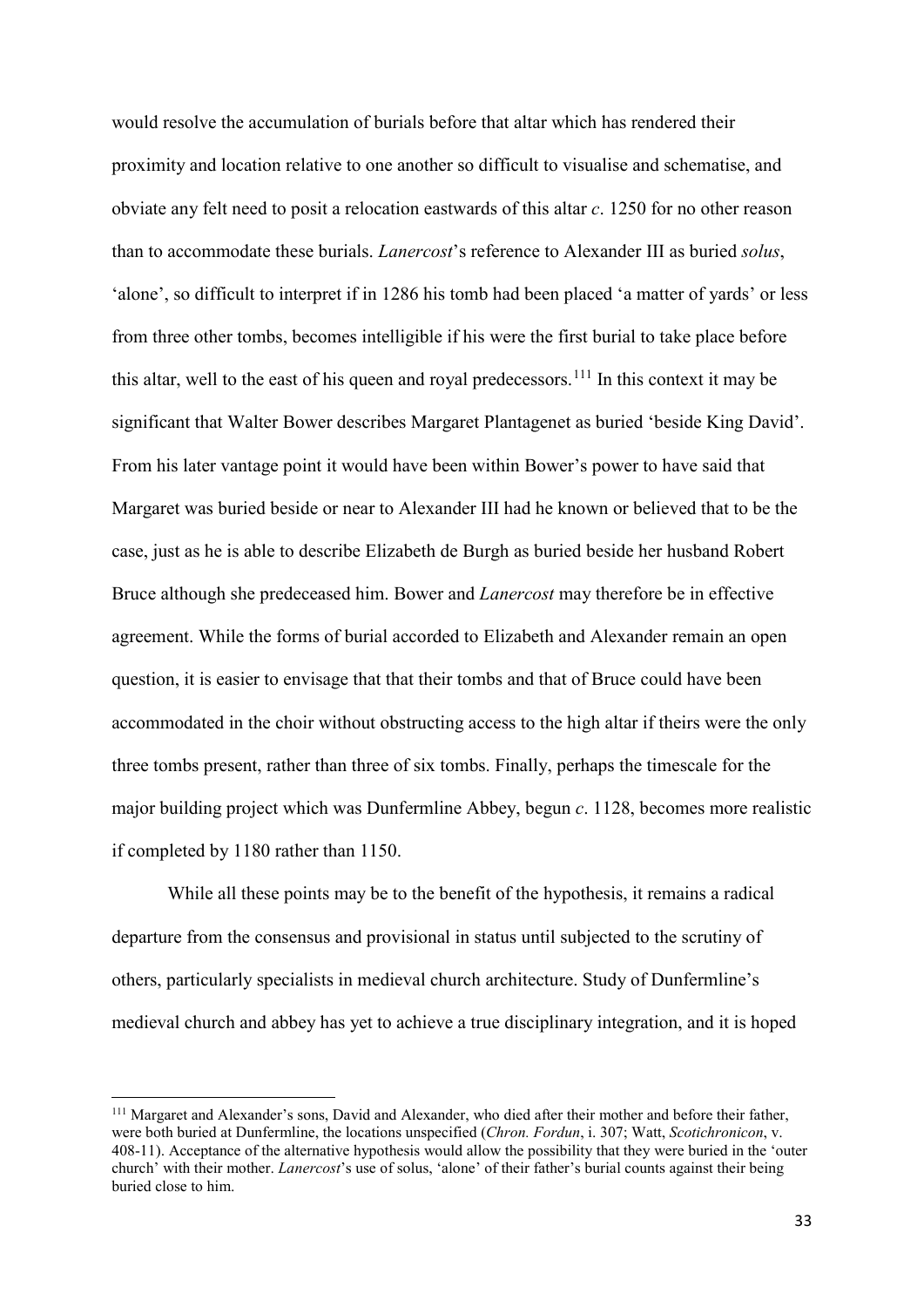that the hypothesis will draw the attention of architectural historians to the potential of the written evidence upon which it largely depends.<sup>[112](#page-34-0)</sup> In testing the hypothesis, it might be asked whether any physical evidence survives to support the contention that the nave of Dunfermline Abbey functioned as both nave and choir in David I's time; and why the papal letters of 1226 and 1231 were issued when they were, decades later than the completion of the choir here identified as the 'nobler structure' to whose building they refer. A more immediate potential objection is that the hypothesis reduces congestion of burial before the high altar in the 'inner church' only to exacerbate the same scenario in the 'outer church', which on this basis would have contained at least seven royal burials by 1164 before losing Queen Margaret and Malcolm III in 1250, and gaining Margaret Plantagenet in 1275. Furthermore, Macgregor Chalmers's excavations in the 'outer church' in 1916-17 uncovered only five burials, which going by the existing consensus would correspond neatly to the graves of Queen Margaret and Malcom III and their sons Prince Edward, King Edgar and King Alexander I. Comparison with contemporary English royal burial practice suggests the likelihood that these, the first five royal burials at Dunfermline, would all have taken place below floor slabs, and indeed restrictions of space within Dunfermline's church at this stage in its evolution would surely have precluded any other possibility.<sup>[113](#page-34-1)</sup> Since, as already noted, the same mode of burial probably applied to David I and Malcolm IV,  $^{114}$  $^{114}$  $^{114}$  these seven graves could all have lain in the vicinity of the one high altar without obstructing access to it. However, Macgregor Chalmers found not seven but five graves.<sup>[115](#page-34-3)</sup> These questions need answers, but the view taken here is that they do not give grounds for rejecting a hypothesis

<span id="page-34-0"></span><sup>&</sup>lt;sup>112</sup> *Cf*. Fernie's comment on the written evidence: 'there is a great seal of other information available about who is buried at Dunfermline, but it is confused and contradictory, and does not permit one to draw any worthwhile conclusions for the history of the building'; Fernie, 'Romanesque Churches of Dunfermline Abbey', 37, n. 21. <sup>113</sup> Lee, 'The Development of Dunfermline Abbey', 222.

<span id="page-34-2"></span><span id="page-34-1"></span> $114$  See above,  $p. 12$ .

<span id="page-34-3"></span><sup>115</sup> Fawcett has suggested that 'it is unlikely from what we know of his excavations elsewhere that Chalmers would have excavated uniformly deeply enough in 1916 to find all burials; 'Fawcett, 'Dunfermline Abbey Church', 31.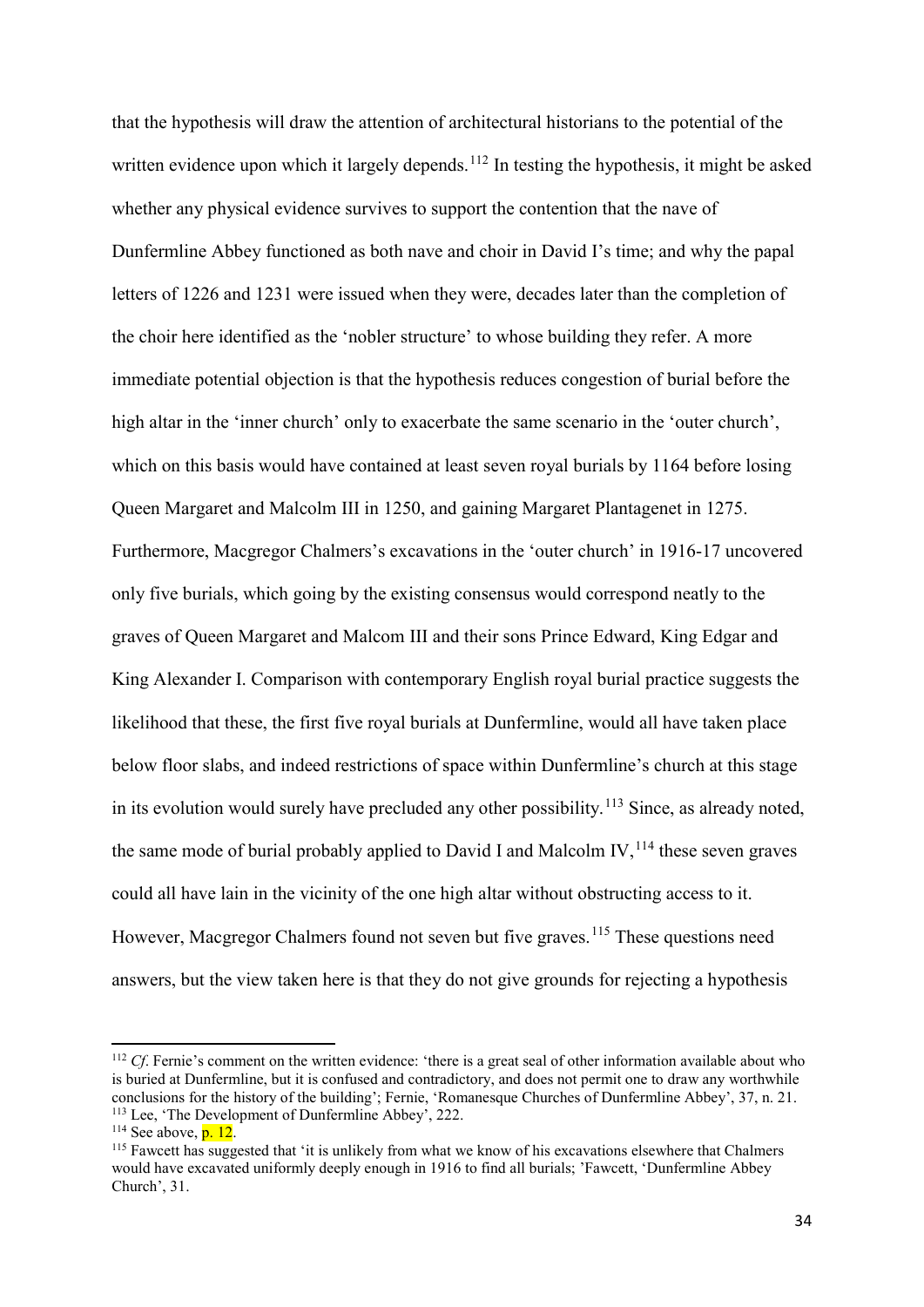which brings all the available written evidence into coherence, something which cannot be said of the orthodoxies respecting medieval royal burial and phases of building at Dunfermline.

Lack of space before the high altar was one reason which led Michael Penman, Bruce's most recent biographer, to suggest alternatively that Bruce and Elizabeth were buried side by side 'in the north aisle of the choir, within ambulatory space leading to St Margaret's feretory shrine'; and that the tomb uncovered in 1818 and investigated in 1819 probably belonged to the abbey's founder, David I. $<sup>116</sup>$  $<sup>116</sup>$  $<sup>116</sup>$  The hypothesis advanced here addresses the</sup> issue of space, leaving Bruce in 1329 in the middle of the choir with Alexander III to his south and Elizabeth de Burgh presumably to his north side. If it is right, then by relocating elsewhere the tombs of David I and Malcolm IV, it strengthens the case for identifying the tomb of 1818-19 as Bruce's tomb.<sup>[117](#page-35-1)</sup> Other questions may be asked of Penman's suggestion. Firstly, it would have impaired visual access to a monument designed to be seen from all directions. Secondly, it requires the setting aside of the particular evidence both of Barbour, who locates the burial place of Bruce in the choir; and of Bower, who places Bruce and his queen side by side in the choir or the middle of the choir. Thirdly—and the point applies equally to Fraser's suggestion that Alexander III may have been buried in the choir's south aisle—it goes against the grain of the evidence for medieval Scottish kingly burial at Dunfermline Abbey as naturally occurring in the main body of the choir. Mindful as he ever was of asserting to all, and by every means at his disposal, the legitimacy of his kingship and his relationship to his kingly predecessors, Bruce is unlikely to have broken with accepted practice. As early as November 1314 he made a grant to Dunfermline *propter honorem* 

<span id="page-35-0"></span><sup>116</sup> Michael Penman, *Robert the Bruce, King of the Scots* (New Haven and London, 2014), 305-6. Penman's argument also seems to be based upon the premise that Bruce's queen—and hence Bruce by association—would not have been buried before the high altar. He also speculates that Bruce's tomb may have been originally sited before the high altar before being moved to the [north?] aisle, 'as it blocked performance of the liturgy ... leaving behind only a slab covering the coffin'; *ibid.*, 400, n. 77.

<span id="page-35-1"></span><sup>&</sup>lt;sup>117</sup> MacGregor and Wilkinson, 'In Search Of Robert Bruce, Part II'.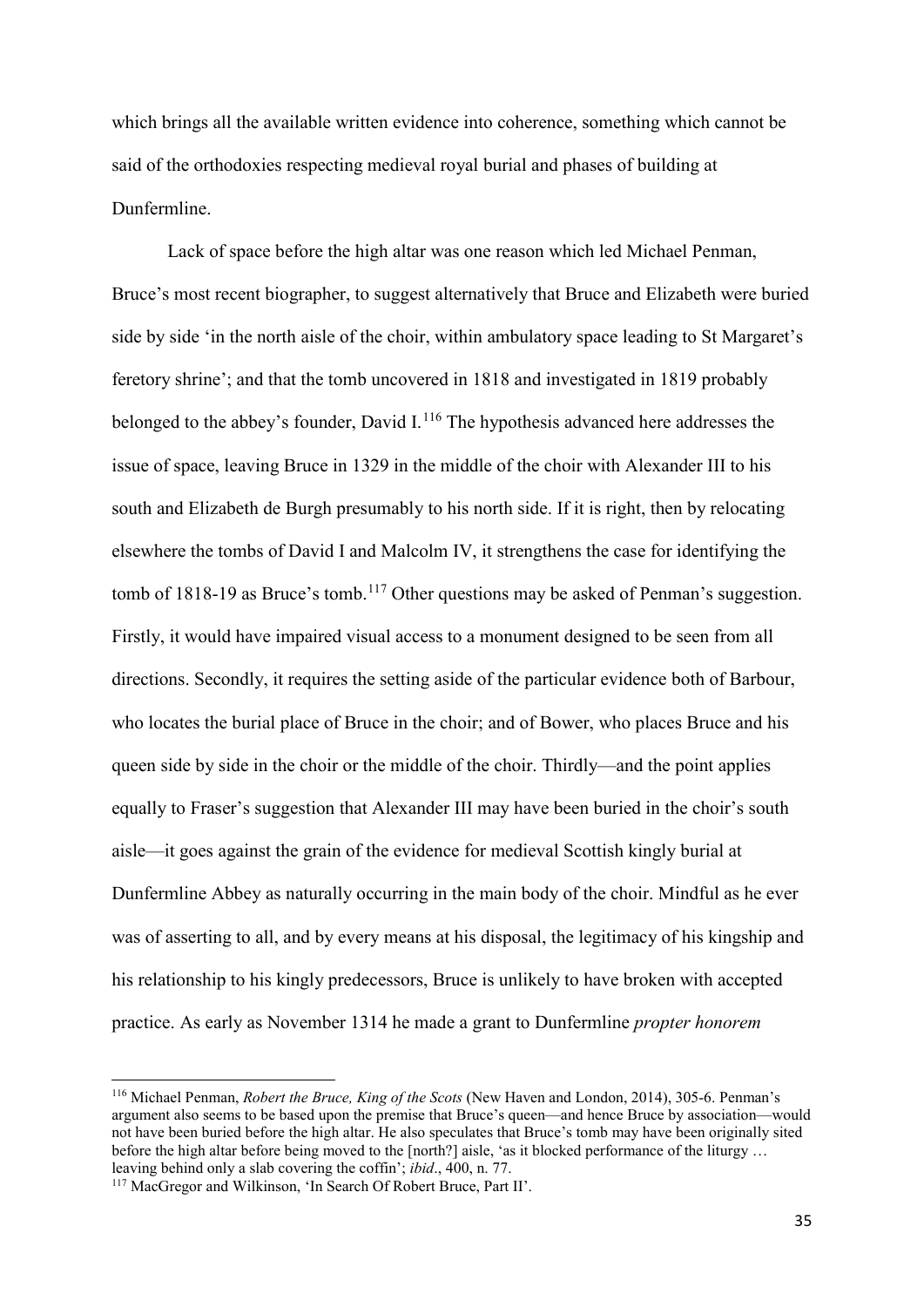*sepulture regum predecesssorum nostrorum qui ibidem sepeliuntur ac sepulture nostre quam apud ipsos specialiter elegimus*: 'for the sake of the honour of the burial place of the kings our predecessors who are buried there, and of our own burial place which we have expressly chosen among them'. [118](#page-36-0) There may have been a special identification with Alexander III, for in much of the substance of his reign, including the language of its formal diplomatic acts, Bruce looked back to 'the time of Lord Alexander of good memory, king of Scotland, our predecessor last deceased', as if King John Balliol and the troubled decades between 1286 and 1306 had never been. [119](#page-36-1)

Finally, a hallmark of Bruce's kingship from first to last was his masterful exploitation of propaganda and the public sphere to further his objectives. His tomb was the finest that contemporary Europe could offer, carved in a Parisian workshop from gilded white Italian marble probably offset by a black marble plinth, in conscious imitation of the tombs favoured by the Capetian dynasty which ruled medieval France.<sup>[120](#page-36-2)</sup> The taking of his heart on crusade across mainland Europe towards the Holy Land was an extraordinary fusion of piety and politics, of king and kingdom, which succeeded in capturing the contemporary imagination.<sup>[121](#page-36-3)</sup> From the grave and beyond, Bruce continued to affirm that the kingship and kingdom of the Scots was on a par with any other in Latin Christendom. Precedent, continuity, the 'royal dignity' of Scotland and the scale of his own achievements surely insisted that the tomb of Robert Bruce lie nowhere else save in the middle of the choir of Dunfermline Abbey.

03/03/2019 00:01

<span id="page-36-0"></span><sup>118</sup> *Regesta Regum Scottorum V: The Acts of Robert I King of Scots 1306-1329*, ed. A. A. M. Duncan (Edinburgh, 1988), 332.

<span id="page-36-1"></span><sup>&</sup>lt;sup>119</sup> *Ibid.*, 6-7, 48, 128, 297 and *passim*; G.W.S. Barrow, *Robert Bruce and the Community of the Realm of Scotland* (3d edn., Edinburgh, 1988), 294-6: Penman, *Robert the Bruce, 270*.

<span id="page-36-2"></span><sup>&</sup>lt;sup>120</sup> Fraser, 'The tomb of the hero king', 169-72; Penman, *Robert the Bruce*, 307-8

<span id="page-36-3"></span><sup>&</sup>lt;sup>121</sup> G. G. Simpson, 'The Heart of King Robert I: Pious Crusade or Marketing Gambit?', in Crawford (ed.), *Church, Chronicle and Learning*, 173-86, at 178-82.